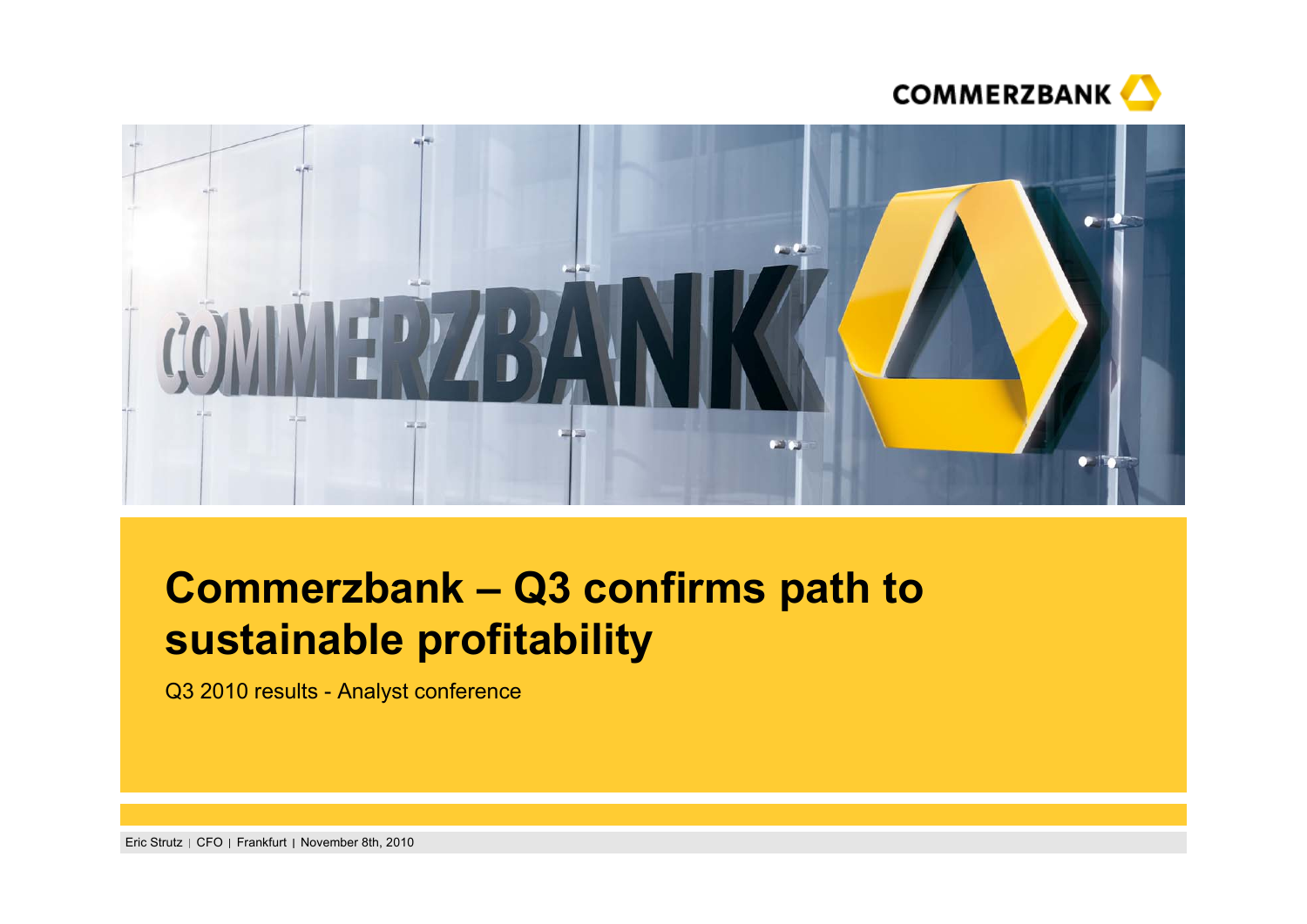

# **Solid Q3 2010**

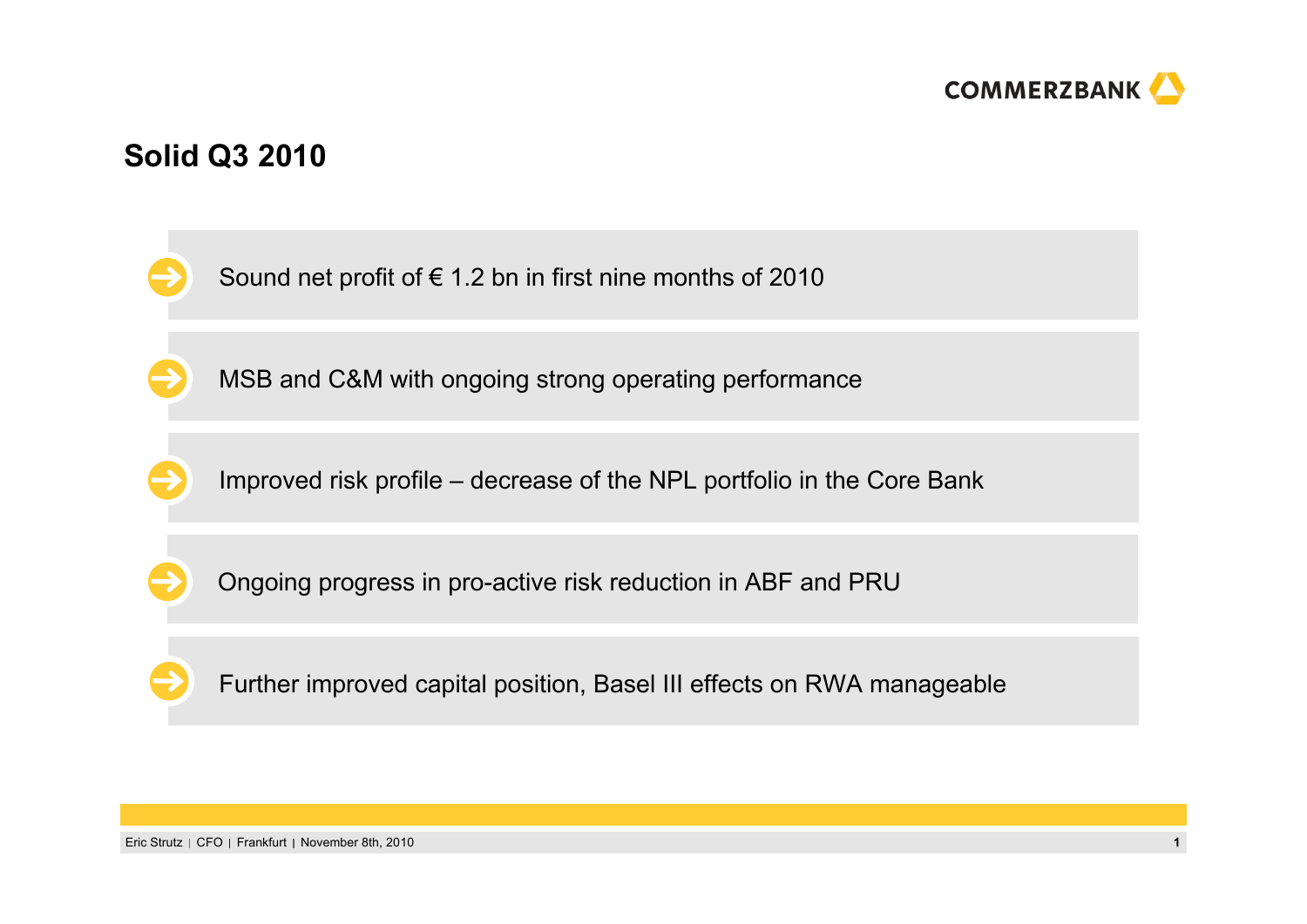

# **Q3 2010 – Core Bank with continued profitability**

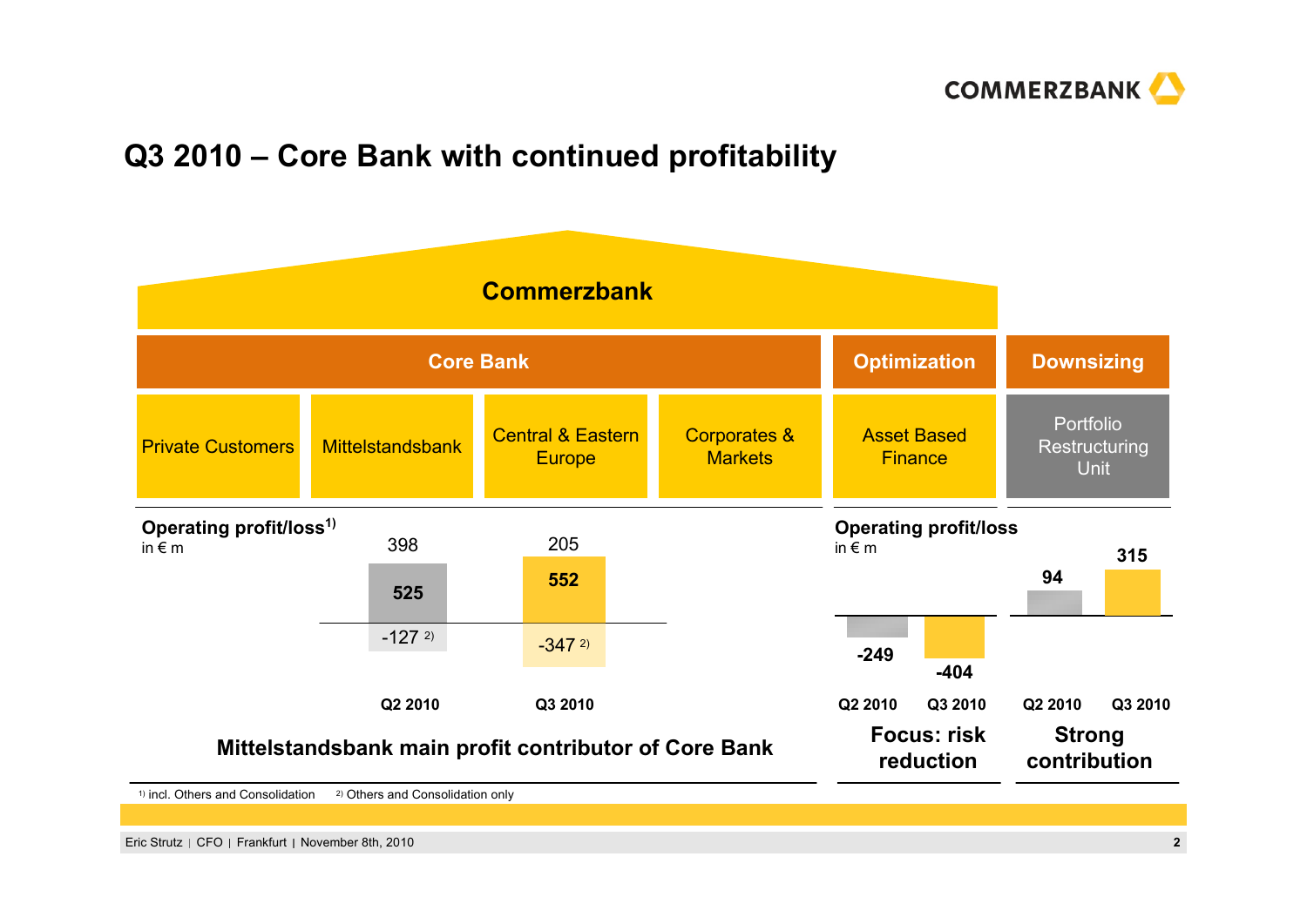

# **Integration progress on schedule Key milestone in Q3: successful software harmonization**

- End of September 2010 >45% of total synergy targets of €2.4bn achieved
- $\rightarrow$  Forecast 2010 at  $\epsilon$ 1.1bn

#### **Cost synergies Personnel reduction Integration charges**

- Integration charges above plan in 2010 due to higher IT investments
- > Total integration charges confirmed at €2.5bn

- 80% of overall reduction contracted (>6.900 FTE)
- Reduction of staff faster than planned

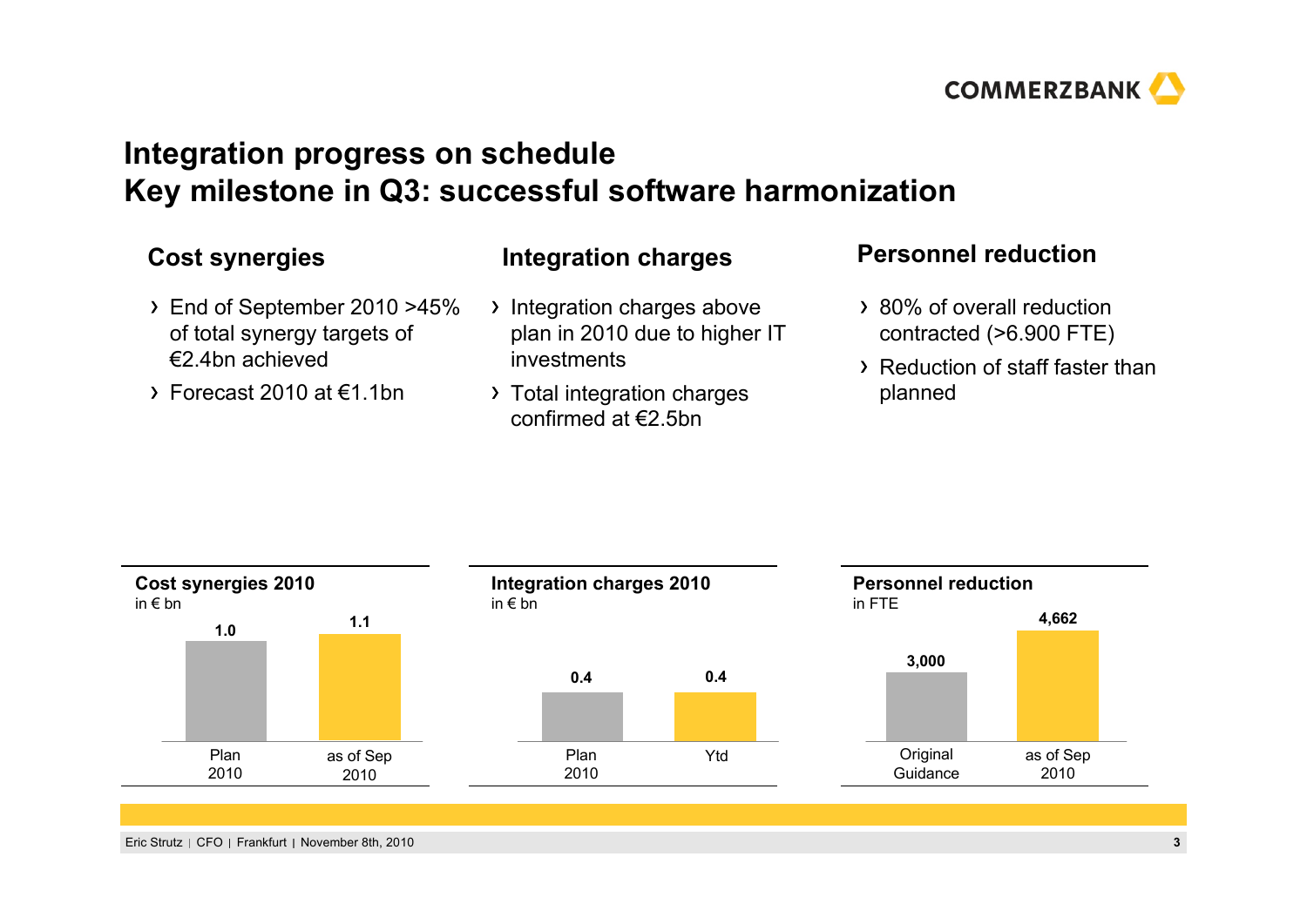

# **Commerzbank with a solid operating profit of €116m in Q3 2010**

|                                   |                 | Q3 2010 |        | $Q2 2010^{11}$ vs $Q2 2010$ |          | $Q3 2009^1$ vs $Q3 2009$ | $9M 2010^{1}$ | 9M 2009* |
|-----------------------------------|-----------------|---------|--------|-----------------------------|----------|--------------------------|---------------|----------|
| <b>Revenues</b>                   | in $\epsilon$ m | 2,922   | 3,110  | $-188$                      | 3,439    | $-517$                   | 9,656         | 8,802    |
| thereof net interest income       | in $\epsilon$ m | 1,628   | 1,859  | $-231$                      | 1,769    | $-141$                   | 5,375         | 5,299    |
| thereof commission income         | in $\epsilon$ m | 870     | 905    | $-35$                       | 965      | $-95$                    | 2,772         | 2,788    |
| thereof net trading income        | in $\epsilon$ m | 422     | 316    | $+106$                      | 647      | $-225$                   | 1,574         | 165      |
| thereof net investment income     | in $\epsilon$ m | $-24$   | 60     | -84                         | $-54$    | $+30$                    | -83           | 504      |
| <b>Provisions for loan losses</b> | in $\epsilon$ m | $-621$  | $-639$ | $+18$                       | $-1,053$ | $+432$                   | $-1,904$      | $-2,890$ |
| <b>Operating expenses</b>         | in $\epsilon$ m | 2,185   | 2,228  | $-43$                       | 2,264    | $-79$                    | 6,622         | 6,608    |
| <b>Operating profit/loss</b>      | in $\epsilon$ m | 116     | 243    | $-127$                      | 122      | -6                       | 1,130         | $-696$   |
| Net profit/loss <sup>*</sup>      | in $\epsilon$ m | 113     | 352    | $-239$                      | $-1,055$ | $+1,168$                 | 1,173         | $-2,680$ |

Net interest income and commission income impacted by difficult market environment

- Strong client flow and favourable market conditions for structured products drove trading profit
- LLP benefited from write-backs in MSB, ongoing high provisioning level in ABF
- Cost base: synergy results partially offset by integration charges
- > Net profit supported by tax credit in foreign locations

\* without first 12 days result of Dresdner Bank \*\* Net profit/loss attributable to Commerzbank shareholders

1) Restatement for prior year and previous quarters 2010 due to change in reporting structure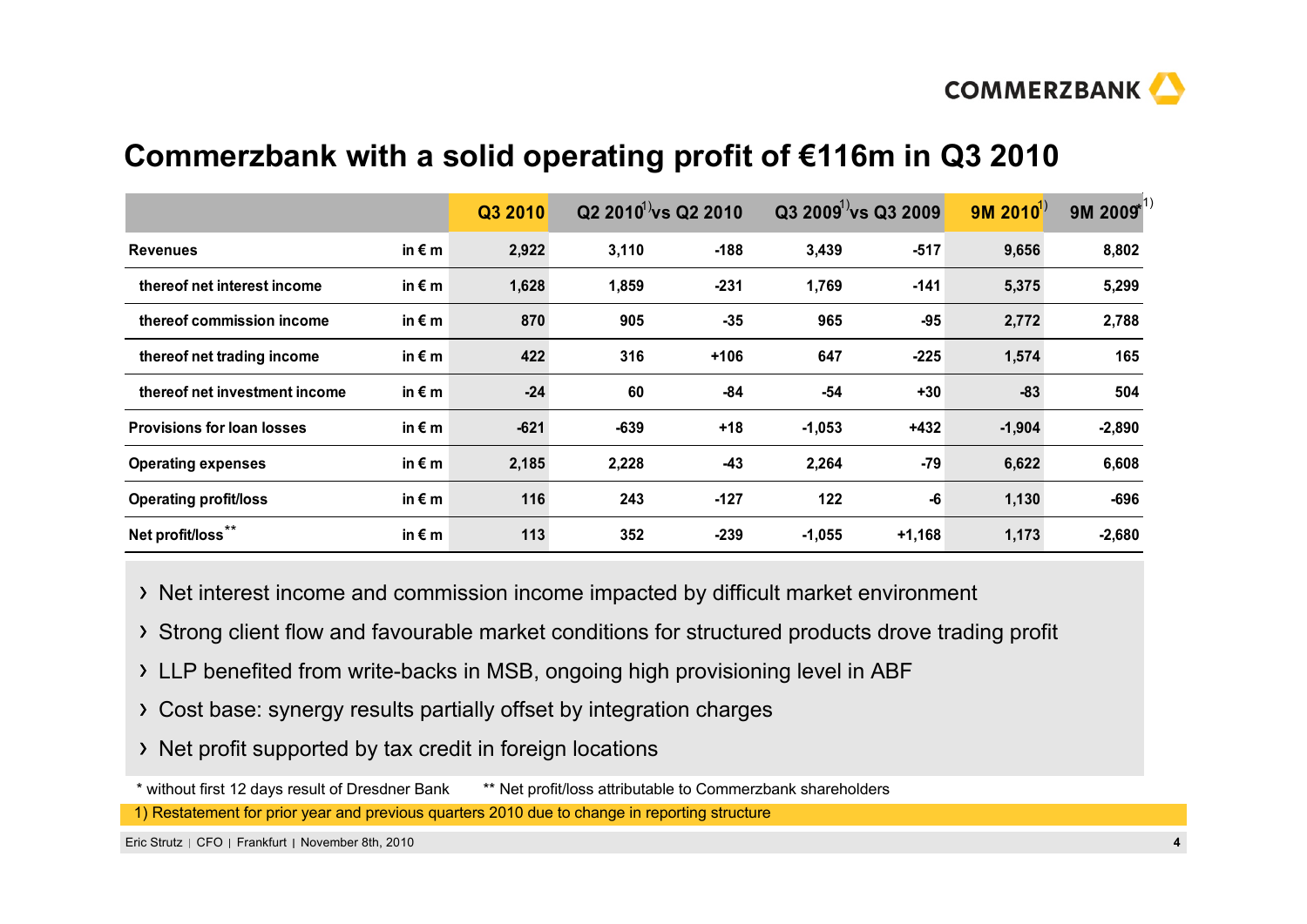

## **Net interest income affected by interest rate environment**

#### **Net interest income**in € m



- $\rightarrow$  NII in Q3 2010 down both q-o-q (-12%) and y-o-y (-8%)
- C&M down by €71m vs. strong Q2
- €65m lower NII contribution from treasury given the flattening of the yield curve and the strategy of improving the quality of the bond portfolio
- MSB with lower lending volume, reduction mainly abroad
- $\rightarrow$  Fxit units:  $\epsilon$ 22m NII in Q2 2010

\* first 12 days result of Dresdner Bank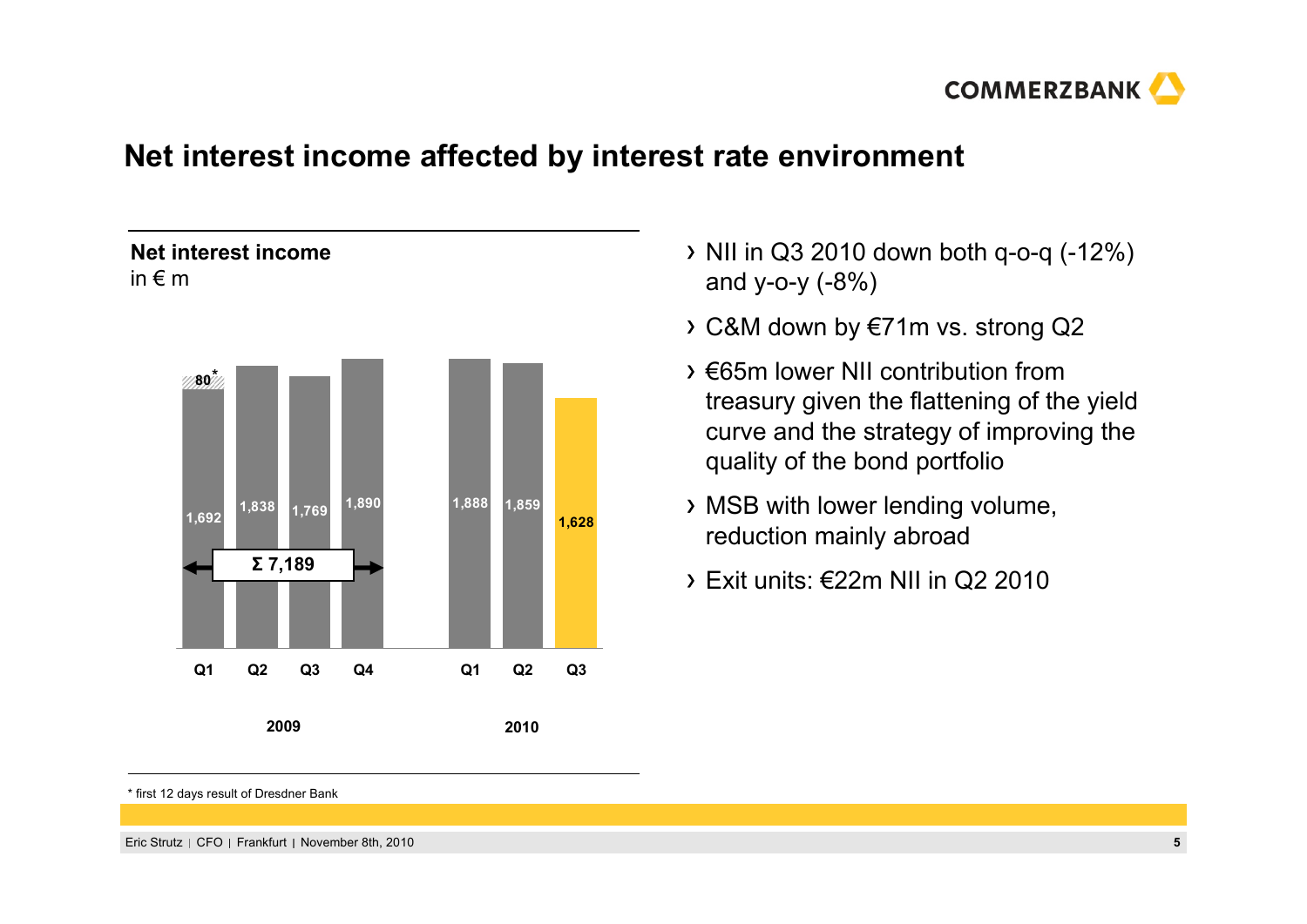

# **Commission income down due to low level of security transactions**

#### **Commission income**in € m



- Commission income down 4% q-o-q
- €40m lower contribution from PC due to reduced securities transactions q-o-q
- MSB started benefitting from foreign trade businesses (+€11m vs. Q2 2010)
- Exit units subtract €15m q-o-q

\* first 12 days result of Dresdner Bank \*\* Restatement in prior year and previous quarters 2010 due to change in reporting structure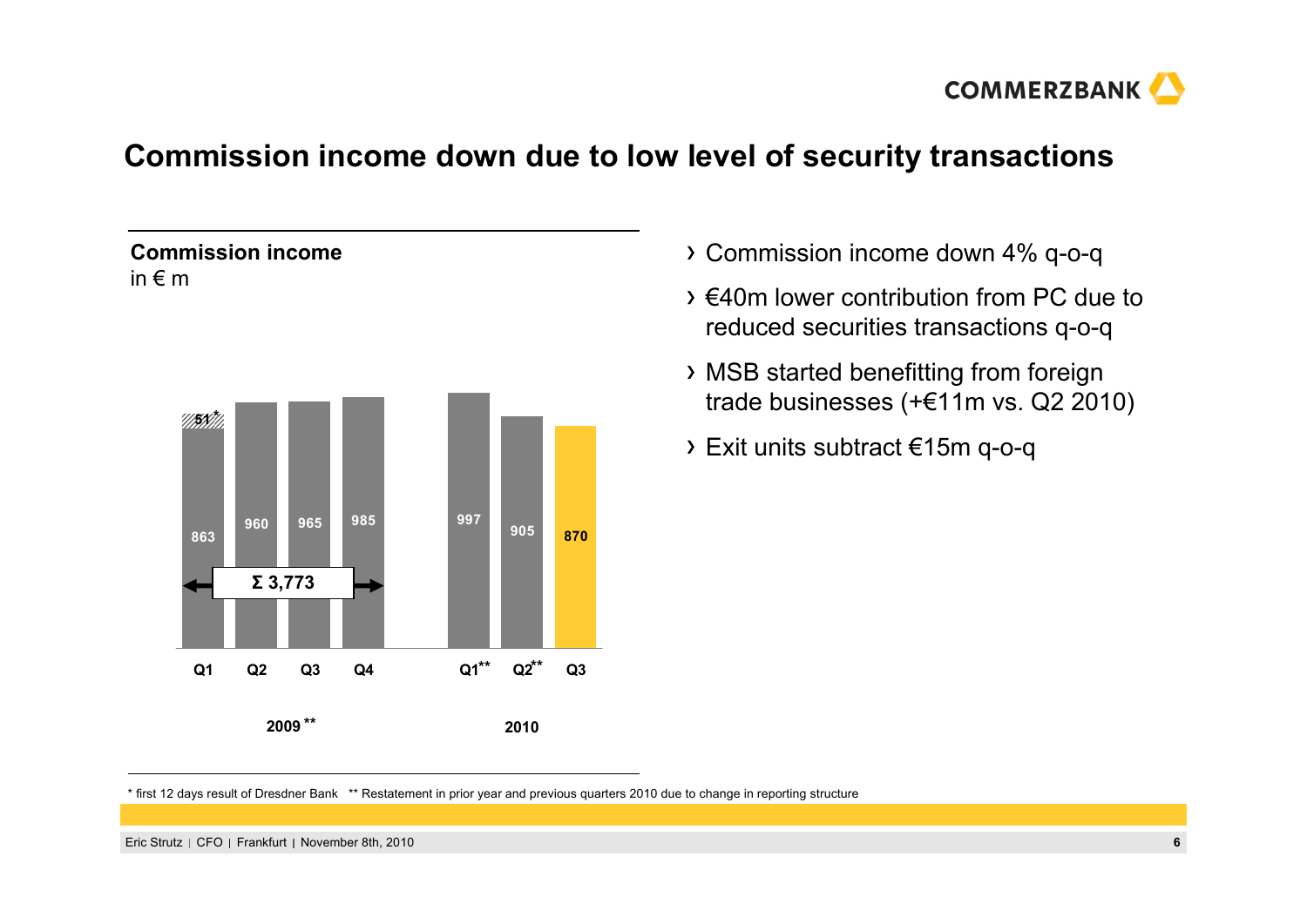

# **Net trading income withstands weak industry trend**



- Strong client flow and favourable market environment for structured products
- C&M: Swing back of FIC after impact of sovereign crisis in Q2
- PRU: write-backs due to positive market environment
- Negative IAS 39 effects in Treasury

\* first 12 days result of Dresdner Bank \*\* Restatement in prior year and previous quarters 2010 due to change in reporting structure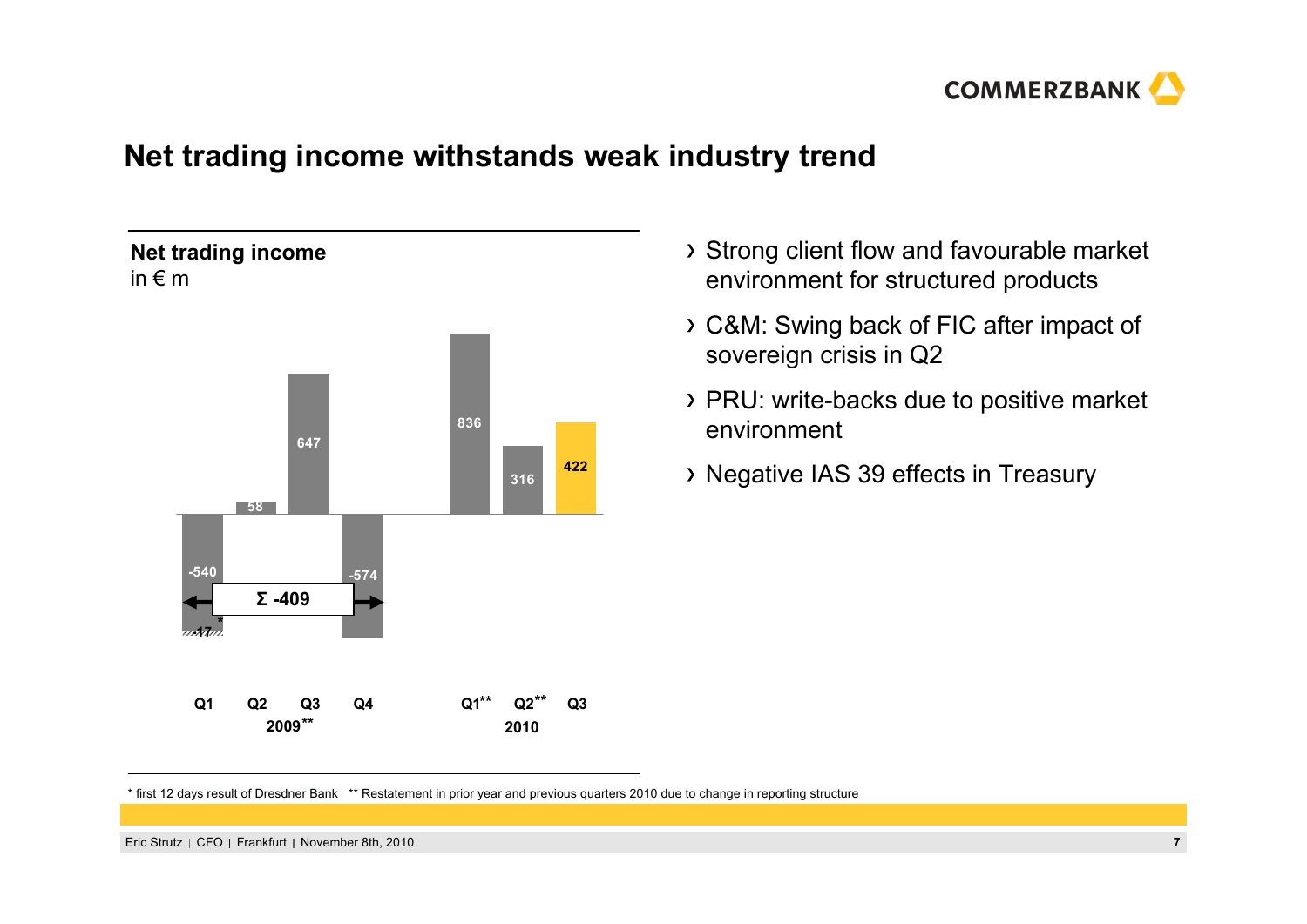

#### **Net investment income**

**Net investment income**in € m

- > Net investment income affected by further de-risking in the Public Finance portfolio
- Reduction of €7bn in Public Finance portfolio to €111bn in Q3 2010

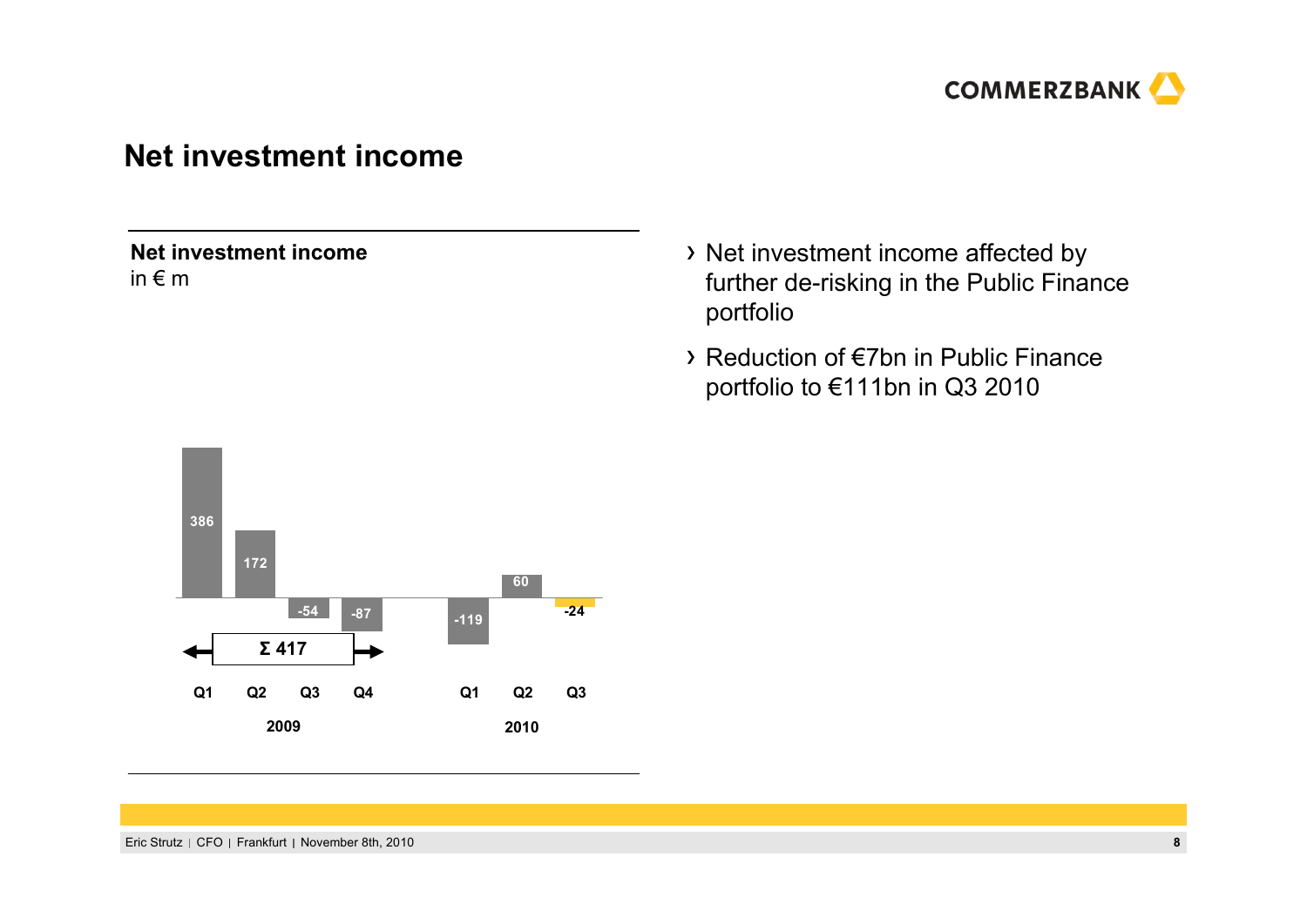

# **Lower LLPs in the Core Bank, ongoing high risk charges in ABF**

#### **Provisions for loan losses** in € m



- LLPs in Core Bank benefited from write-backs
- ABF continues to be a burden. CRE Banking with €427m LLPs in Q3 2010
	- No relief in US and Spanish portfolios
- 2010 full year expectation is further reduced to ≤ €2.7bn, mainly due to improvements in domestic corporate businesses
- In core markets of CRE we are cautiously optimistic that we are close to the turning point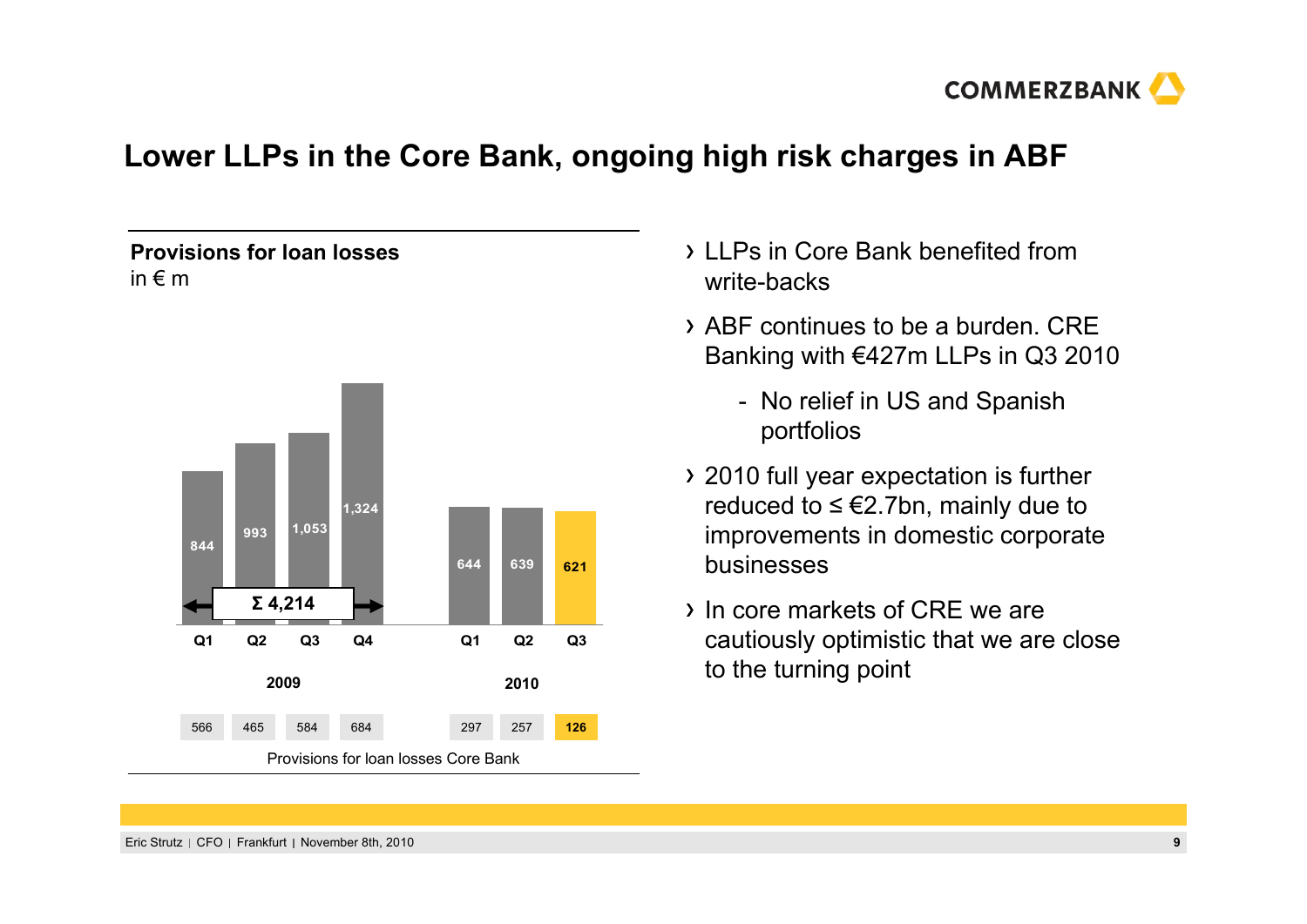

# **Default portfolio - Reduction in Core Bank and PRU**

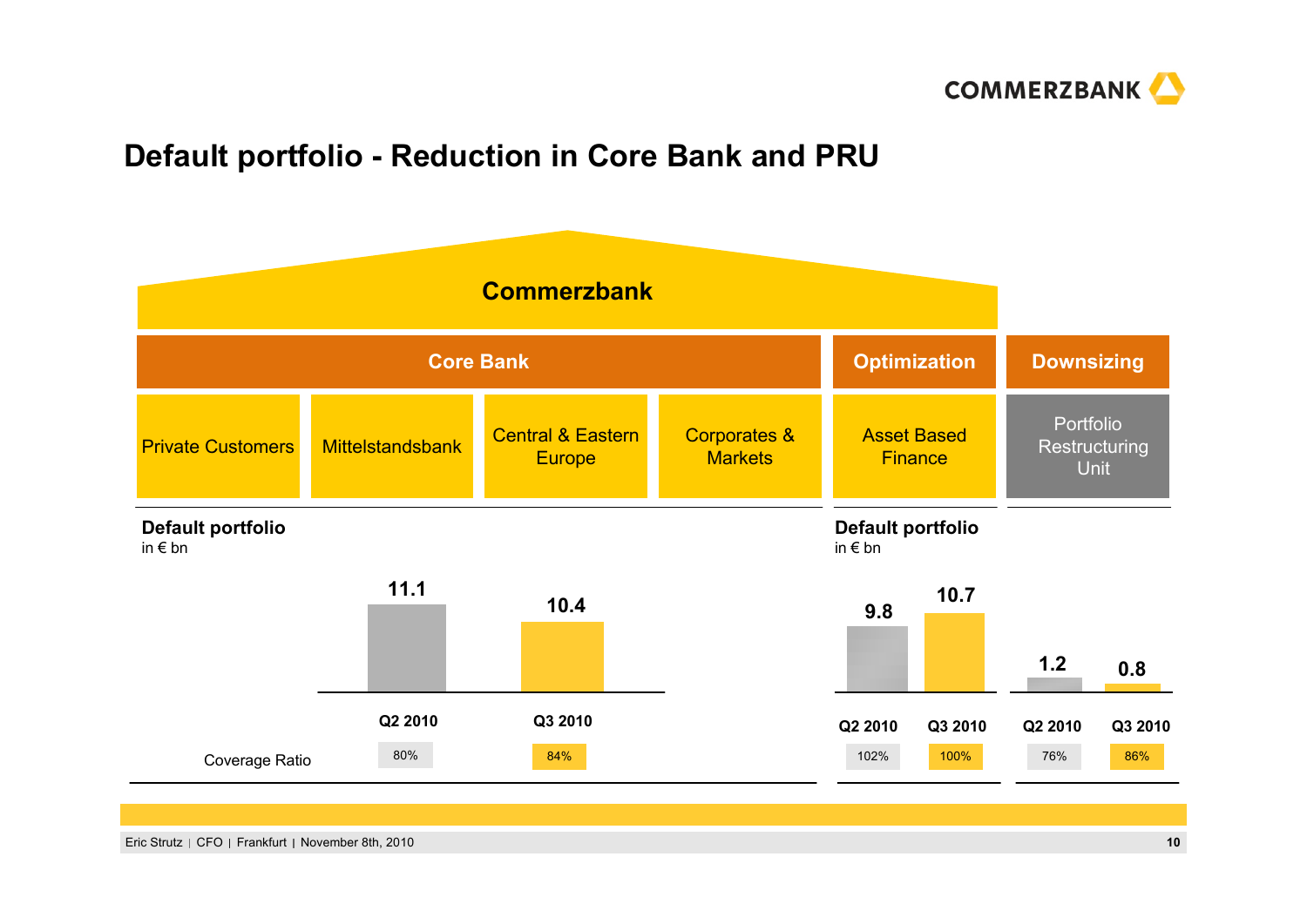

# **Cost base influenced by investments into integration**



- Operating expenses slightly lower
	- - Include €147m integration expenses
- Adjusted operating expenses remain on previous quarters' level at € 2bn

\* first 12 days result of Dresdner Bank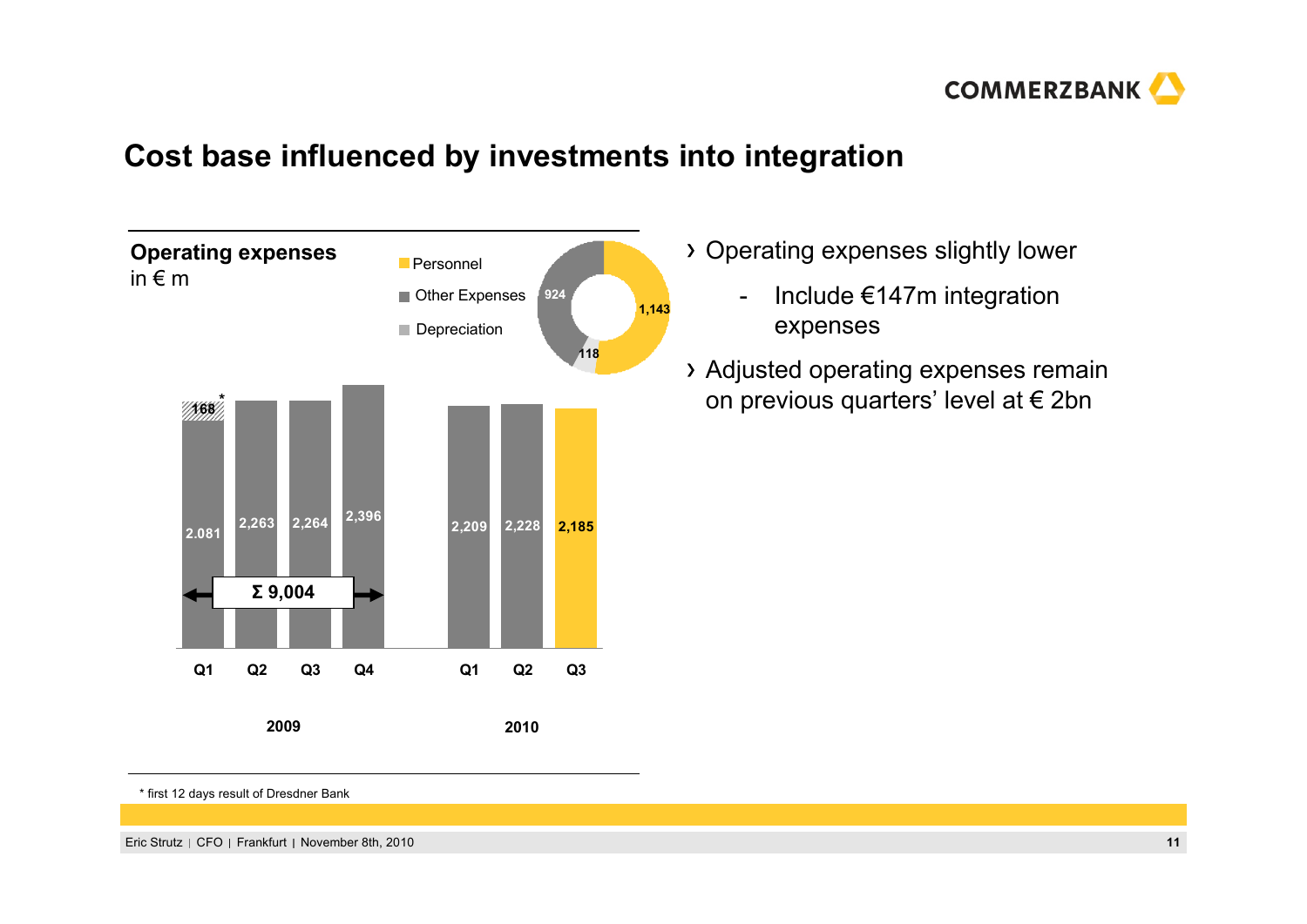

## **Adjusted cost base 9 months 2009 vs. 9 months 2010**

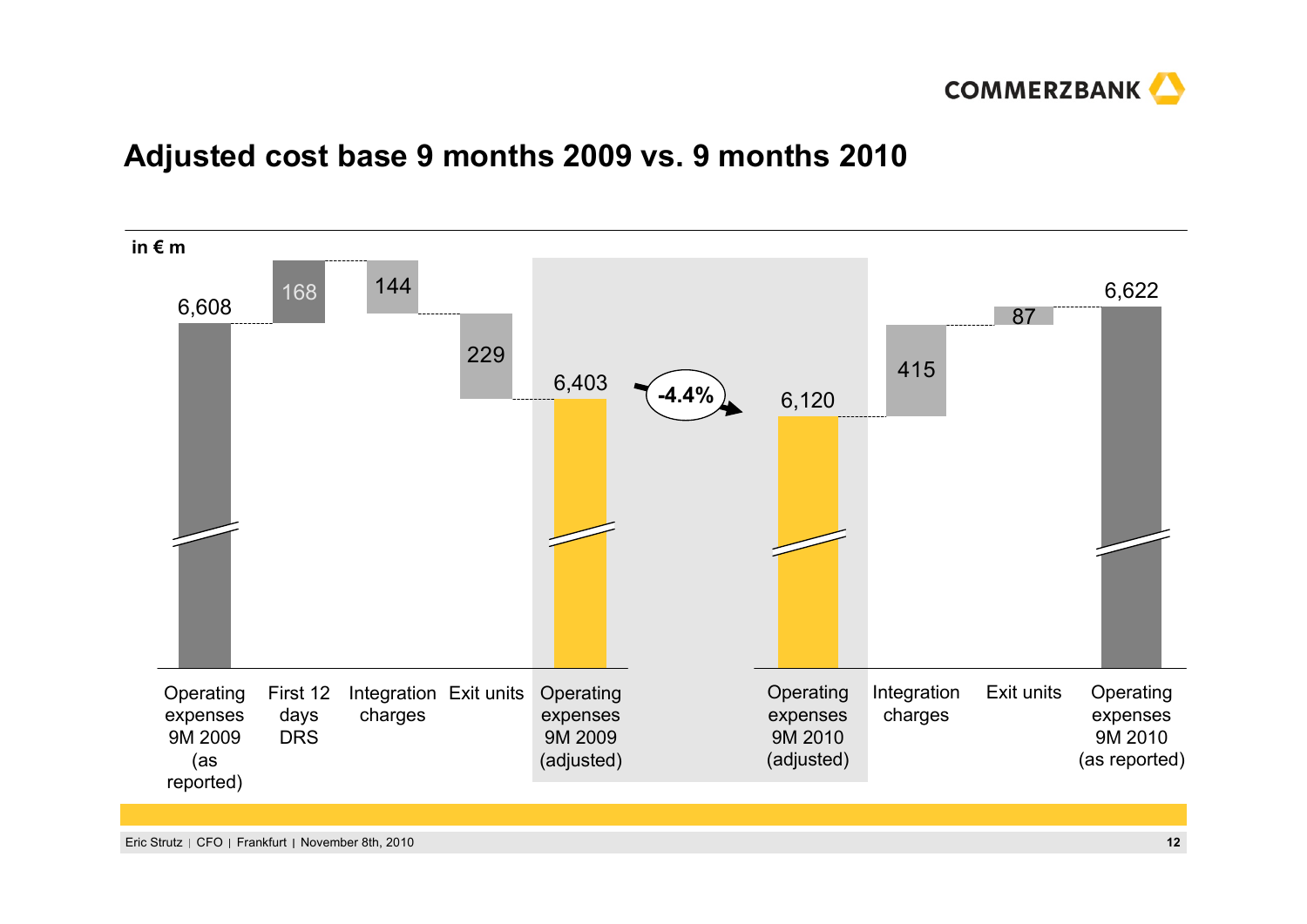

# **Operating profit/loss and Net profit/loss**

**Operating profit/loss & Net profit/loss** in € m



- Operating profit of €116m in Q3 2010
- Tax credit of €19m in foreign locations
- Post-tax profit of €135m
- 9m 2010 EPS of €0.99
- Modified financial outlook for Eurohypo will result in significant further writedown under German GAAP (however IFRS result will be unaffected)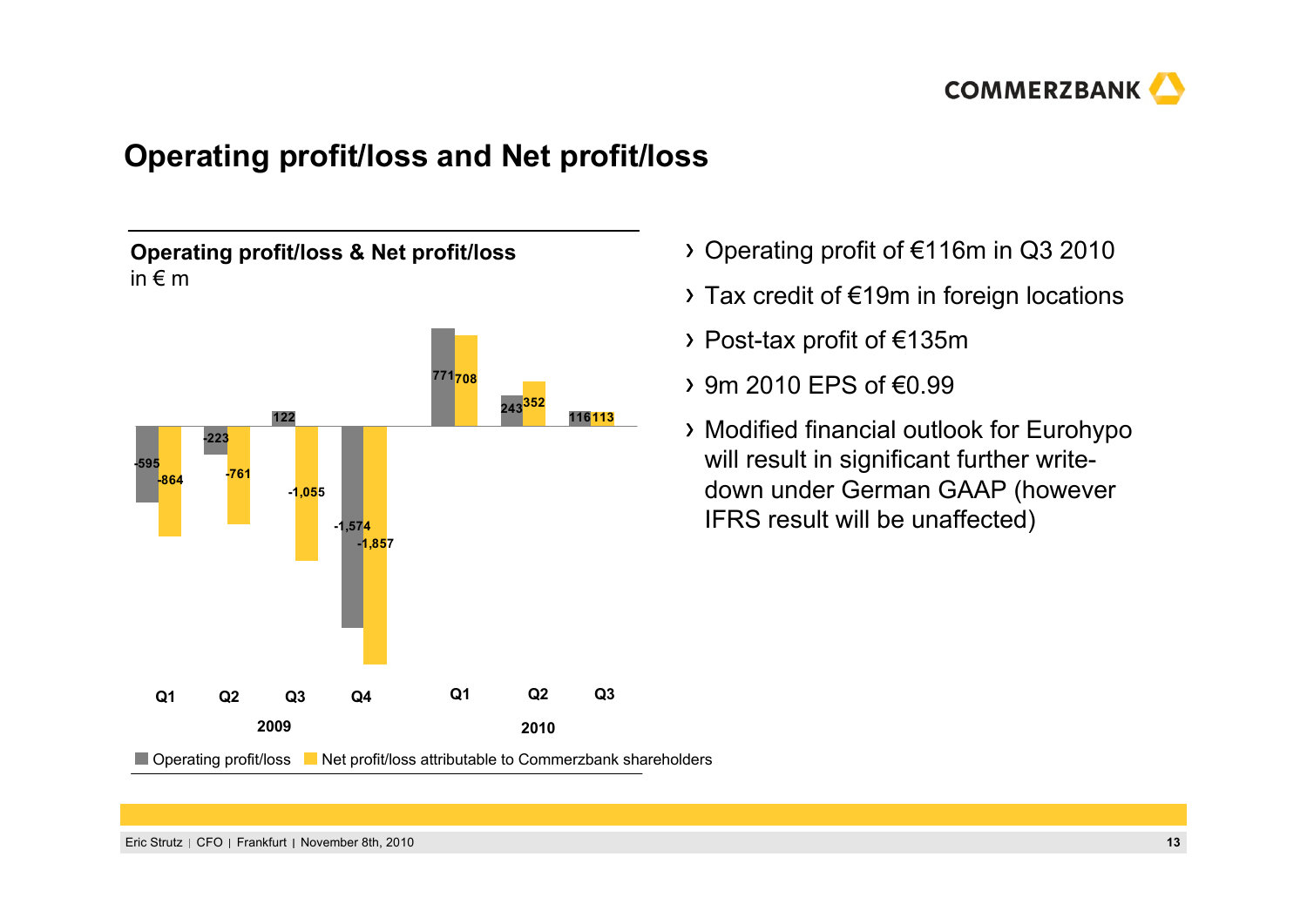

## **MSB is main profit contributor**

#### **Operating profit/loss, in € m Private Customers Mittelstandsbank Central & Eastern Europe 386 456 320305126 78 60 <sup>27</sup> <sup>18</sup> <sup>27</sup> <sup>39</sup> <sup>59</sup> 45 175 8 -41-31 -62 -88-202Q1 Q2 Q3 Q4 Q1 Q2 Q3 Q1 Q2 Q3 Q4 Q1 Q2 Q3 Q1 Q2 Q3 Q4 Q1 Q2 Q3 2009 2010 2009 2010 2009 2010Corporates & Markets Asset Based Finance Portfolio Restructuring Unit 504341315169161 113** 100 **94 43Contract -1-85-92-132 -198-249-242 -299-370-404-652-1,415 Q1 Q2 Q3 Q4 Q1 Q2 Q3 Q1 Q2 Q3 Q4 Q1 Q2 Q3 Q1 Q2 Q3 Q4 Q1 Q2 Q3 2009 2010 2010 2009 2010 2009**All operating segments on a full period base, Q1/09-12-day-effect adjusted in O&C

#### Eric Strutz CFO Frankfurt November 8th, 2010 **14**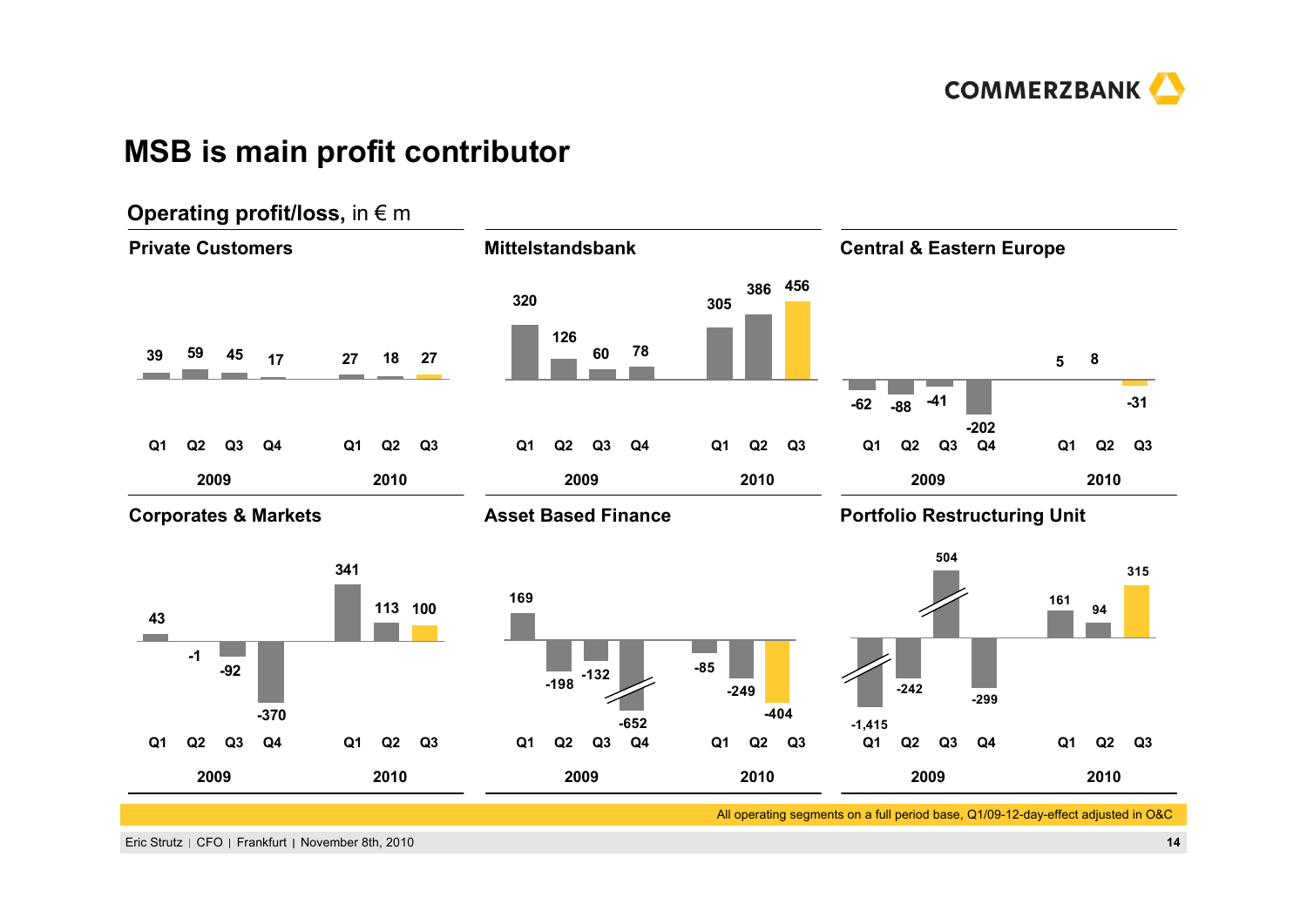

# **Private Customers impacted by integration and lower client activities**

| <b>Operating profit</b><br>in $\epsilon$ m |                 | <b>Main P&amp;L items</b> |       |       |                |        |                                      |
|--------------------------------------------|-----------------|---------------------------|-------|-------|----------------|--------|--------------------------------------|
|                                            |                 | in $\notin$ m             |       |       |                |        | Q3`09** Q2`10**Q3`10 9M`09** 9M`10** |
|                                            |                 | Net interest income       | 527   | 491   | 506            | 1,629  | 1,493                                |
|                                            |                 | Risk provisions           | $-70$ | $-70$ | $-64$          | $-174$ | $-200$                               |
|                                            |                 | Commission income         | 567   | 499   | 459            | 1,620  | 1,506                                |
| 59<br>45<br>39<br>17                       | -27<br>18<br>27 | Net trading income        | 3     |       | $\overline{2}$ | $-3$   | 4                                    |
|                                            |                 | Net investment income     | 13    | 5     | 4              | 5      | 18                                   |
| Q1<br>Q3<br>Q4<br>Q2                       | Q2<br>Q3<br>Q1  | Operating expenses        | 937   | 913   | 875            | 2,859  | 2,701                                |
| 2009                                       | 2010            | <b>Operating profit</b>   | 45    | 18    | 27             | 143    | 72                                   |

**10.7%**

| δ 9months y-o-y effect from exit units sold in 2009/2010: total revenues |
|--------------------------------------------------------------------------|
| -€202m, operating expenses -€152m, operating profit -€51m                |

- › PC continues to be affected by weak securities business and integration activities
- › Customer base stable at 11 million customers

| Ø Q3 equity       |
|-------------------|
| allocation within |
| Group             |

\*annualized

\*\* Restatement in prior year and previous quarters 2010 due to change in reporting structure

**Q3`09 Q2`10 Q3`10 9M`09 9M`10**

 $\varnothing$  equity (€ m) 3,252 3,458 3,341 3,284 3,407 Op. RoE\* (%) 5.5 2.1 3.2 5.8 2.8 CIR (%) 89.1 91.2 90.6 90.0 90.9

All operating segments on a full period base, Q1/09-12-day-effect adjusted in O&C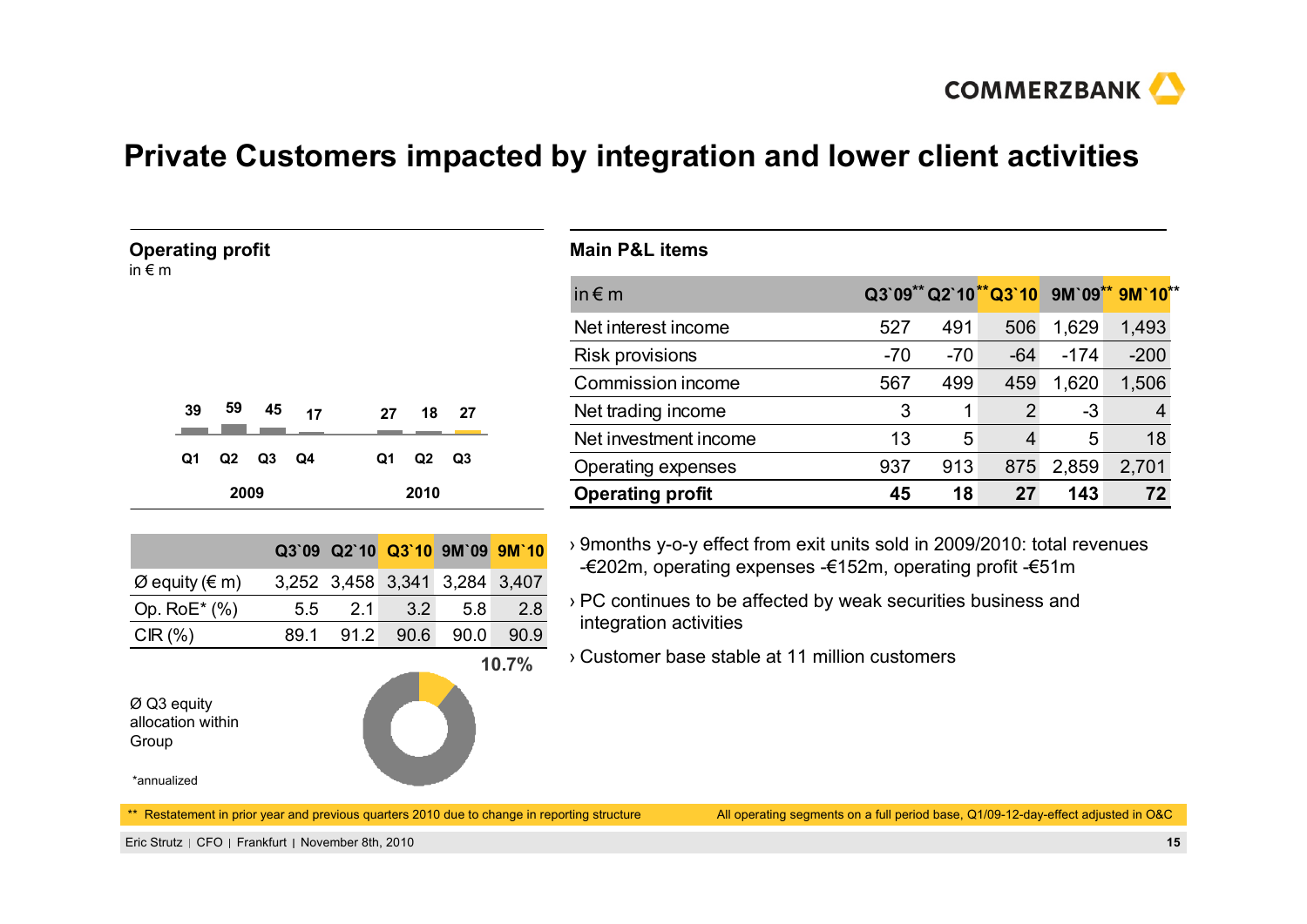

# **MSB delivered its best quarterly result ever**





|                                 |  | Q3`09 Q2`10 Q3`10 9M`09 9M`10 |  |
|---------------------------------|--|-------------------------------|--|
| $\varnothing$ equity ( $\in$ m) |  | 5,257 5,446 5,666 5,446 5,528 |  |
| Op. $RoE^*(% )$                 |  | 4.6 28.4 32.2 12.4 27.7       |  |
| $CIR(\%)$                       |  | 46.5 42.0 49.1 46.5 44.7      |  |

\*\* Restatement in prior year and previous quarters 2010 due to change in reporting structure

#### **Main P&L items**

| in $\notin$ m           |        |       |       |        | Q3`09** Q2`10**Q3`10 9M`09** 9M`10** |
|-------------------------|--------|-------|-------|--------|--------------------------------------|
| Net interest income     | 503    | 554   | 496   | 1,592  | 1,568                                |
| <b>Risk provisions</b>  | $-330$ | $-94$ | 78    | $-656$ | $-177$                               |
| Commission income       | 223    | 219   | 241   | 686    | 728                                  |
| Net trading income      | $-62$  | 50    | $-14$ | $-108$ | 32                                   |
| Net investment income   | 1      | 15    | 29    | 0      | 41                                   |
| Operating expenses      | 339    | 347   | 365   | 1,011  | 1,070                                |
| <b>Operating profit</b> | 60     | 386   | 456   | 506    | 1,147                                |

› NII decreased by 10% q-o-q mainly due to FX effects and close-out of hedge positions

› Write-backs in LLP

- **18.1%**› Net trading income affected by spread tightening in CDS markets (Credit Portfolio Management)
	- › Operating expenses up due to allocated costs

Ø Q3 equity allocation within Group

<sup>\*</sup>annualized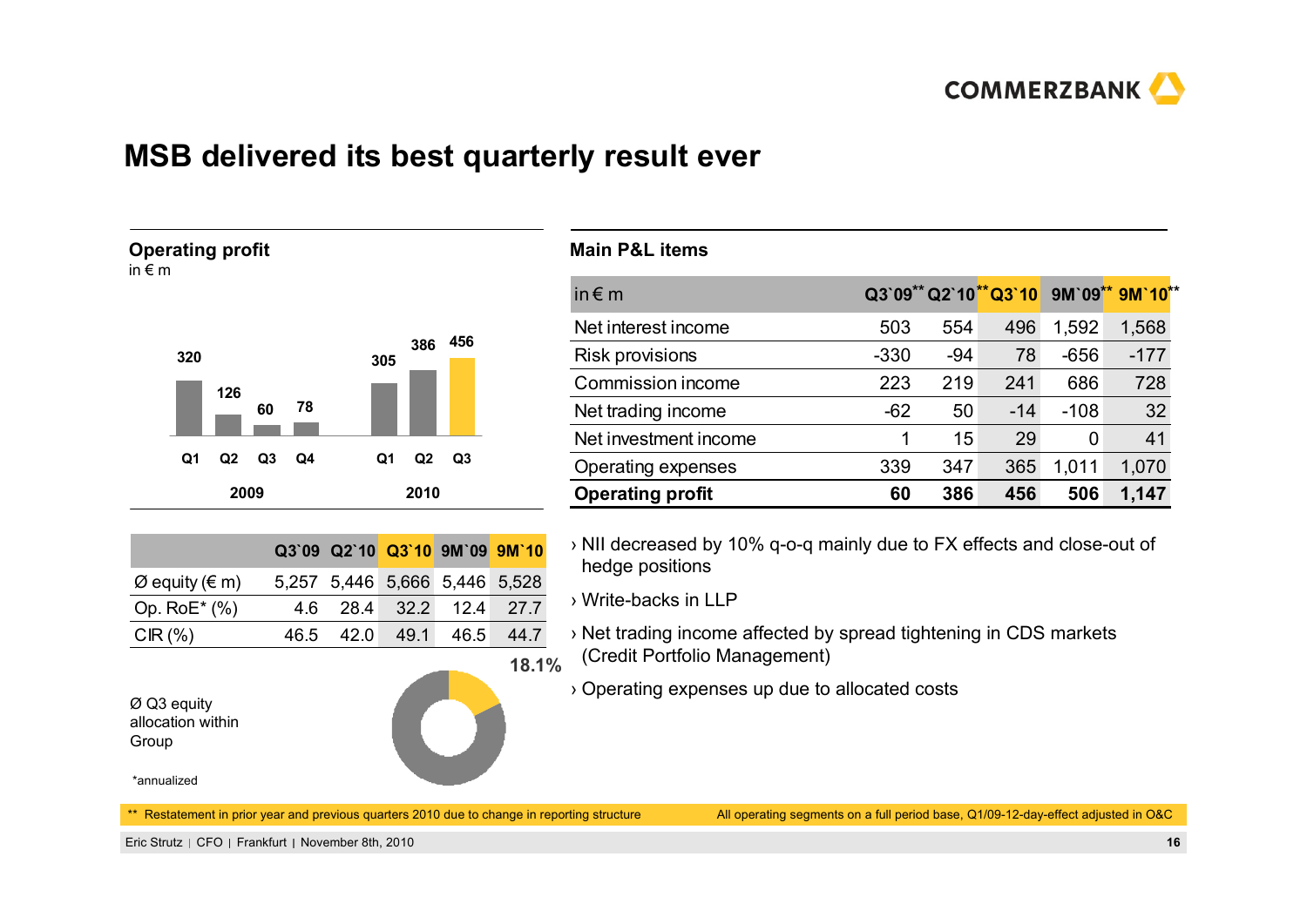

# **CEE: BRE Bank operating profit off-set by Eastern Europe**

#### **Operating profit/loss**

in € m



|                                 |      |  | Q3`09 Q2`10 Q3`10 9M`09 9M`10     |  |
|---------------------------------|------|--|-----------------------------------|--|
| $\varnothing$ equity ( $\in$ m) |      |  | 1,619 1,597 1,675 1,623 1,623     |  |
| Op. $RoE^*(% )$                 |      |  | $-10.1$ 2.0 $-7.4$ $-15.7$ $-1.5$ |  |
| CIR $(\%)$                      | 54.5 |  | 59.5 61.4 51.9 59.1               |  |
|                                 |      |  |                                   |  |

Ø Q3 equity allocation within Group

\*annualized



#### **Main P&L items**

| in $\notin$ m                | Q3'09  | $Q2$ `10 | Q3'10  | 9M'09  | 9M'10  |
|------------------------------|--------|----------|--------|--------|--------|
| Net interest income          | 160    | 161      | 164    | 487    | 484    |
| <b>Risk provisions</b>       | $-141$ | $-92$    | $-127$ | $-516$ | $-313$ |
| Commission income            | 46     | 53       | 53     | 123    | 153    |
| Net trading income           | 15     | 20       | 19     | 63     | 57     |
| Net investment income        | -3     | 4        | 4      | -9     |        |
| Operating expenses           | 120    | 147      | 153    | 351    | 427    |
| <b>Operating profit/loss</b> | -41    | 8        | $-31$  | -191   | $-18$  |

- › Sustained positive economic development in Poland, situation in Ukraine continues to be difficult and LLPs burden segment
- › NII and commission income levels maintained
- › BRE Bank with strong contribution to operating profit; off-set by other subsidiaries
- › 360,000 new customers (+10%) in Central & Eastern Europe since the beginning of the year
- › CEE now with more than 4 million customers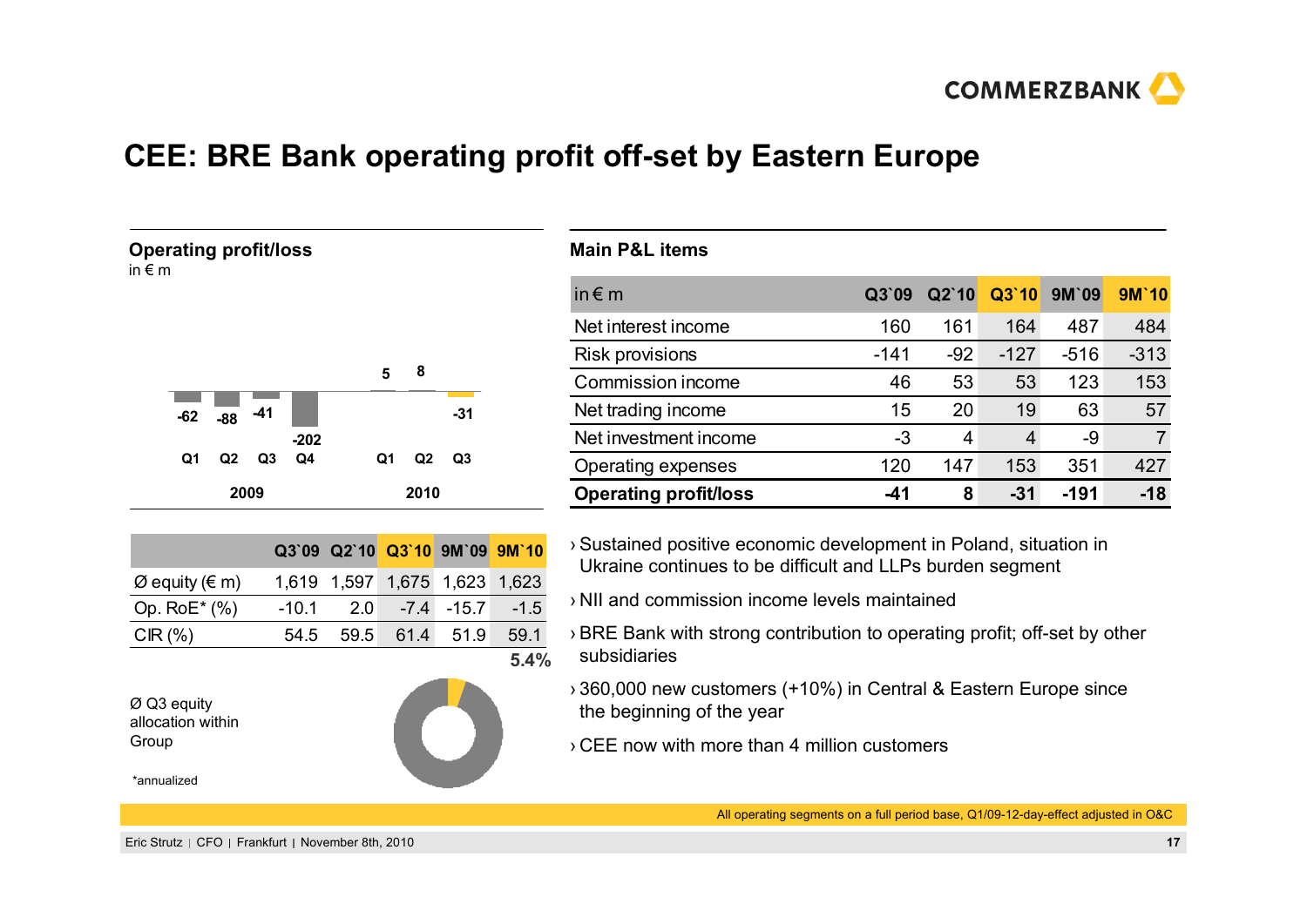

# **Another strong quarter within Corporates & Markets**



|                                 |  | Q3`09 Q2`10 Q3`10 9M`09 9M`10 |        |
|---------------------------------|--|-------------------------------|--------|
| $\varnothing$ equity ( $\in$ m) |  | 4,208 3,892 3,877 4,522 3,871 |        |
| Op. $RoE^*(% )$                 |  | $-8.7$ 11.6 10.3 $-1.5$ 19.1  |        |
| CIR $(\%)$                      |  | 111.1 78.0 79.0 87.6 69.3     |        |
|                                 |  |                               | 19 AD/ |

Ø Q3 equity allocation within Group

\*annualized

**12.4%**

#### **Main P&L items**

| in $\epsilon$ m              |       |     |       |        | Q3`09** Q2`10** Q3`10 9M`09** 9M`10** |
|------------------------------|-------|-----|-------|--------|---------------------------------------|
| Net interest income          | 263   | 204 | 133   | 636    | 549                                   |
| <b>Risk provisions</b>       | $-43$ |     | $-17$ | $-264$ | 3                                     |
| Commission income            | 98    | 64  | 53    | 275    | 194                                   |
| Net trading income           | 46    | 187 | 313   | 801    | 948                                   |
| Net investment income        | 28    | 43  | 31    | 3      | 60                                    |
| Operating expenses           | 490   | 396 | 439   | 1,510  | 1,245                                 |
| <b>Operating profit/loss</b> | -92   | 113 | 100   | -50    | 554                                   |

› Revenues (pre LLP) up €48m q-o-q mainly driven by strong net trading income

- › Corporate Finance with a continuously outstanding performance, especially driven by Debt Capital Markets and Loans
- › FIC bounced back after difficult market environment in Q2
- › EMC in Q3 reflects quiet seasonal client business
- › Costs up by €43m mainly driven by higher allocations

\*\* Restatement in prior year and previous quarters 2010 due to change in reporting structure

All operating segments on a full period base, Q1/09-12-day-effect adjusted in O&C

Eric Strutz CFO Frankfurt November 8th, 2010 **18**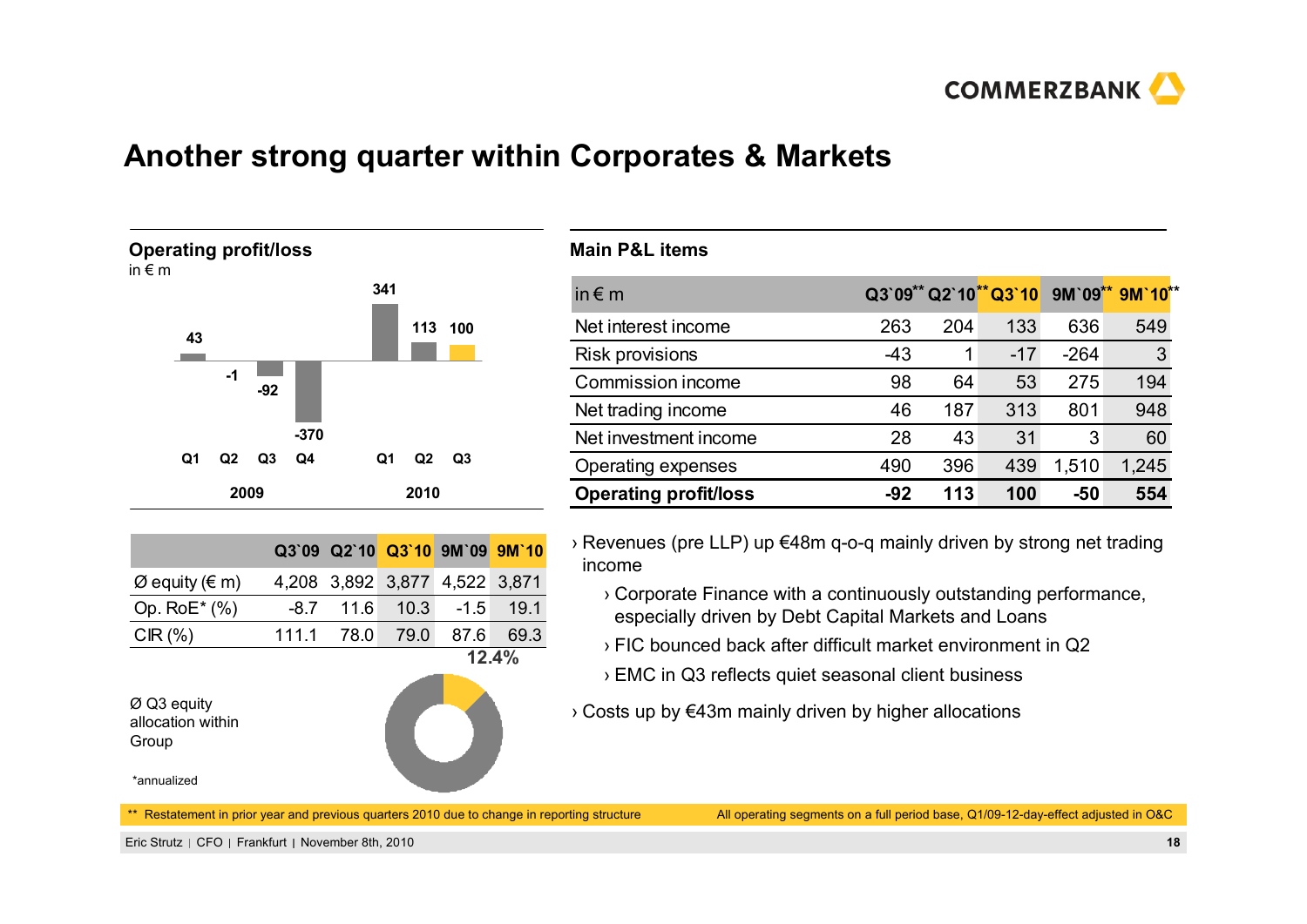

# **ABF suffered from high LLPs and de-risking in Public Finance**



in € m



|                                 | Q3`09 Q2`10 Q3`10 9M`09 9M`10         |  |  |
|---------------------------------|---------------------------------------|--|--|
| $\varnothing$ equity ( $\in$ m) | 6,570 6,218 6,325 6,948 6,327         |  |  |
| Op. $RoE^*(\%)$                 | $-8.0$ $-16.0$ $-25.5$ $-3.1$ $-15.6$ |  |  |
| CIR $(\%)$                      | 39.8 58.3 62.3 39.0 50.7              |  |  |

| Ø Q3 equity       |
|-------------------|
| allocation within |
| Group             |



#### **Main P&L items**

| in $\epsilon$ m              |        |        |        |        | Q3`09** Q2`10**Q3`10 9M`09** 9M`10** |
|------------------------------|--------|--------|--------|--------|--------------------------------------|
| Net interest income          | 249    | 320    | 274    | 836    | 891                                  |
| <b>Risk provisions</b>       | $-371$ | $-354$ | $-493$ | $-937$ | $-1,172$                             |
| Commission income            | 66     | 80     | 83     | 204    | 251                                  |
| Net trading income           | 69     | 30     | $-49$  | 258    | $-23$                                |
| Net investment income        | $-2$   | $-158$ | $-51$  | $-42$  | $-211$                               |
| <b>Operating expenses</b>    | 158    | 147    | 147    | 496    | 446                                  |
| <b>Operating profit/loss</b> | $-132$ | $-249$ | $-404$ | $-161$ | $-738$                               |

- › NII q-o-q down due to higher funding costs
- › Risk provisions up due to write downs on CRE portfolio
- › Commission income maintained due to restructuring fees in CRE Banking
- **20.3%**› Net trading income affected by rates environment

\*annualized

\*\* Restatement in prior year and previous quarters 2010 due to change in reporting structure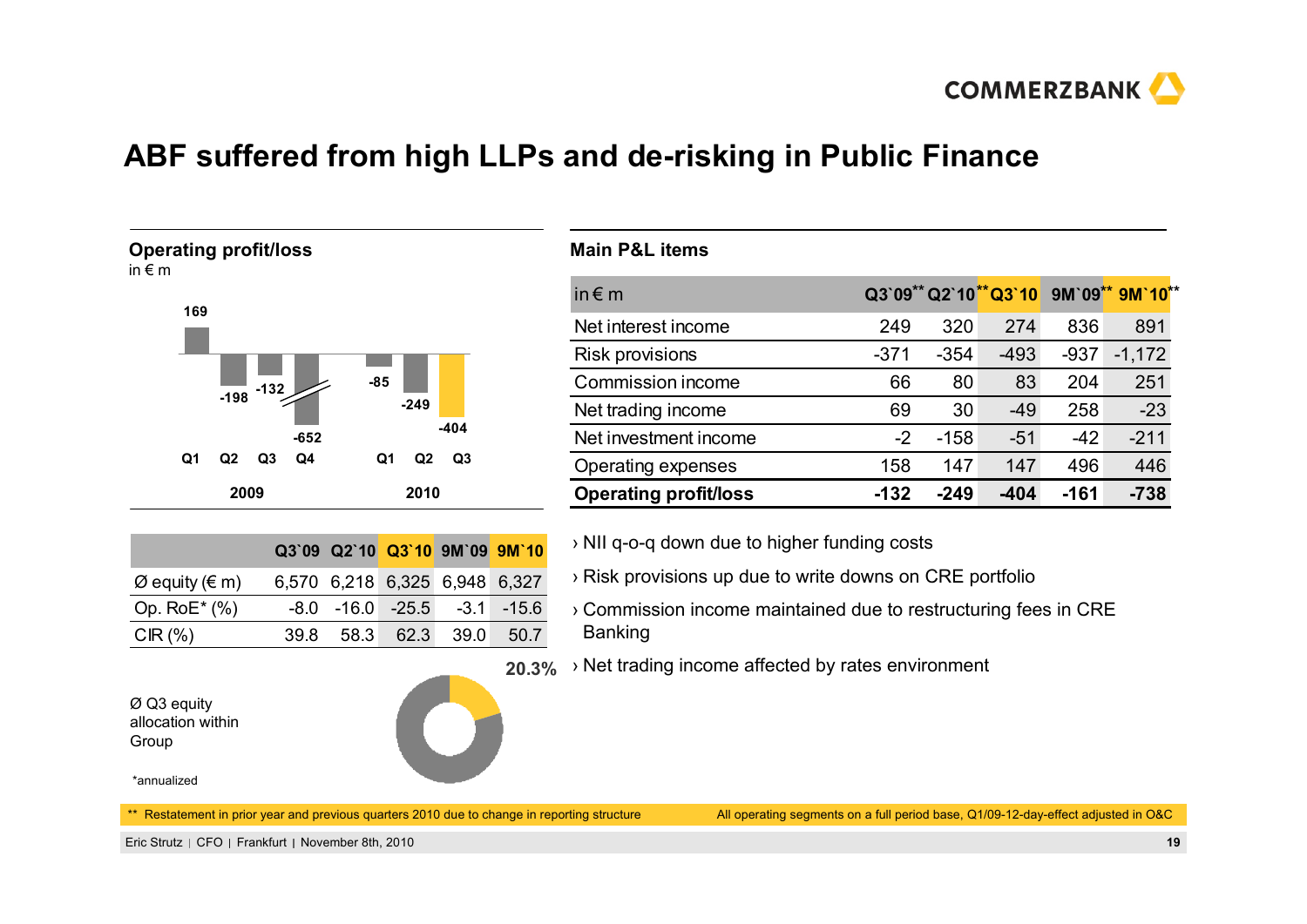

# **Further reduction of CRE and Public Finance portfolios**



> Non-scheduled repayments

No new business (only management of cover pool)

1) Volume includes Eurohypo portfolio and further assets assigned outside of Eurohypo at Commerzbank; 2) PF includes Eurohypo and EEPK portfolio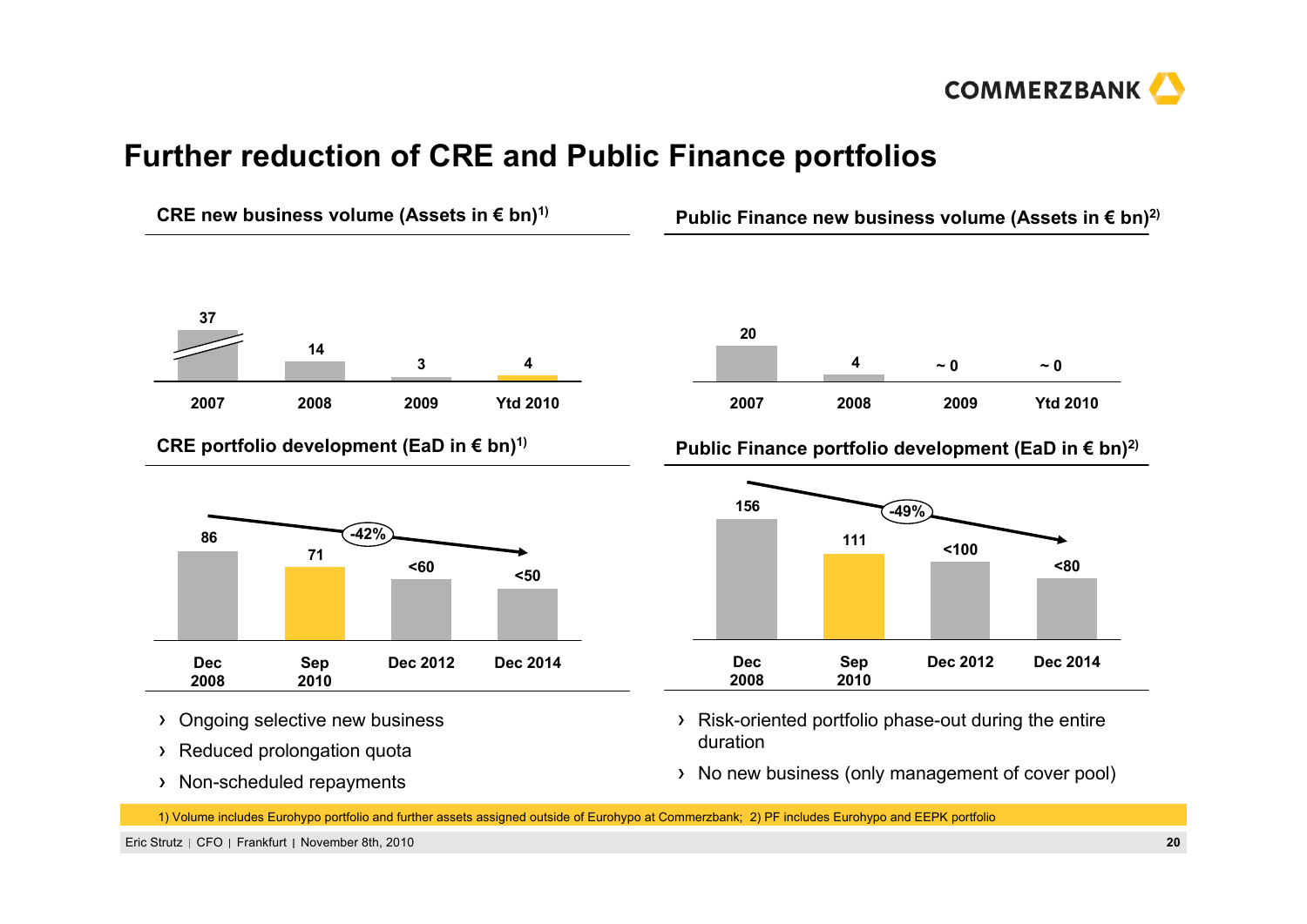

#### **PRU benefited from write-backs**



|                                 |          |       | Q3`09 Q2`10 Q3`10 9M`09 9M`10 |      |
|---------------------------------|----------|-------|-------------------------------|------|
| $\varnothing$ equity ( $\in$ m) |          |       | 1,675 1,250 1,137 1,809 1,250 |      |
| Op. $RoE^*(\%)$                 |          |       | 120.4 30.1 110.8 -85.0 60.8   |      |
| CIR $(\% )$                     | 6.4 18.7 | - 8.6 | n/a                           | 11.8 |



**3.6%**

#### **Main P&L items**

| in $\notin$ m                | Q3'09  | Q2'10 | Q3'10          | 9M'09    | 9M'10 |
|------------------------------|--------|-------|----------------|----------|-------|
| Net interest income          | 52     | 10    | 29             | 189      | 62    |
| <b>Risk provisions</b>       | $-98$  | $-28$ | $-2$           | $-338$   | $-52$ |
| Commission income            | $-2$   | 7     | $\overline{2}$ | 10       | 6     |
| Net trading income           | 697    | 56    | 328            | $-538$   | 666   |
| Net investment income        | $-105$ | 70    | -9             | $-370$   | $-33$ |
| Operating expenses           | 41     | 28    | 30             | 107      | 83    |
| <b>Operating profit/loss</b> | 504    | 94    | 315            | $-1,153$ | 570   |

› Operating profit of €315m in Q3; OCI reserve improved by €79m q-o-q

- › Ongoing portfolio reduction of €2.3bn driven by the sale of assets (mainly High Grade ABS) and FX effects due to the weakening of the USD
- › The liquidity for many PRU assets has generally improved over the last quarter
	- › Exit of Credit Trading is intended by the end of 2010

\*annualized

Group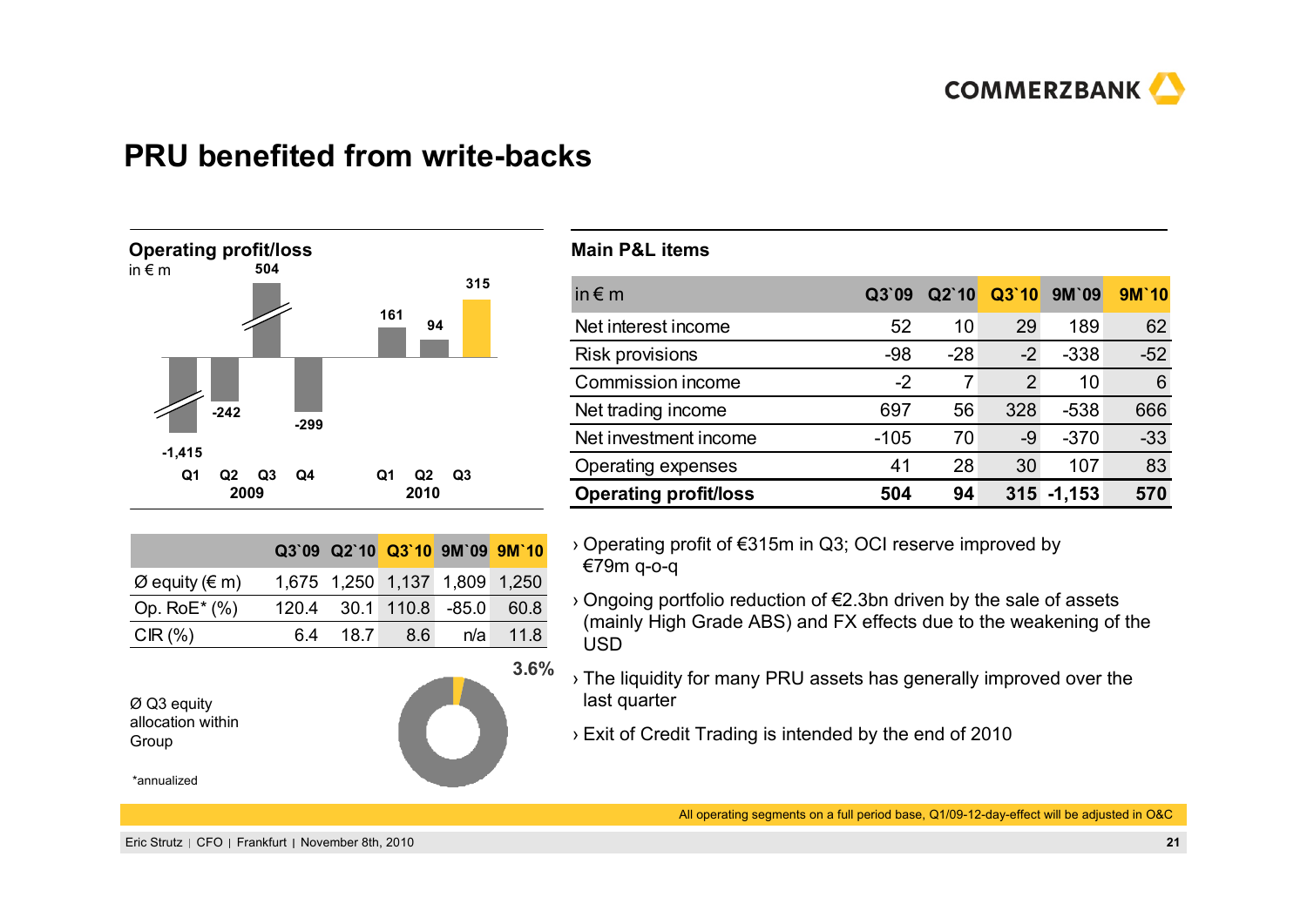

#### **Others & Consolidation**



#### **Main P&L items**

| in $\notin$ m                | Q3'09  | Q2'10  | Q3'10  | <b>9M'09</b> | <b>9M'10</b> |
|------------------------------|--------|--------|--------|--------------|--------------|
| Net interest income          | 15     | 119    | 26     | $-70$        | 328          |
| <b>Risk provisions</b>       | 0      | $-2$   | 4      | -5           | 7            |
| Commission income            | $-33$  | $-17$  | $-21$  | $-130$       | $-66$        |
| Net trading income           | $-121$ | $-28$  | $-177$ | $-308$       | $-110$       |
| Net investment income        | 14     | 81     | $-32$  | 917          | 35           |
| Operating expenses           | 179    | 250    | 176    | 274          | 650          |
| thereof integration charges  | 67     | 122    | 124    | 124          | 348          |
| <b>Operating profit/loss</b> | -222   | $-127$ | $-347$ | 210          | -457         |

› NII and net trading income in Treasury affected by rates environment

› Operating expenses driven by integration charges

› Significant swing in operating result in Treasury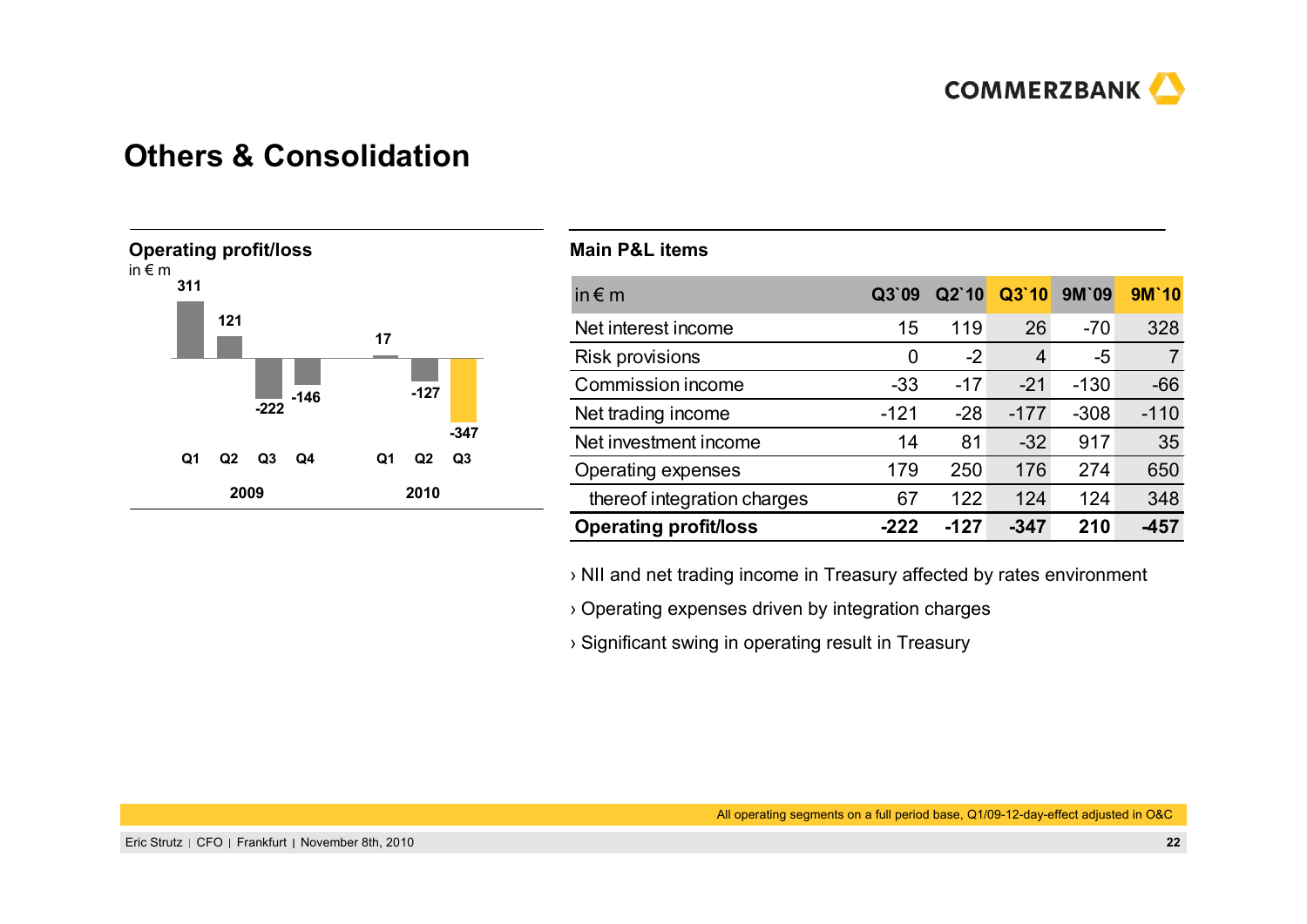

## **Germany is the economic engine of the Eurozone**

#### **Status quo**

- German economy: the largest and most promising in EMU
- Stable economic situation
	- Low level of private sector debt
	- Low inflation risk
	- -No bubbles, low spreads
- Favourable political environment
- Competitive banking landscape

#### **2010**

**Euribor**

**1.23**

**2009 2010 F**

in % (average p.a.)

- › Germany recovering strongly from financial crisis after Lehman default
- › Germany currently benefits from strong demand for investment goods and its strong positioning in Asian markets
- › "Labour market miracle": level of unemployment already below precrisis level
- › Elevated level of (small cap) corporate and private defaults

**0.83**

#### **2011 – 2012 expectation**

- › Recovery will continue, no double dip expected in the US or in EMU
- › Germany still 'outperformer' within EMU
- › Less dynamic world economy and ongoing consolidation efforts in EMU will slow down growth
- › Stabilization of inflation at a low level
- › ECB not expected to start to hike rates in 2011

**1.25**

previous estimate

**2011 F 2012 F**

(Change vs previous year in %)

**GDP \***

**2.00**



#### **DAX**

(average p.a.)

#### **5,059 7,600 7,200 6,200 2009 2010 F 2011 F 2012 F** previous estimate

#### Source: Commerzbank Economic Research

Eric Strutz CFO Frankfurt November 8th, 2010 **23**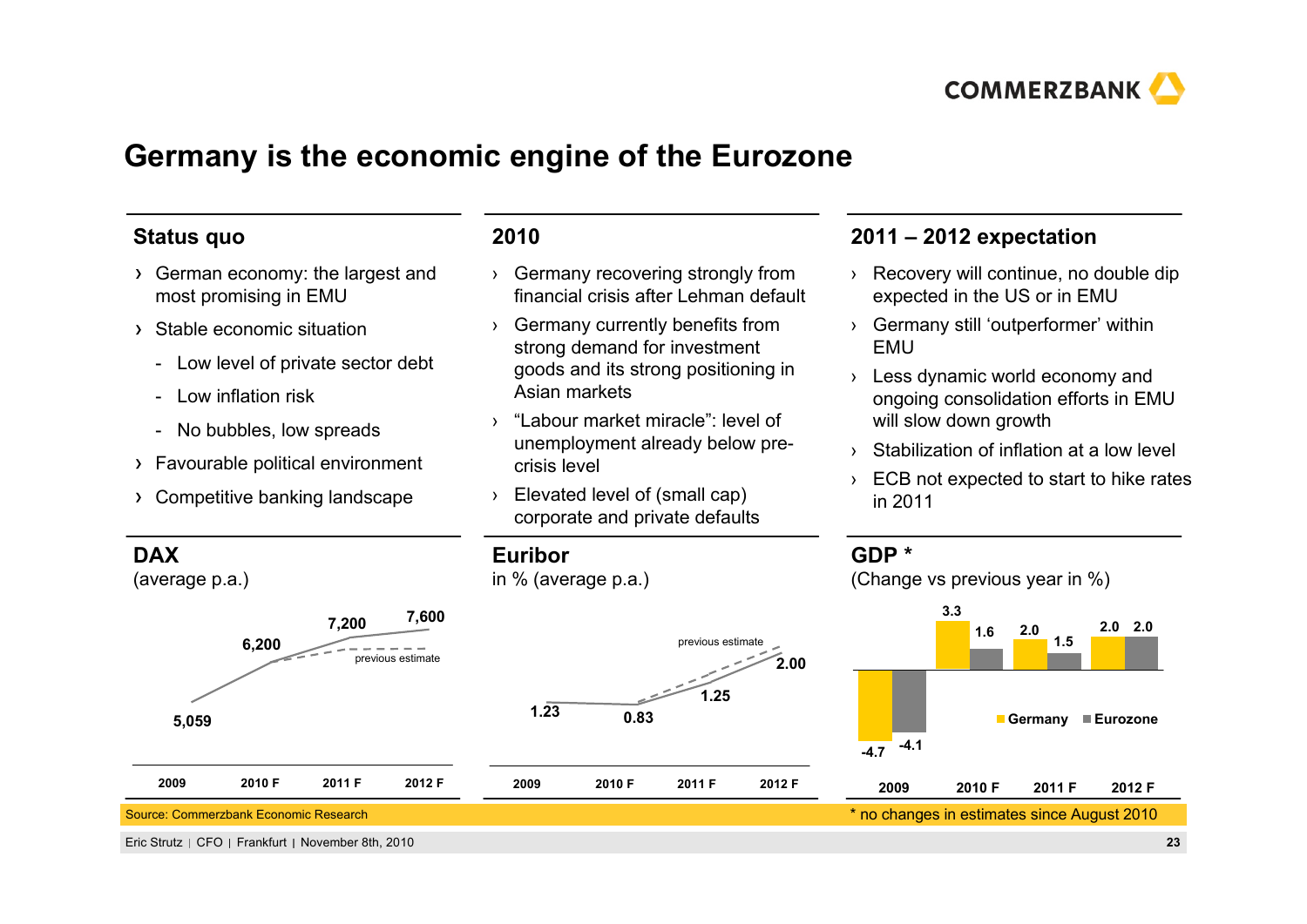

#### **Tier 1 ratio further improved**



 $1)$  2008 pro-forma  $2)$  incl. Q1 profit <sup>3)</sup> incl. H1 profit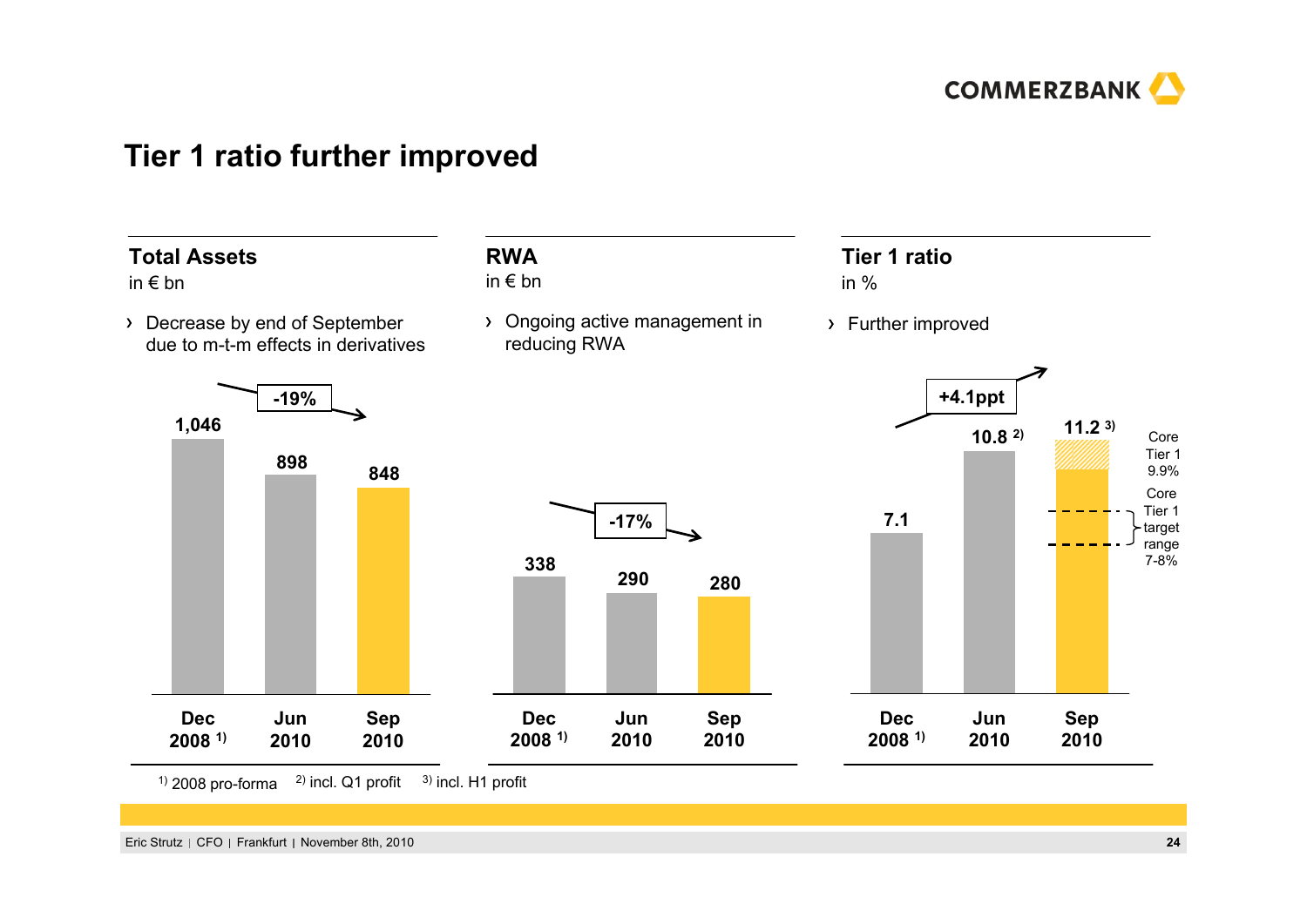

# **Impact of Basel III RWA effects under control – active management compensates regulatory effects**

#### **Basel III impact on Commerzbank**

- RWA impact from regulatory changes of ~€75 bn expected, thereof ~€8 bn capital neutral
- ~€ 30bn of potential RWA increase from Basel III have been already mitigated in 2010
- Impact will be more than offset by further management action
	- reduction of non-core activities (ABF, PRU)
	- pro-active management of ABS structured assets (PRU)
	- central clearing of OTC derivatives
- Slight increase in RWA until 2014 is driven by growth programs in Core Bank



\* RWA equivalents: Tier 1 capital deductions multiplied by 12.5

# **Total capital**

**Target capital ratios**

**Core Tier 1**

7.0 – 8.0%

**Tier 1**

 $9.0 - 10.0\%$ 

10.5 - 12.5%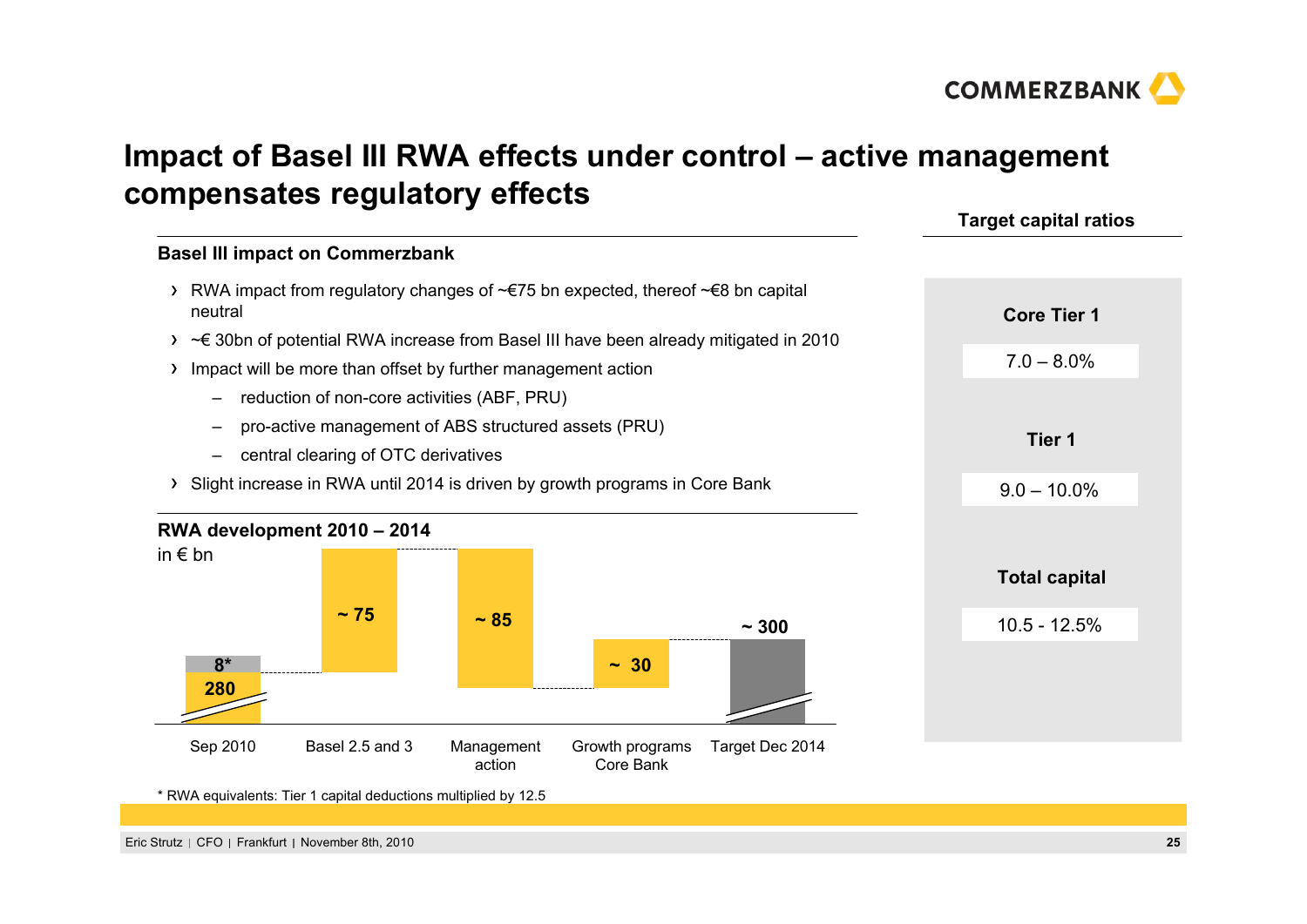

## **Commerzbank targets full year 2010 net profit of at least € 1bn**

Commerzbank benefiting from the strong German economy

Main focus areas 2011:

- > PC H1 Integration, H2 reaping the synergies of a lower cost base in 2012
- > MSB set to grow by leveraging strong market leader position
- > Risk reduction further down-sizing of non-core businesses (ABF and PRU)

Risk provisioning and operating expenses will be further reduced in 2011

**Commerzbank with tailwind into 2011, operating profit is targeted to be above the level of 2010**

**Roadmap 2012 targets confirmed pre-regulatory effects**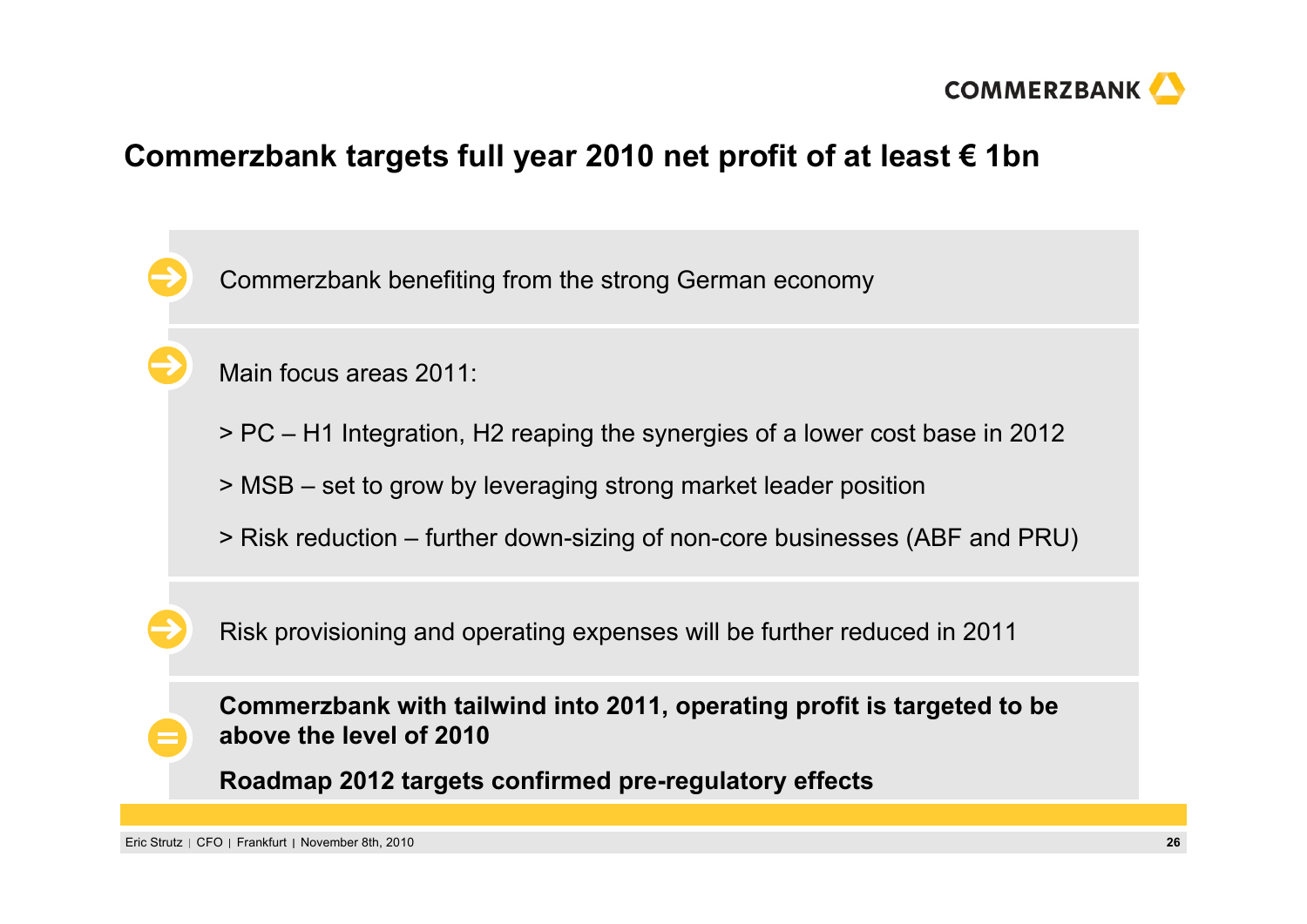

# **Appendix 1: Segment reporting**

Eric Strutz | CFO | Frankfurt | November 8th, 2010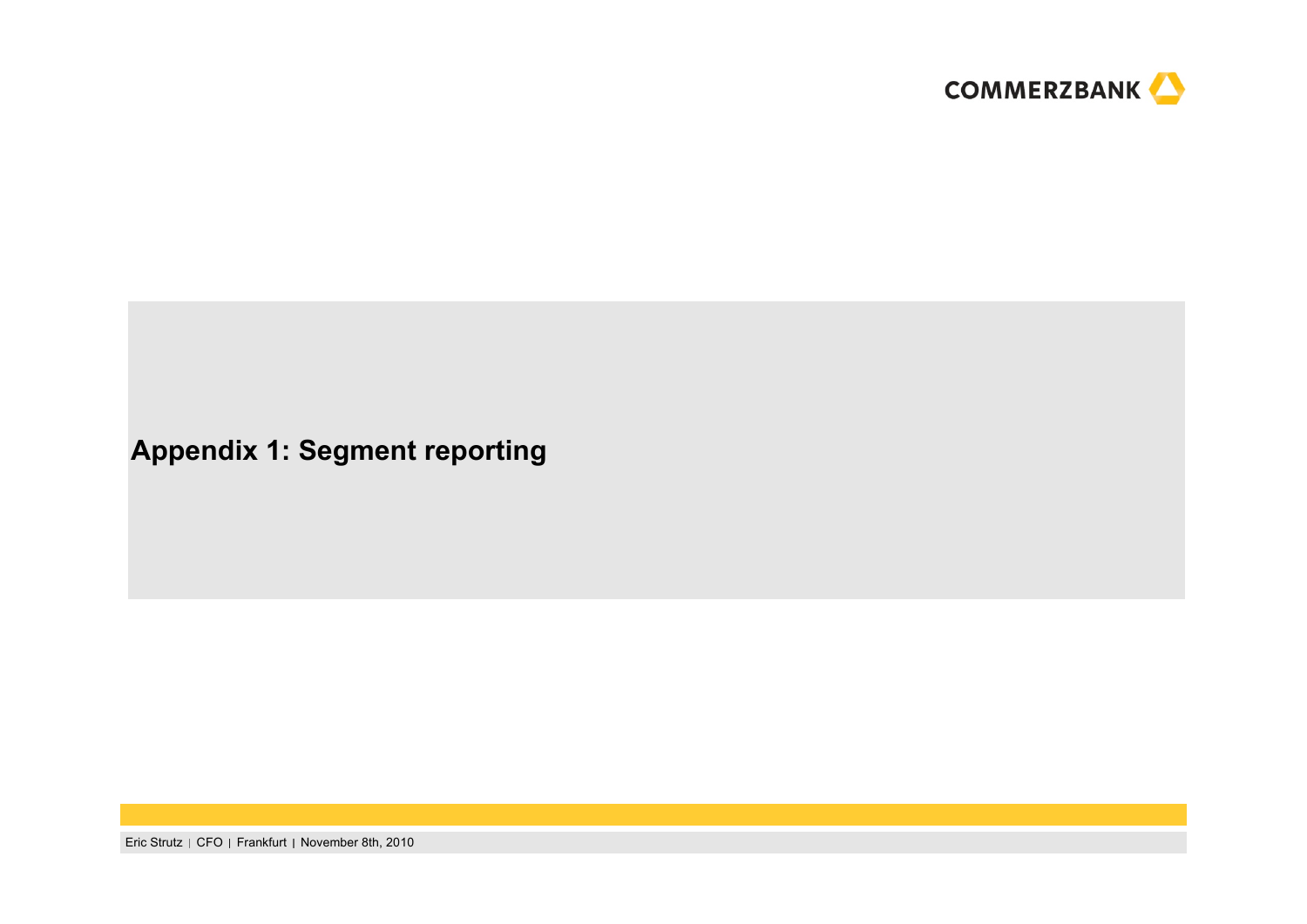

# **Commerzbank Group**

| in $\epsilon$ m                             | Q <sub>1</sub><br>2009 | Q <sub>2</sub><br>2009 | Q3<br>2009 | <b>9M</b><br>2009 | Q <sub>4</sub><br>2009 | Q <sub>1</sub><br>2010 | Q <sub>2</sub><br>2010 | Q3<br>2010  | <b>9M</b><br>2010 |
|---------------------------------------------|------------------------|------------------------|------------|-------------------|------------------------|------------------------|------------------------|-------------|-------------------|
| Net interest income                         | 1.692                  | 1.838                  | 1,769      | 5,299             | 1.890                  | 1,888                  | 1.859                  | 1,628       | 5.375             |
| Provisions for loan losses                  | $-844$                 | $-993$                 | $-1,053$   | $-2,890$          | $-1,324$               | $-644$                 | $-639$                 | $-621$      | $-1,904$          |
| Net interest income after provisions        | 848                    | 845                    | 716        | 2,409             | 566                    | 1,244                  | 1,220                  | 1,007       | 3,471             |
| Net commission income                       | 863                    | 960                    | 965        | 2,788             | 985                    | 997                    | 905                    | 870         | 2,772             |
| Net trading income                          | $-540$                 | 58                     | 647        | 165               | $-574$                 | 836                    | 316                    | 422         | 1,574             |
| Net investment income                       | 386                    | 172                    | $-54$      | 504               | $-87$                  | $-119$                 | 60                     | $-24$       | $-83$             |
| Other result                                | $-71$                  | 5                      | 112        | 46                | $-68$                  | 22                     | $-30$                  | 26          | 18                |
| Revenue before LLP                          | 2,330                  | 3,033                  | 3,439      | 8,802             | 2,146                  | 3,624                  | 3,110                  | 2,922       | 9,656             |
| Revenue after LLP                           | 1.486                  | 2,040                  | 2,386      | 5,912             | 822                    | 2,980                  | 2,471                  | 2,301       | 7,752             |
| Operating expenses                          | 2,081                  | 2,263                  | 2,264      | 6,608             | 2,396                  | 2,209                  | 2,228                  | 2,185       | 6,622             |
| Operating profit/loss                       | $-595$                 | $-223$                 | 122        | $-696$            | $-1,574$               | 771                    | 243                    | 116         | 1,130             |
| Impairments of goodwill and brand names     | $\mathbf{0}$           | 70                     | 646        | 716               | 52                     | 0                      | 0                      | $\mathbf 0$ | 0                 |
| Restructuring expenses                      | 289                    | 216                    | 904        | 1,409             | 212                    | 0                      | 33                     | 0           | 33                |
| Pre-tax profit/loss                         | $-884$                 | $-509$                 | $-1,428$   | $-2,821$          | $-1,838$               | 771                    | 210                    | 116         | 1,097             |
|                                             |                        |                        |            |                   |                        |                        |                        |             |                   |
| <b>Investors Capital</b>                    | 23,639                 | 25,741                 | 32,871     | 27,417            | 31,157                 | 30,283                 | 30,967                 | 31,222      | 30,824            |
| RWA (End of Period)                         | 315,733                | 296,579                | 292,712    | 292,712           | 280,133                | 278,886                | 290,200                | 279,597     | 279,597           |
| Cost/income ratio (%)                       | 89.3%                  | 74.6%                  | 65.8%      | 75.1%             | 111.6%                 | 61.0%                  | 71.6%                  | 74.8%       | 68.6%             |
| Operating return on equity (%)              | $-10.1%$               | $-3.5%$                | 1.5%       | $-3.4%$           | $-20.2%$               | 10.2%                  | 3.1%                   | 1.5%        | 4.9%              |
| Return on equity of pre-tax profit/loss (%) | $-15.0%$               | $-7.9%$                | $-17.4%$   | $-13.7%$          | $-23.6%$               | 10.2%                  | 2.7%                   | 1.5%        | 4.7%              |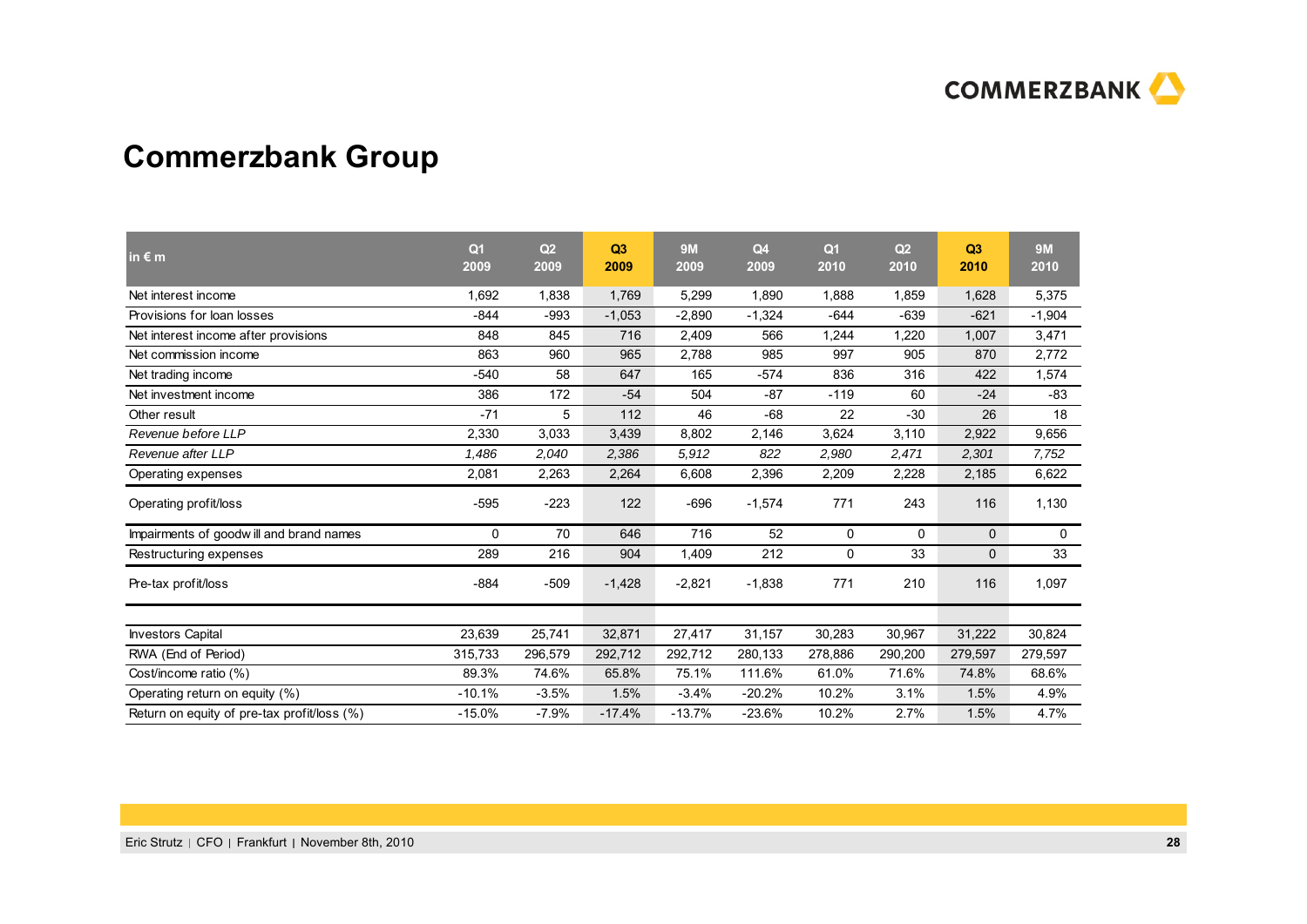

#### **Private Customers**

| in $\epsilon$ m                             | Q1 2009 | Q2 2009 | Q3 2009  | 9M 2009  | Q4 2009        | Q1 2010 | Q2 2010 | Q3 2010        | 9M 2010      |
|---------------------------------------------|---------|---------|----------|----------|----------------|---------|---------|----------------|--------------|
| Net interest income                         | 551     | 551     | 527      | 1,629    | 533            | 496     | 491     | 506            | 1,493        |
| Provisions for loan losses                  | $-50$   | $-54$   | $-70$    | $-174$   | $-72$          | $-66$   | $-70$   | $-64$          | $-200$       |
| Net interest income after provisions        | 501     | 497     | 457      | 1,455    | 461            | 430     | 421     | 442            | 1,293        |
| Net commission income                       | 513     | 540     | 567      | 1,620    | 548            | 548     | 499     | 459            | 1,506        |
| Net trading income                          | -1      | -5      | 3        | $-3$     | $\overline{2}$ | 1       | 1       | 2              | 4            |
| Net investment income                       | -1      | -7      | 13       | 5        | -9             | 9       | 5       | $\overline{4}$ | 18           |
| Other result                                | $-2$    | $-15$   | $-58$    | $-75$    | $-23$          | $-48$   | 5       | $-5$           | $-48$        |
| Revenue before LLP                          | 060.    | 1,064   | 1,052    | 3,176    | 1,051          | 1,006   | 1,001   | 966            | 2,973        |
| Revenue after LLP                           | 1,010   | 1,010   | 982      | 3,002    | 979            | 940     | 931     | 902            | 2,773        |
| Operating expenses                          | 971     | 951     | 937      | 2,859    | 962            | 913     | 913     | 875            | 2,701        |
| Operating profit/loss                       | 39      | 59      | 45       | 143      | 17             | 27      | 18      | 27             | 72           |
| Impairments of goodwill and brand names     | 0       | 0       | 0        | $\Omega$ | $\Omega$       | 0       | 0       | $\mathbf 0$    | 0            |
| Restructuring expenses                      | 51      | 43      | 192      | 286      | 52             | 0       | 0       | $\mathbf 0$    | $\mathsf{O}$ |
| Pre-tax profit/loss                         | $-12$   | 16      | $-147$   | $-143$   | $-35$          | 27      | 18      | 27             | 72           |
| Average capital employed                    | 3,332   | 3,268   | 3,252    | 3,284    | 3,173          | 3,422   | 3,458   | 3,341          | 3,407        |
| RWA (End of Period)                         | 31,428  | 31,253  | 31,524   | 31,524   | 30,265         | 29,450  | 30,100  | 28,557         | 28,557       |
| Cost/income ratio (%)                       | 91.6%   | 89.4%   | 89.1%    | 90.0%    | 91.5%          | 90.8%   | 91.2%   | 90.6%          | 90.9%        |
| Operating return on equity (%)              | 4.7%    | 7.2%    | 5.5%     | 5.8%     | 2.1%           | 3.2%    | 2.1%    | 3.2%           | 2.8%         |
| Return on equity of pre-tax profit/loss (%) | $-1.4%$ | 2.0%    | $-18.1%$ | $-5.8%$  | $-4.4%$        | 3.2%    | 2.1%    | 3.2%           | 2.8%         |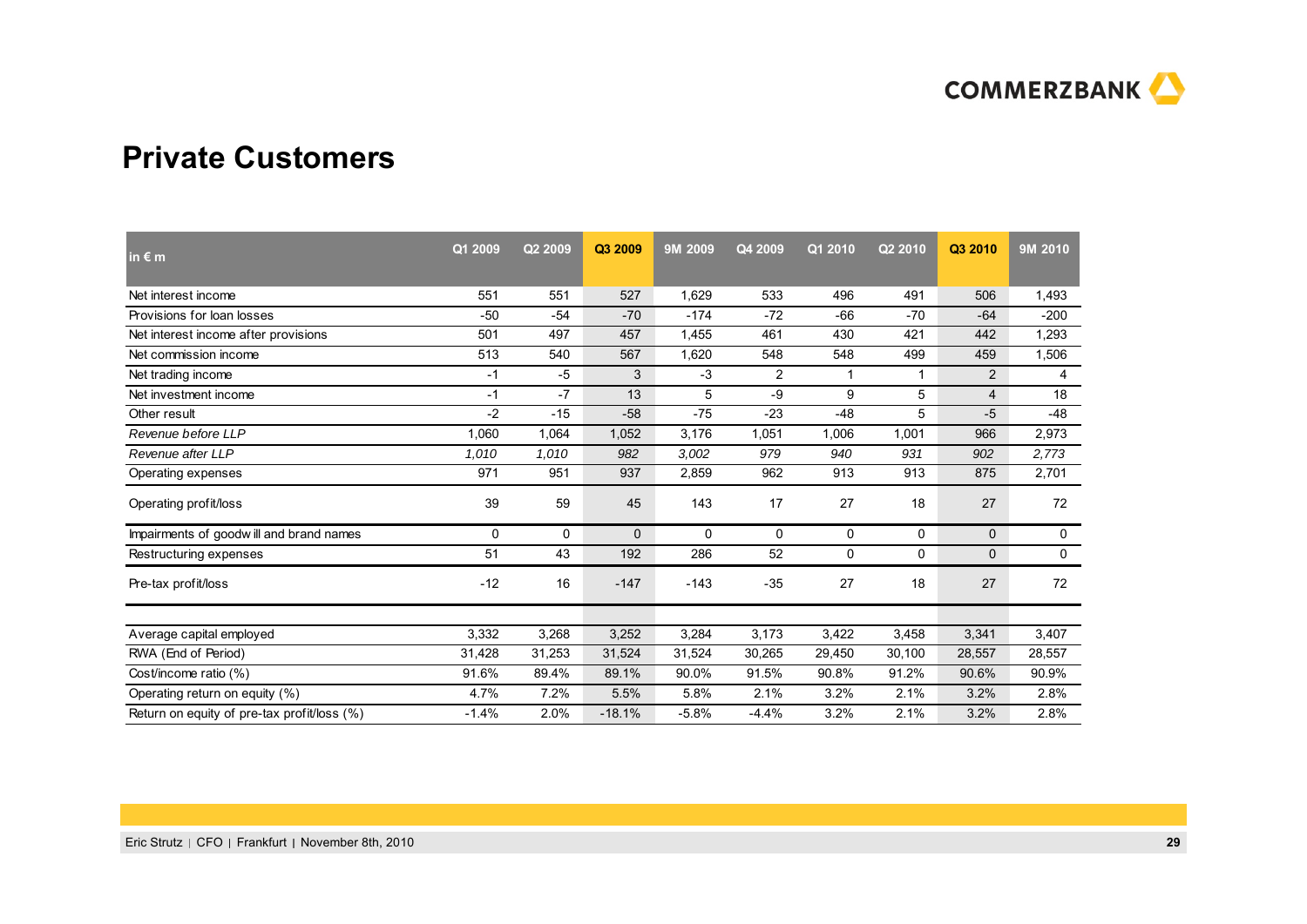

#### **Mittelstandsbank**

| in $\epsilon$ m                             | Q1 2009 | Q2 2009 | Q3 2009  | 9M 2009 | Q4 2009 | Q1 2010 | Q2 2010 | Q3 2010     | 9M 2010     |
|---------------------------------------------|---------|---------|----------|---------|---------|---------|---------|-------------|-------------|
| Net interest income                         | 547     | 542     | 503      | 1,592   | 556     | 518     | 554     | 496         | 1,568       |
| Provisions for loan losses                  | -90     | $-236$  | $-330$   | $-656$  | $-298$  | $-161$  | $-94$   | 78          | $-177$      |
| Net interest income after provisions        | 457     | 306     | 173      | 936     | 258     | 357     | 460     | 574         | 1,391       |
| Net commission income                       | 245     | 218     | 223      | 686     | 225     | 268     | 219     | 241         | 728         |
| Net trading income                          | 3       | -49     | $-62$    | $-108$  | $-14$   | -4      | 50      | $-14$       | 32          |
| Net investment income                       | $-1$    | 0       |          | 0       | 1       | $-3$    | 15      | 29          | 41          |
| Other result                                | $-53$   | -8      | 64       | 3       | $-71$   | 45      | $-11$   | $-9$        | 25          |
| Revenue before LLP                          | 741     | 703     | 729      | 2,173   | 697     | 824     | 827     | 743         | 2,394       |
| Revenue after LLP                           | 651     | 467     | 399      | 1,517   | 399     | 663     | 733     | 821         | 2,217       |
| Operating expenses                          | 331     | 341     | 339      | 1,011   | 321     | 358     | 347     | 365         | 1,070       |
| Operating profit/loss                       | 320     | 126     | 60       | 506     | 78      | 305     | 386     | 456         | 1,147       |
| Impairments of goodwill and brand names     | 0       | 0       | $\Omega$ | 0       | 0       | 0       | 0       | $\mathbf 0$ | $\mathbf 0$ |
| Restructuring expenses                      | 17      | 8       | 50       | 75      | $-1$    | 0       | 0       | $\mathbf 0$ | $\mathbf 0$ |
| Pre-tax profit/loss                         | 303     | 118     | 10       | 431     | 79      | 305     | 386     | 456         | 1,147       |
| Average capital employed                    | 5,697   | 5,384   | 5,257    | 5,446   | 5,233   | 5,471   | 5,446   | 5,666       | 5,528       |
| RWA (End of Period)                         | 67,580  | 66,587  | 63,881   | 63,881  | 63,127  | 63,459  | 68,338  | 65,943      | 65,943      |
| Cost/income ratio (%)                       | 44.7%   | 48.5%   | 46.5%    | 46.5%   | 46.1%   | 43.4%   | 42.0%   | 49.1%       | 44.7%       |
| Operating return on equity (%)              | 22.5%   | 9.4%    | 4.6%     | 12.4%   | 6.0%    | 22.3%   | 28.4%   | 32.2%       | 27.7%       |
| Return on equity of pre-tax profit/loss (%) | 21.3%   | 8.8%    | 0.8%     | 10.6%   | 6.0%    | 22.3%   | 28.4%   | 32.2%       | 27.7%       |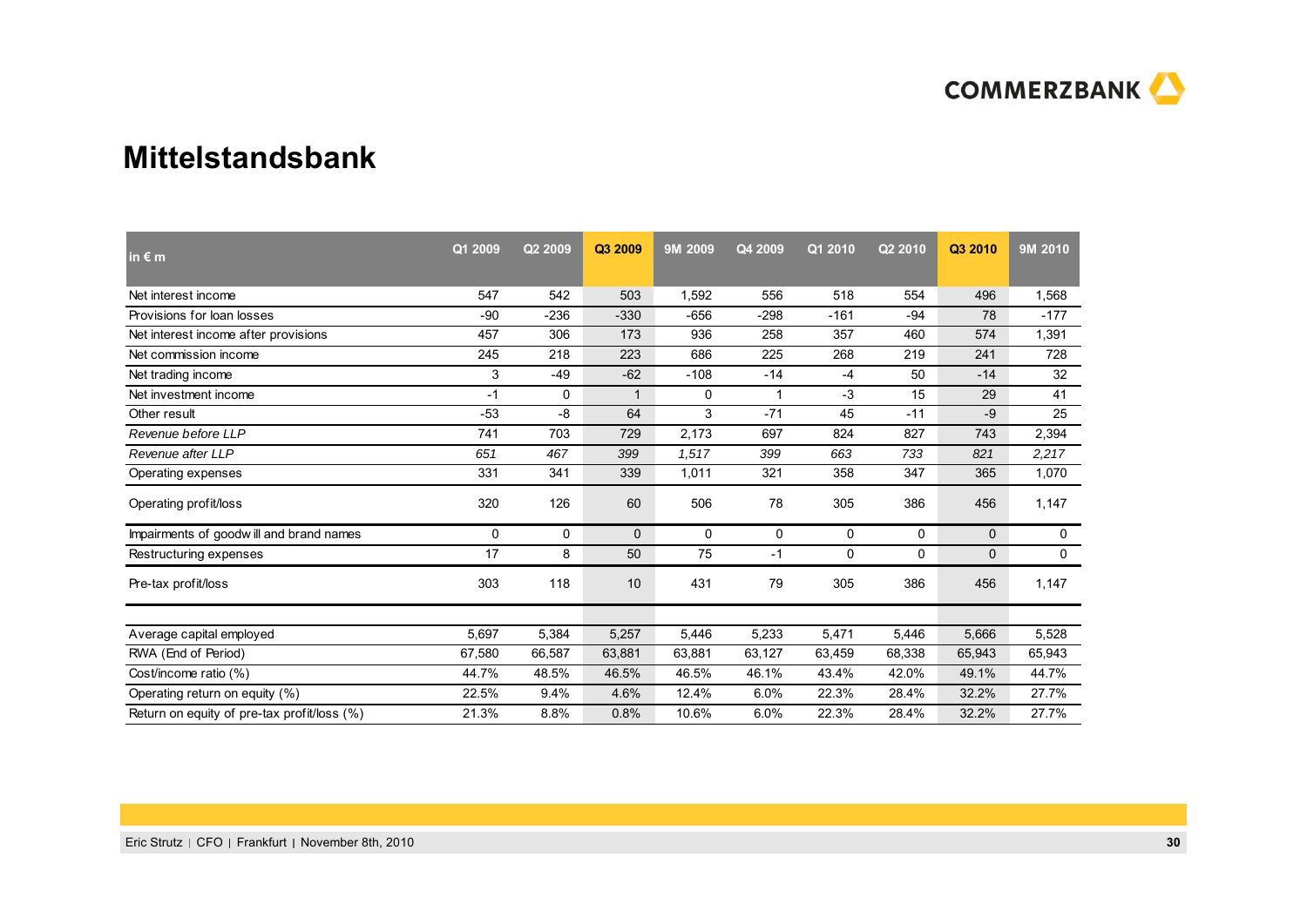

# **Central and Eastern Europe**

| in $\epsilon$ m                             | Q1 2009        | Q2 2009  | Q3 2009        | 9M 2009  | Q4 2009  | Q1 2010     | Q <sub>2</sub> 2010 | Q3 2010      | 9M 2010        |
|---------------------------------------------|----------------|----------|----------------|----------|----------|-------------|---------------------|--------------|----------------|
| Net interest income                         | 164            | 163      | 160            | 487      | 178      | 159         | 161                 | 164          | 484            |
| Provisions for loan losses                  | $-173$         | $-202$   | $-141$         | $-516$   | $-296$   | -94         | $-92$               | $-127$       | $-313$         |
| Net interest income after provisions        | -9             | -39      | 19             | $-29$    | $-118$   | 65          | 69                  | 37           | 171            |
| Net commission income                       | 31             | 46       | 46             | 123      | 47       | 47          | 53                  | 53           | 153            |
| Net trading income                          | 29             | 19       | 15             | 63       | 16       | 18          | 20                  | 19           | 57             |
| Net investment income                       | -5             | $-1$     | $-3$           | -9       | $-5$     | $-1$        | 4                   | 4            | $\overline{7}$ |
| Other result                                | $\overline{7}$ | 3        | $\overline{2}$ | 12       | $-7$     | 3           | 9                   | 9            | 21             |
| Revenue before LLP                          | 226            | 230      | 220            | 676      | 229      | 226         | 247                 | 249          | 722            |
| Revenue after LLP                           | 53             | 28       | 79             | 160      | $-67$    | 132         | 155                 | 122          | 409            |
| Operating expenses                          | 115            | 116      | 120            | 351      | 135      | 127         | 147                 | 153          | 427            |
| Operating profit/loss                       | $-62$          | $-88$    | $-41$          | $-191$   | $-202$   | 5           | 8                   | $-31$        | $-18$          |
| Impairments of goodwill and brand names     | 0              | 0        | $\mathbf{0}$   | 0        | 0        | 0           | 0                   | $\mathbf{0}$ | 0              |
| Restructuring expenses                      | 0              | 0        | 0              | 0        | 5        | $\mathbf 0$ | 0                   | $\mathbf 0$  | $\mathbf 0$    |
| Pre-tax profit/loss                         | $-62$          | $-88$    | $-41$          | $-191$   | $-207$   | 5           | 8                   | $-31$        | $-18$          |
| Average capital employed                    | 1,653          | 1,597    | 1,619          | 1,623    | 1,551    | 1,598       | 1,597               | 1,675        | 1,623          |
| RWA (End of Period)                         | 19,213         | 18,626   | 19,066         | 19,066   | 18,356   | 18,727      | 19,701              | 18,990       | 18,990         |
| Cost/income ratio (%)                       | 50.9%          | 50.4%    | 54.5%          | 51.9%    | 59.0%    | 56.2%       | 59.5%               | 61.4%        | 59.1%          |
| Operating return on equity (%)              | $-15.0%$       | $-22.0%$ | $-10.1%$       | $-15.7%$ | $-52.1%$ | 1.3%        | 2.0%                | $-7.4%$      | $-1.5%$        |
| Return on equity of pre-tax profit/loss (%) | $-15.0%$       | $-22.0%$ | $-10.1%$       | $-15.7%$ | $-53.4%$ | 1.3%        | 2.0%                | $-7.4%$      | $-1.5%$        |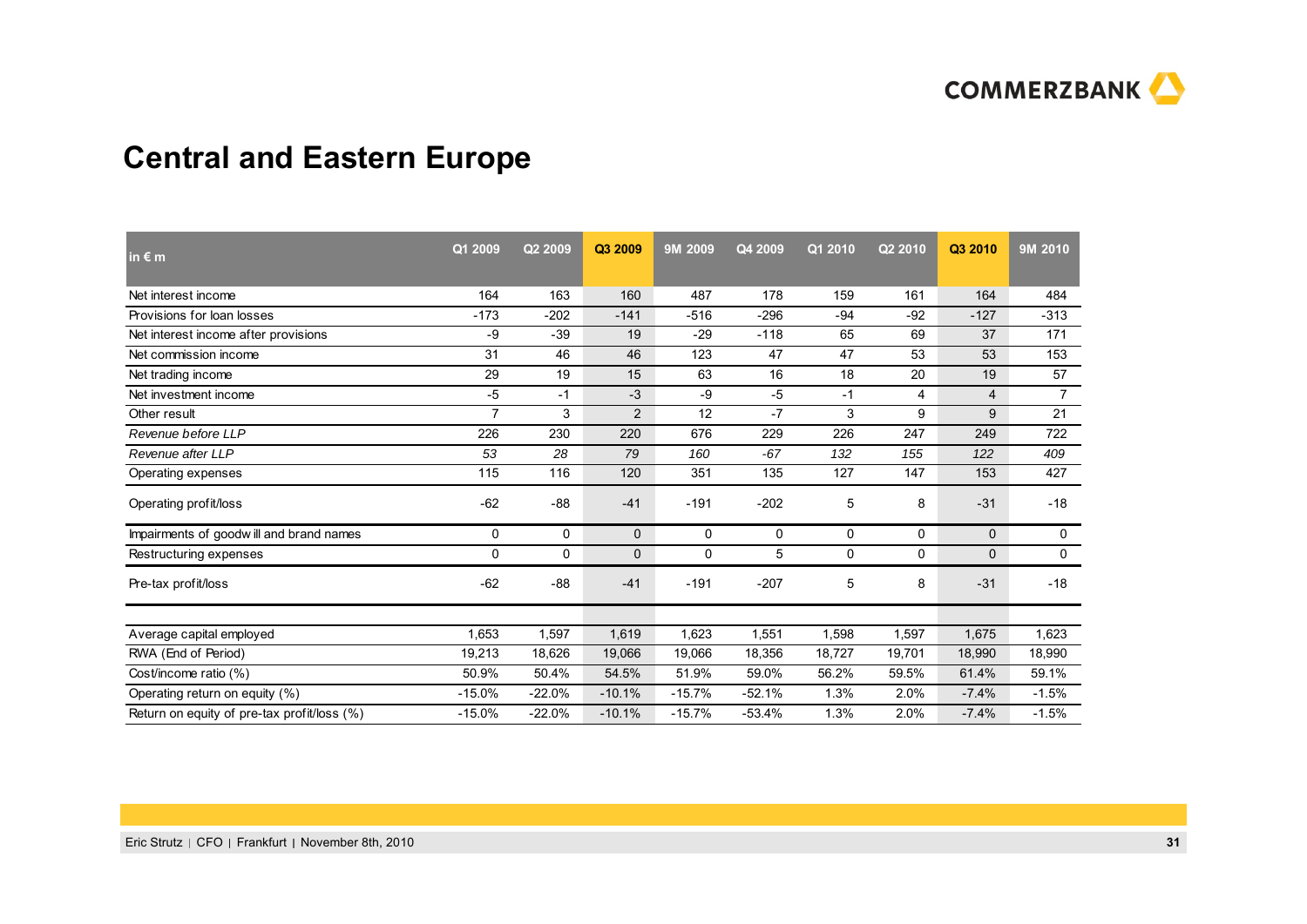

# **Corporates & Markets**

| in $\epsilon$ m                             | Q1 2009 | Q2 2009  | Q3 2009  | 9M 2009 | Q4 2009        | Q1 2010 | Q2 2010 | Q3 2010      | 9M 2010 |
|---------------------------------------------|---------|----------|----------|---------|----------------|---------|---------|--------------|---------|
| Net interest income                         | 177     | 196      | 263      | 636     | 144            | 212     | 204     | 133          | 549     |
| Provisions for loan losses                  | $-254$  | 33       | $-43$    | $-264$  | $-25$          | 19      | 1       | $-17$        | 3       |
| Net interest income after provisions        | $-77$   | 229      | 220      | 372     | 119            | 231     | 205     | 116          | 552     |
| Net commission income                       | 82      | 95       | 98       | 275     | 84             | 77      | 64      | 53           | 194     |
| Net trading income                          | 572     | 183      | 46       | 801     | $-127$         | 448     | 187     | 313          | 948     |
| Net investment income                       | $-19$   | -6       | 28       | 3       | 24             | $-14$   | 43      | 31           | 60      |
| Other result                                | $-15$   | 18       | 6        | 9       | $-4$           | 9       | 10      | 26           | 45      |
| Revenue before LLP                          | 797     | 486      | 441      | 1,724   | 121            | 732     | 508     | 556          | 1,796   |
| Revenue after LLP                           | 543     | 519      | 398      | 1,460   | 96             | 751     | 509     | 539          | 1,799   |
| Operating expenses                          | 500     | 520      | 490      | 1,510   | 466            | 410     | 396     | 439          | 1,245   |
| Operating profit/loss                       | 43      | $-1$     | $-92$    | $-50$   | $-370$         | 341     | 113     | 100          | 554     |
| Impairments of goodwill and brand names     | 0       | $\Omega$ | 21       | 21      | $\overline{2}$ | 0       | 0       | $\mathbf{0}$ | 0       |
| Restructuring expenses                      | 62      | 63       | 79       | 204     | $-76$          | 0       | 0       | $\mathbf 0$  | 0       |
| Pre-tax profit/loss                         | $-19$   | $-64$    | $-192$   | $-275$  | $-296$         | 341     | 113     | 100          | 554     |
| Average capital employed                    | 4,806   | 4,552    | 4,208    | 4,522   | 4,119          | 3,845   | 3,892   | 3,877        | 3,871   |
| RWA (End of Period)                         | 66,102  | 56,873   | 57,205   | 57,205  | 52.672         | 51,420  | 53,200  | 52,664       | 52,664  |
| Cost/income ratio (%)                       | 62.7%   | 107.0%   | 111.1%   | 87.6%   | 385.1%         | 56.0%   | 78.0%   | 79.0%        | 69.3%   |
| Operating return on equity (%)              | 3.6%    | $-0.1%$  | $-8.7%$  | $-1.5%$ | $-35.9%$       | 35.5%   | 11.6%   | 10.3%        | 19.1%   |
| Return on equity of pre-tax profit/loss (%) | $-1.6%$ | $-5.6%$  | $-18.3%$ | $-8.1%$ | $-28.7%$       | 35.5%   | 11.6%   | 10.3%        | 19.1%   |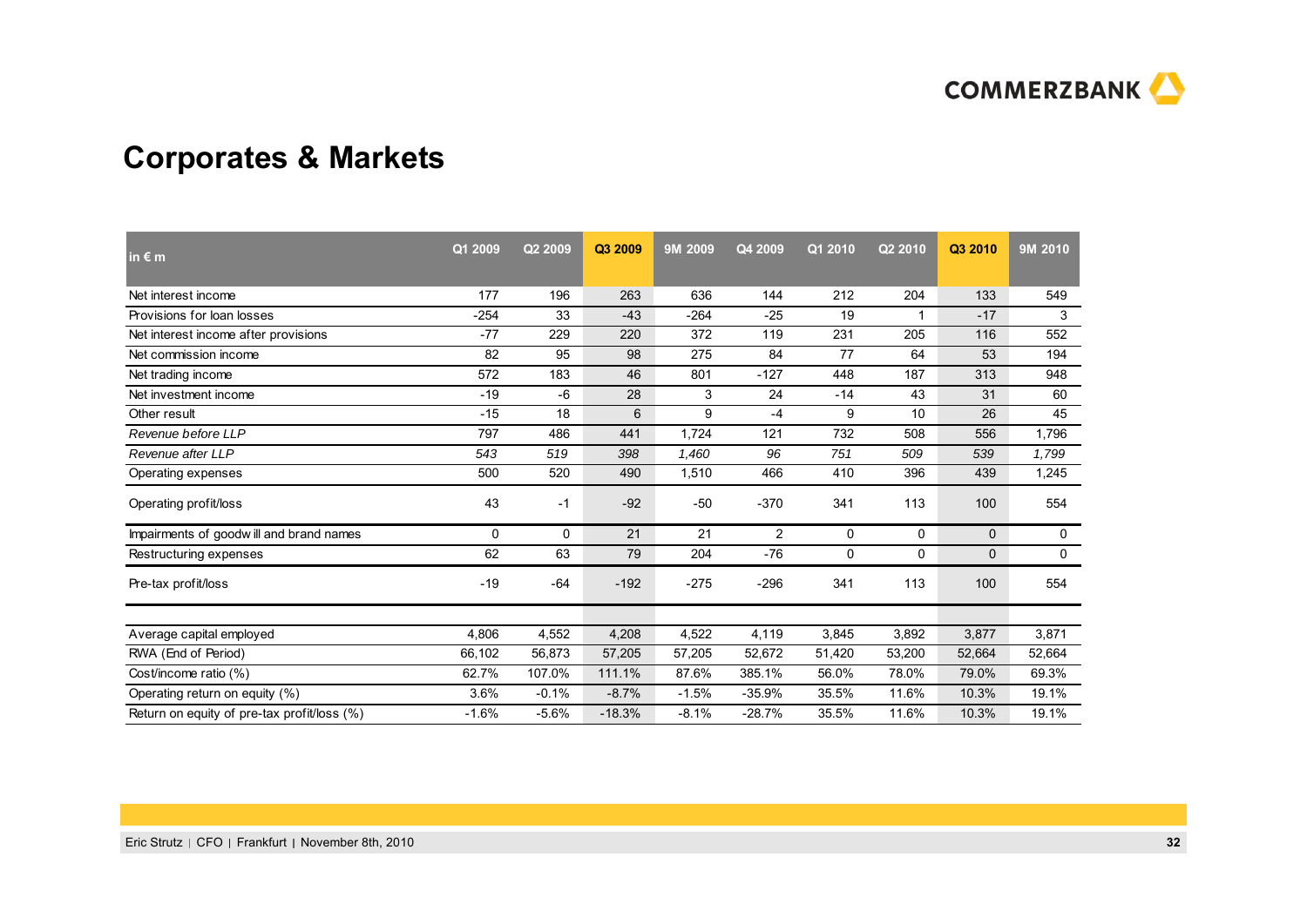

#### **Asset Based Finance**

| in $\epsilon$ m                             | Q1 2009 | Q2 2009  | Q3 2009  | 9M 2009  | Q4 2009  | Q1 2010 | Q2 2010  | Q3 2010      | 9M 2010  |
|---------------------------------------------|---------|----------|----------|----------|----------|---------|----------|--------------|----------|
| Net interest income                         | 259     | 328      | 249      | 836      | 265      | 297     | 320      | 274          | 891      |
| Provisions for loan losses                  | $-207$  | $-359$   | $-371$   | $-937$   | $-651$   | $-325$  | $-354$   | $-493$       | $-1,172$ |
| Net interest income after provisions        | 52      | $-31$    | $-122$   | $-101$   | $-386$   | $-28$   | $-34$    | $-219$       | $-281$   |
| Net commission income                       | 63      | 75       | 66       | 204      | 93       | 88      | 80       | 83           | 251      |
| Net trading income                          | 262     | $-73$    | 69       | 258      | $-61$    | $-4$    | 30       | $-49$        | $-23$    |
| Net investment income                       | $-43$   | 3        | $-2$     | $-42$    | $-45$    | $-2$    | $-158$   | $-51$        | $-211$   |
| Other result                                | 3       | $-2$     | 15       | 16       | $-80$    | 13      | $-20$    | $-21$        | $-28$    |
| Revenue before LLP                          | 544     | 331      | 397      | 1,272    | 172      | 392     | 252      | 236          | 880      |
| Revenue after LLP                           | 337     | $-28$    | 26       | 335      | $-479$   | 67      | $-102$   | $-257$       | $-292$   |
| Operating expenses                          | 168     | 170      | 158      | 496      | 173      | 152     | 147      | 147          | 446      |
| Operating profit/loss                       | 169     | $-198$   | $-132$   | $-161$   | $-652$   | $-85$   | $-249$   | $-404$       | $-738$   |
| Impairments of goodwill and brand names     | 0       | 70       | 624      | 694      | 51       | 0       | $\Omega$ | $\mathbf{0}$ | 0        |
| Restructuring expenses                      | 0       | 47       | 16       | 63       | 4        | 0       | 33       | 0            | 33       |
| Pre-tax profit/loss                         | 169     | $-315$   | $-772$   | $-918$   | $-707$   | $-85$   | $-282$   | $-404$       | $-771$   |
| Average capital employed                    | 7,420   | 6,853    | 6,570    | 6,948    | 6,441    | 6,437   | 6,218    | 6,325        | 6,327    |
| RWA (End of Period)                         | 94,739  | 88,593   | 90,090   | 90,090   | 89.685   | 88,087  | 90,327   | 85,539       | 85,539   |
| Cost/income ratio (%)                       | 30.9%   | 51.4%    | 39.8%    | 39.0%    | 100.6%   | 38.8%   | 58.3%    | 62.3%        | 50.7%    |
| Operating return on equity (%)              | 9.1%    | $-11.6%$ | $-8.0%$  | $-3.1%$  | $-40.5%$ | $-5.3%$ | $-16.0%$ | $-25.5%$     | $-15.6%$ |
| Return on equity of pre-tax profit/loss (%) | 9.1%    | $-18.4%$ | $-47.0%$ | $-17.6%$ | $-43.9%$ | $-5.3%$ | $-18.1%$ | $-25.5%$     | $-16.2%$ |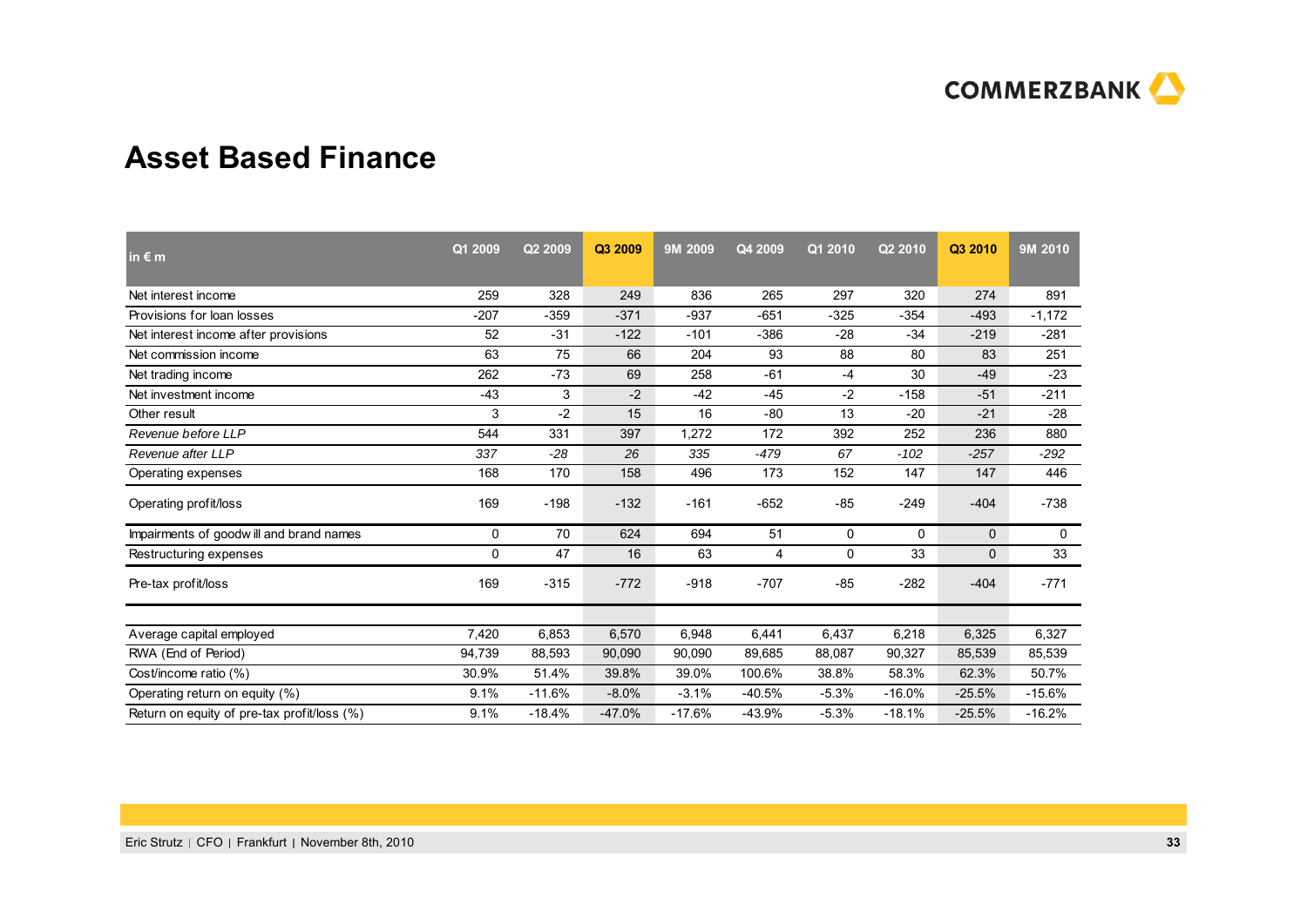

# **Portfolio Restructuring Unit**

| in $\epsilon$ m                             | Q1 2009      | Q <sub>2</sub> 2009 | Q3 2009      | 9M 2009  | Q4 2009  | Q1 2010 | Q2 2010        | Q3 2010      | 9M 2010         |
|---------------------------------------------|--------------|---------------------|--------------|----------|----------|---------|----------------|--------------|-----------------|
| Net interest income                         | 72           | 65                  | 52           | 189      | 63       | 23      | 10             | 29           | 62              |
| Provisions for loan losses                  | $-71$        | $-169$              | $-98$        | -338     | 11       | $-22$   | $-28$          | $-2$         | $-52$           |
| Net interest income after provisions        |              | $-104$              | $-46$        | $-149$   | 74       | 1       | $-18$          | 27           | 10 <sup>°</sup> |
| Net commission income                       | 12           | 0                   | $-2$         | 10       | -1       | $-3$    | $\overline{7}$ | 2            | 6               |
| Net trading income                          | $-1,259$     | 24                  | 697          | $-538$   | $-274$   | 282     | 56             | 328          | 666             |
| Net investment income                       | $-135$       | $-130$              | $-105$       | $-370$   | $-62$    | $-94$   | 70             | -9           | $-33$           |
| Other result                                | $\mathbf{0}$ | 0                   | $\mathbf{1}$ | -1       | 3        | 0       | $\overline{7}$ | $-3$         | 4               |
| Revenue before LLP                          | $-1.310$     | $-41$               | 643          | $-708$   | $-269$   | 208     | 150            | 347          | 705             |
| Revenue after LLP                           | $-1,381$     | $-210$              | 545          | $-1,046$ | $-258$   | 186     | 122            | 345          | 653             |
| Operating expenses                          | 34           | 32                  | 41           | 107      | 41       | 25      | 28             | 30           | 83              |
| Operating profit/loss                       | $-1,415$     | $-242$              | 504          | $-1,153$ | $-299$   | 161     | 94             | 315          | 570             |
| Impairments of goodwill and brand names     | 0            | 0                   | $\mathbf{0}$ | 0        | 0        | 0       | 0              | $\mathbf{0}$ | 0               |
| Restructuring expenses                      | 3            | $-1$                | 0            | 2        | 0        | 0       | 0              | 0            | 0               |
| Pre-tax profit/loss                         | $-1,418$     | $-241$              | 504          | $-1,155$ | $-299$   | 161     | 94             | 315          | 570             |
| Average capital employed                    | 1.944        | 1,808               | 1,675        | 1,809    | 1.532    | 1,363   | 1,250          | 1,137        | 1,250           |
| RWA (End of Period)                         | 19,990       | 18,361              | 16,113       | 16,113   | 11,112   | 13,462  | 12,234         | 10,929       | 10,929          |
| Cost/income ratio (%)                       | n/a          | n/a                 | 6.4%         | n/a      | n/a      | 12.0%   | 18.7%          | 8.6%         | 11.8%           |
| Operating return on equity (%)              | $-291.2%$    | $-53.5%$            | 120.4%       | $-85.0%$ | $-78.1%$ | 47.2%   | 30.1%          | 110.8%       | 60.8%           |
| Return on equity of pre-tax profit/loss (%) | $-291.8%$    | $-53.3%$            | 120.4%       | $-85.1%$ | $-78.1%$ | 47.2%   | 30.1%          | 110.8%       | 60.8%           |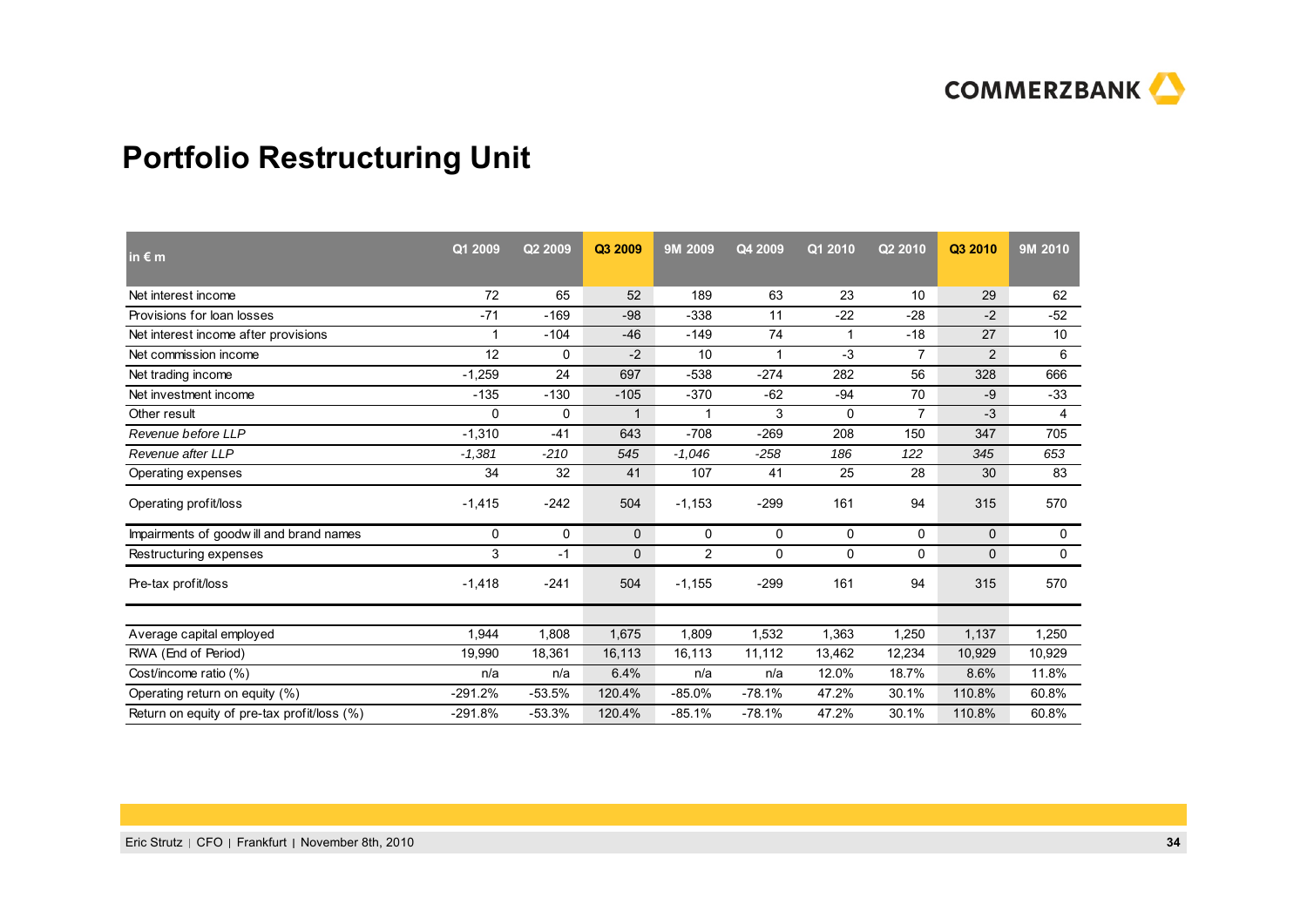

## **Others & Consolidation**

| $\ln \epsilon$ m                            | Q1 2009   | Q2 2009 | Q3 2009     | 9M 2009  | Q4 2009        | Q1 2010     | Q2 2010  | Q3 2010      | 9M 2010        |
|---------------------------------------------|-----------|---------|-------------|----------|----------------|-------------|----------|--------------|----------------|
| Net interest income                         | $-78$     | $-7$    | 15          | $-70$    | 151            | 183         | 119      | 26           | 328            |
| Provisions for loan losses                  | 1         | -6      | 0           | $-5$     | $\overline{7}$ | 5           | -2       | 4            | $\overline{7}$ |
| Net interest income after provisions        | $-77$     | $-13$   | 15          | $-75$    | 158            | 188         | 117      | 30           | 335            |
| Net commission income                       | -83       | $-14$   | $-33$       | $-130$   | $-13$          | $-28$       | $-17$    | $-21$        | $-66$          |
| Net trading income                          | -146      | $-41$   | $-121$      | $-308$   | $-116$         | 95          | $-28$    | $-177$       | $-110$         |
| Net investment income                       | 590       | 313     | 14          | 917      | 9              | $-14$       | 81       | $-32$        | 35             |
| Other result                                | $-11$     | 9       | 82          | 80       | 114            | $\mathbf 0$ | $-30$    | 29           | $-1$           |
| Revenue before LLP                          | 272       | 260     | $-43$       | 489      | 145            | 236         | 125      | $-175$       | 186            |
| Revenue after LLP                           | 273       | 254     | $-43$       | 484      | 152            | 241         | 123      | $-171$       | 193            |
| Operating expenses                          | $-38$     | 133     | 179         | 274      | 298            | 224         | 250      | 176          | 650            |
| Operating profit/loss                       | 311       | 121     | $-222$      | 210      | $-146$         | 17          | $-127$   | $-347$       | $-457$         |
| Impairments of goodwill and brand names     | $\Omega$  | 0       | $\mathbf 1$ | 1        | $-1$           | 0           | 0        | $\Omega$     | $\mathbf 0$    |
| Restructuring expenses                      | 156       | 56      | 567         | 779      | 228            | 0           | $\Omega$ | $\mathbf{0}$ | 0              |
| Pre-tax profit/loss                         | 155       | 65      | $-790$      | $-570$   | $-373$         | 17          | $-127$   | $-347$       | $-457$         |
|                                             | $-1,213$  |         |             | 3,785    | 9.108          | 8,147       |          | 9,202        | 8,818          |
| Average capital employed                    |           | 2,280   | 10,290      |          |                |             | 9,106    |              |                |
| RWA (End of Period)                         | 16,681    | 16,285  | 14,833      | 14,833   | 14.916         | 14,283      | 16,301   | 16,975       | 16,975         |
| Cost/income ratio (%)                       | n/a       | 51.2%   | n/a         | 56.0%    | 205.5%         | 94.9%       | 200.0%   | $-100.6%$    | 349.5%         |
| Operating return on equity (%)              | $-102.6%$ | 21.2%   | $-8.6%$     | 7.4%     | $-6.4%$        | 0.8%        | $-5.6%$  | $-15.1%$     | $-6.9%$        |
| Return on equity of pre-tax profit/loss (%) | $-51.1%$  | 11.4%   | $-30.7%$    | $-20.1%$ | $-16.4%$       | 0.8%        | $-5.6%$  | $-15.1%$     | $-6.9%$        |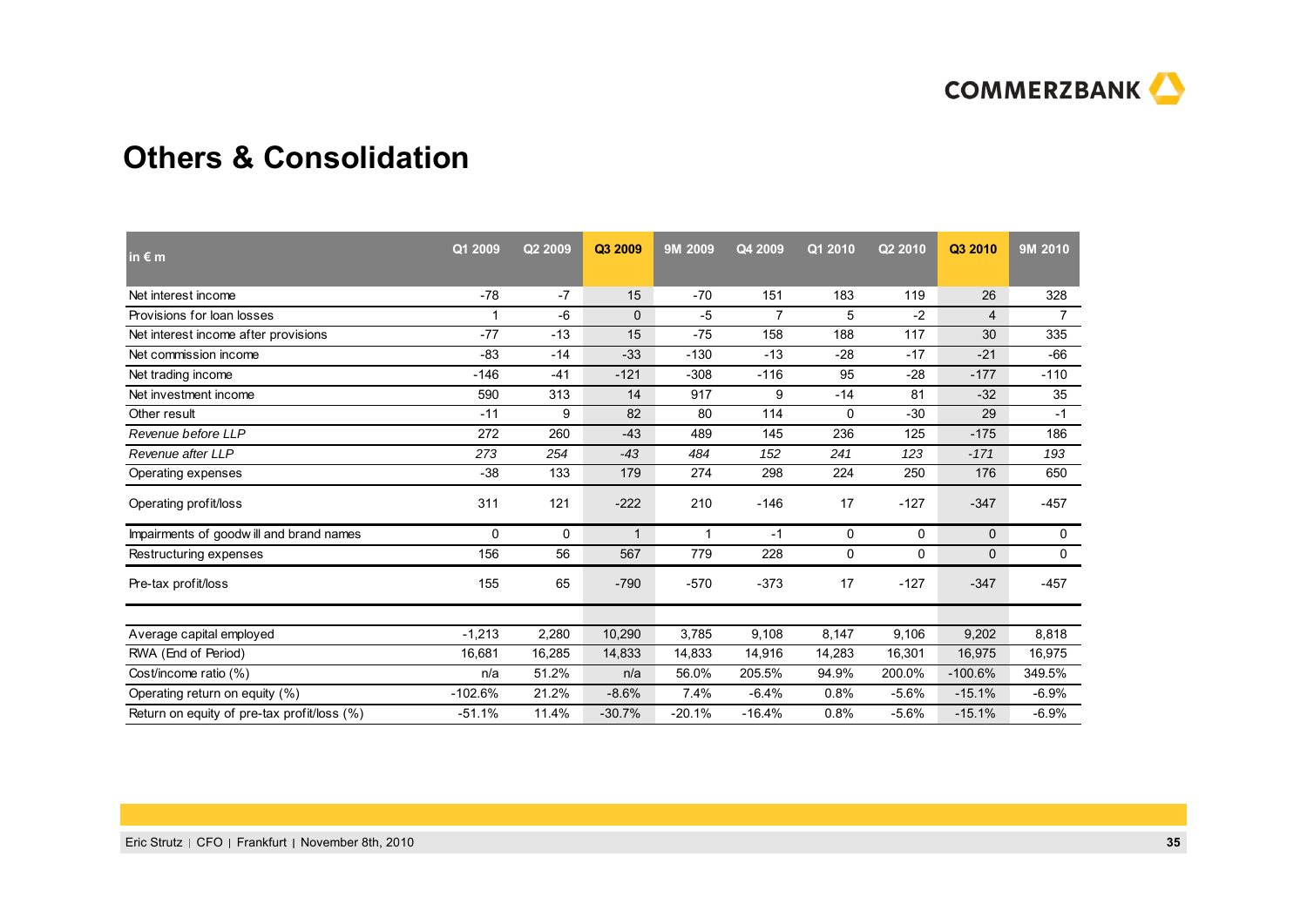

# **Group equity definitions**

| <b>Reconciliation of equity definitions</b>                                                              |          | <b>Equity basis for RoE</b>             |
|----------------------------------------------------------------------------------------------------------|----------|-----------------------------------------|
| Equity definitions in $\epsilon$ m                                                                       | Sep 2010 |                                         |
| Subscribed capital                                                                                       | 3,063    |                                         |
| Capital reserve                                                                                          | 1,312    |                                         |
| Retained earnings                                                                                        | 7,948    |                                         |
| Silent participations SoFFin/Allianz                                                                     | 17,178   |                                         |
| Currency translation reserve                                                                             | $-327$   |                                         |
| <b>Consolidated P&amp;L</b>                                                                              | 1,173    |                                         |
| Investors' Capital without non-controlling interests                                                     | 30,347   | Basis for RoE on net profit             |
| Non-controlling interests (IFRS)*                                                                        | 773      |                                         |
| <b>Investors' Capital</b>                                                                                | 31,120   | Basis for operating RoE and pre-tax RoE |
| Change in consolidated companies; goodwill;<br>consolidated net profit minus portion of dividend; others | $-3,477$ |                                         |
| Basel II core capital without hybrid capital                                                             | 27,642   |                                         |
| Hybrid capital                                                                                           | 3,774    |                                         |
| <b>Basel II Tier I capital</b>                                                                           | 31,416   |                                         |

\* excluding:

- Revaluation reserve

- Cash flow hedges

- Consolidated profit/loss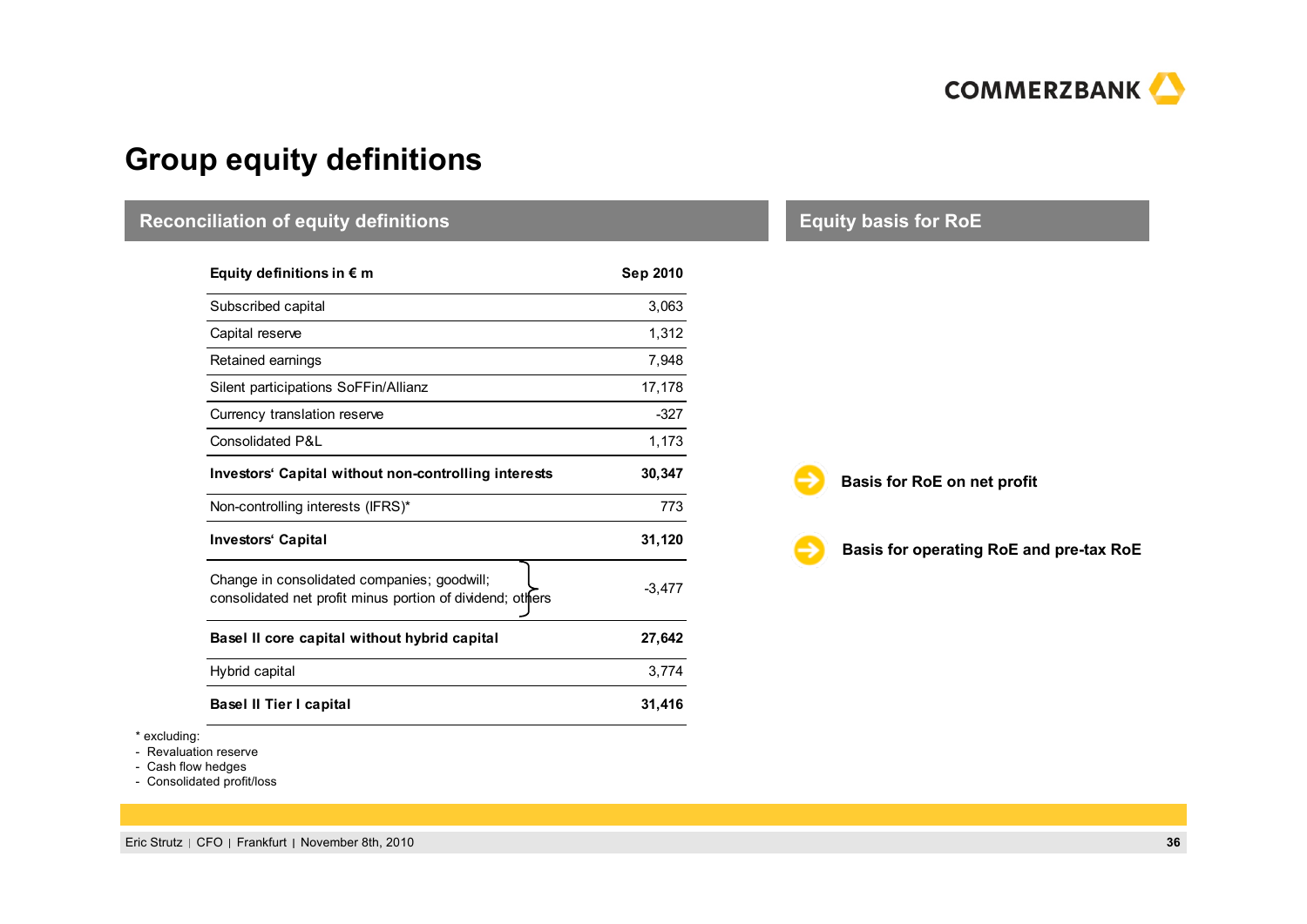

# **Balance Sheet Leverage Ratio**

| $(in \in m)$                         | 31.12.2009 | 30.09.2010 |  |  |
|--------------------------------------|------------|------------|--|--|
| <b>Equity</b>                        | 26,577     | 28,074     |  |  |
|                                      |            |            |  |  |
| <b>Total Assets</b>                  | 844,103    | 848,313    |  |  |
| Derivatives netting                  | $-6,352$   | $-6,029$   |  |  |
| Trading assets / liabilities netting | $-193,004$ | $-226,925$ |  |  |
| Deferred taxes netting               | $-2,586$   | $-1,780$   |  |  |
| Other assets / liabilities netting   | $-7,893$   | $-6,017$   |  |  |
| <b>Total Adjusted Assets</b>         | 634,268    | 607,562    |  |  |
|                                      |            |            |  |  |
| <b>Leverage Ratio</b>                | 24         | $22 \,$    |  |  |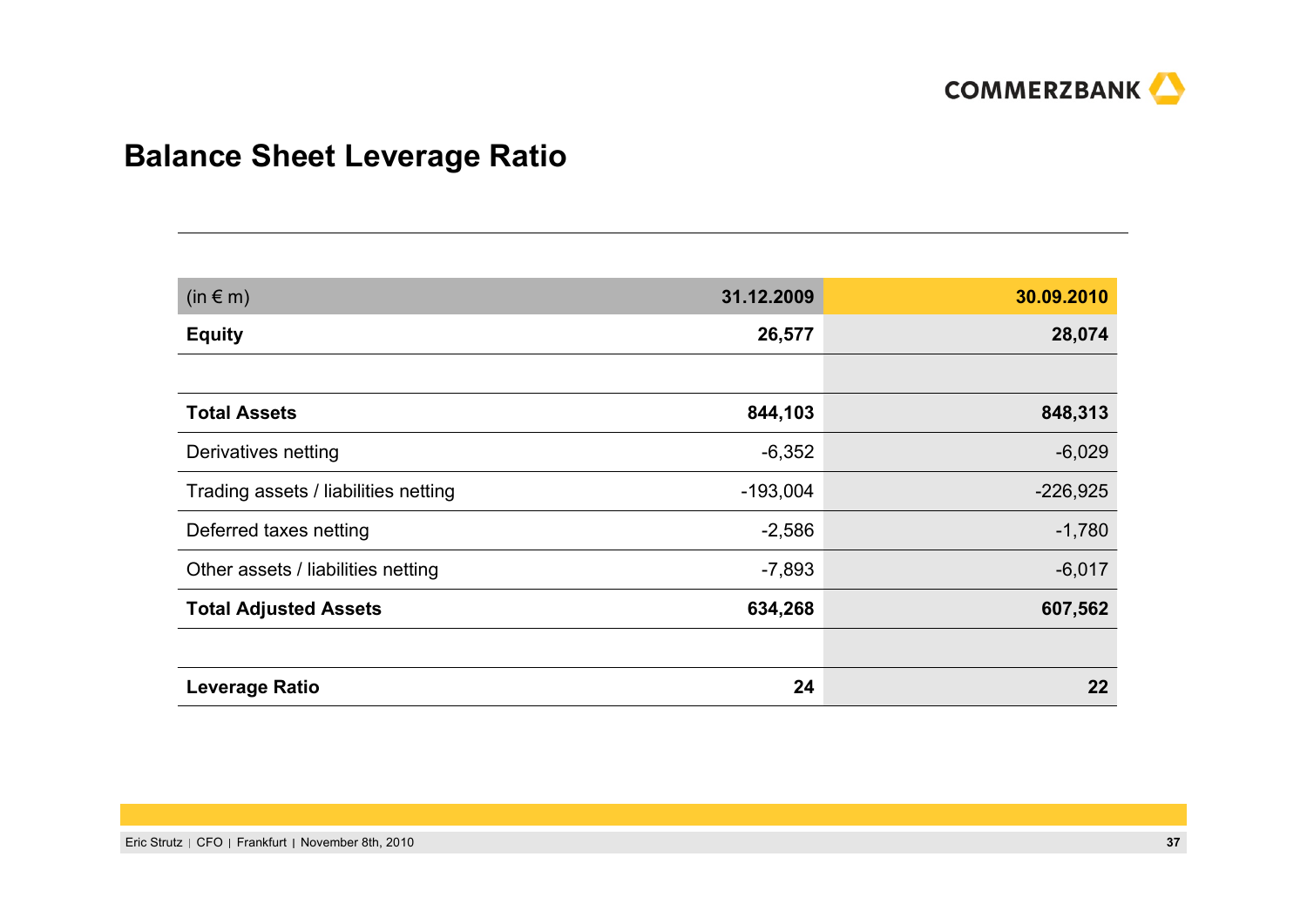

# **Commerzbank approaching upper end of 2010 funding plan range**

in € bn



\* As of 30 September 2010

- › Funding need 2010 fulfilled with total capital markets issuance of €14.1 bn
- › Funding supported through strong retail and private placement franchise
- › Successful 10 year unsecured benchmark transaction supports maturity profile
- › Pfandbrief market continues to serve as a stable funding source
- › Funding needs for 2011 expected to be below funding 2010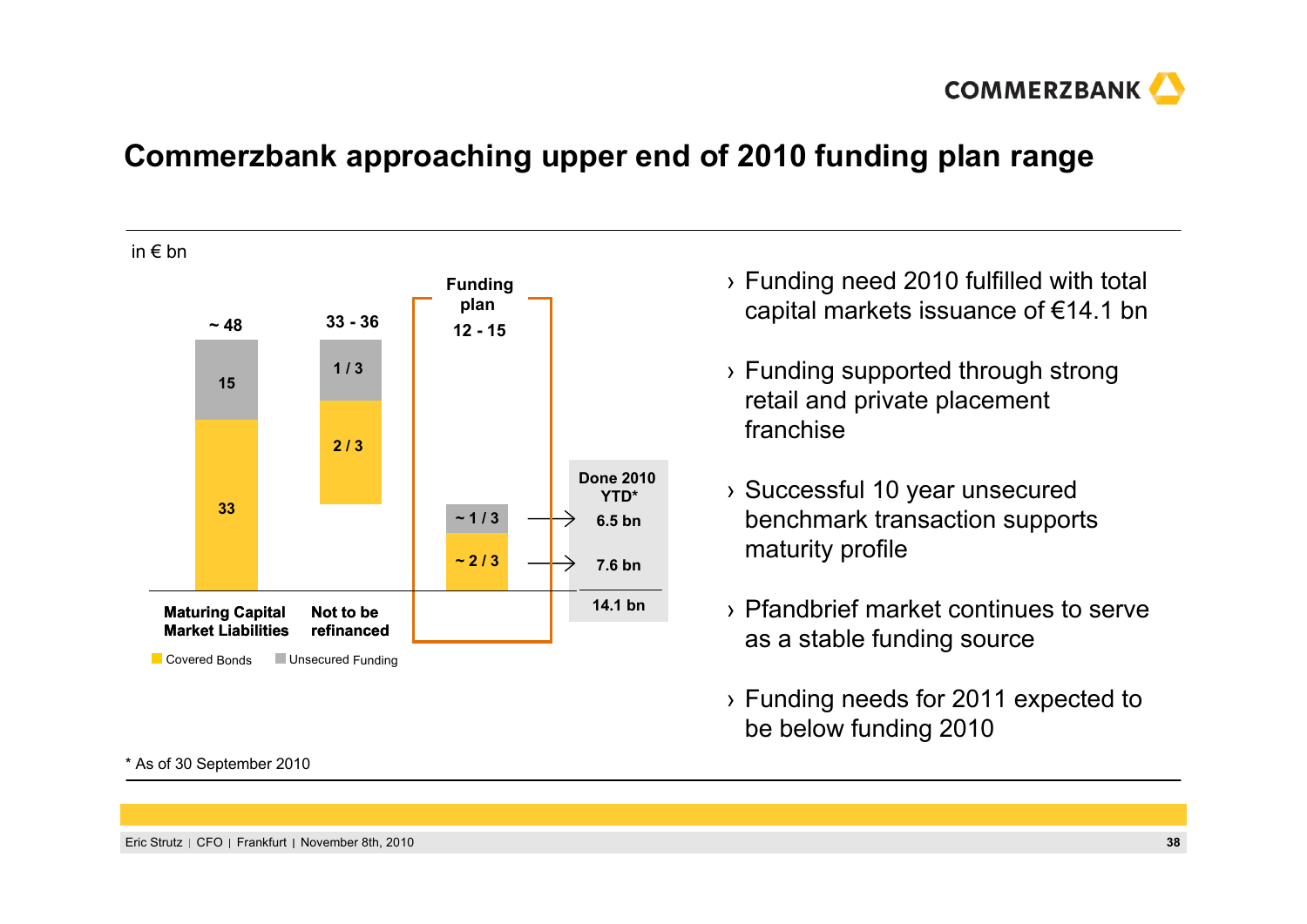

## **Average maturity of unsecured issues lengthened**



#### **Covered Bonds Jan. – Sep. 2010: €7.6 bn** in € bn Jumbo Public Sector Pfandbriefe(incl. Taps) Lettres de Gage **1.751.7**Mortgage PfandbriefePublic Sector Pfandbriefe**0.75Avg. Maturity 5.1 years** Jumbo Mortgage Pfandbriefe(incl. Taps) **2.2**

- $\rightarrow$  €1 bn senior unsecured benchmark with 10 year maturity placed in September – second long-dated benchmark in 2010 (7 year transaction in March)
- › Average maturity of new issuance significantly increased to 6.8 years vs. 4.3 years in 2009
- › Currency diversification, e.g. through USD, JPY, AUD, and NOK private placements
- › Pfandbrief funding continues in size
	- Successful public sector and mortgage Jumbos
	- €725 m Jumbo taps at attractive funding levels in Q3 2010
	- Constant flow of private placements
- › Lettres de Gage benchmark by Eurohypo Lux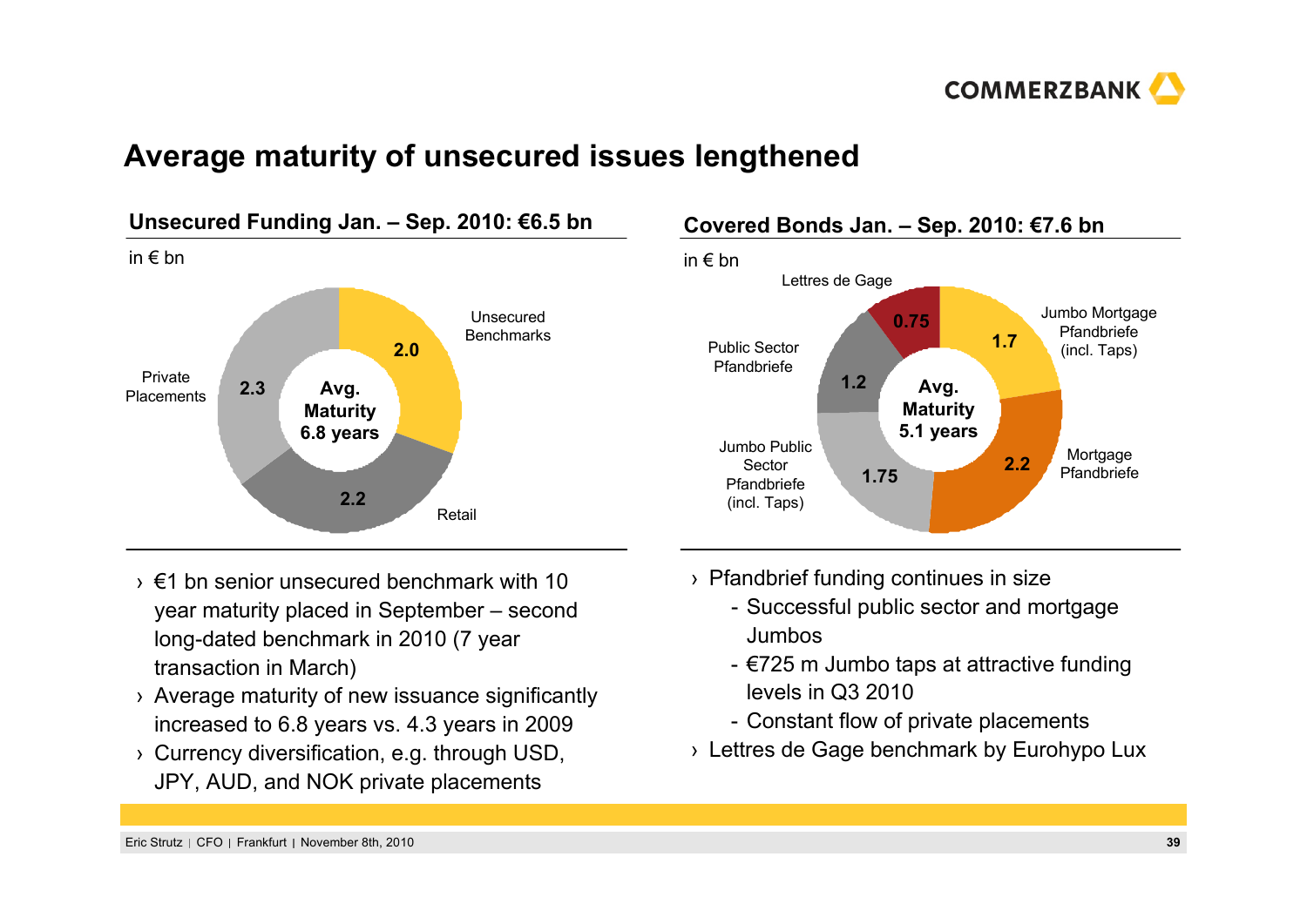

# **Appendix 2: Portfolio Restructuring Unit (PRU) & Leveraged Acquisition Finance (LAF)**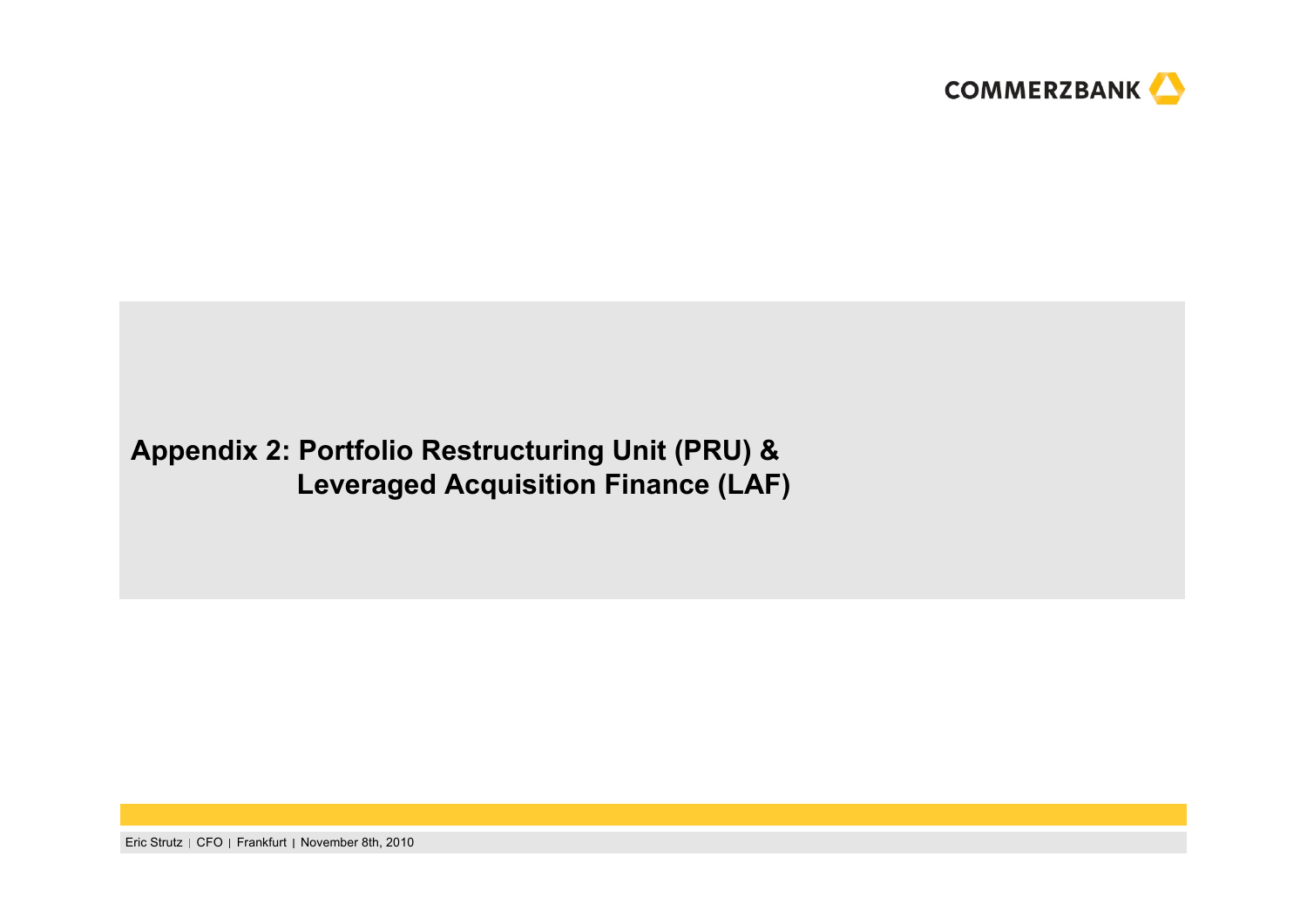

# **PRU Structured Credit by Business Segment - Sept 2010**

#### **Breakdown by asset and rating classes by Details & Outlook**



- Continue exits focussing increasingly on lower grade product if liquidity returns
- Overall the bank expects write-ups over the residual life of these assets, with future writedowns such as on US RMBSs and US CDOs of ABSs, which have already been written down substantially, being more than compensated by <sup>a</sup> positive performance from other assets
- Markets may remain volatile; exogenous events might impact liquidity and lead to a re-increase in spreads **< BBB 19%**

| $(in \in bn)$    |  | <b>Notional Value</b> |               | Net Assets*   |               | <b>Risk Exposure**</b> |               | <b>P&amp;L</b> (in $\in$ m) |               | <b>OCI</b> effect<br>$(in \in m)$ | $MDR$ ***                |
|------------------|--|-----------------------|---------------|---------------|---------------|------------------------|---------------|-----------------------------|---------------|-----------------------------------|--------------------------|
| <b>Segments</b>  |  | <b>Sep-10</b>         | <b>Jun-10</b> | <b>Sep-10</b> | <b>Jun-10</b> | <b>Sep-10</b>          | <b>Jun-10</b> | Sep-10                      | <b>Jun-10</b> | Q3 2010                           | <b>Sep-10</b>            |
| <b>RMBS</b>      |  | 7.7                   | 8.7           | 2.2           | 2.8           | 5.3                    | 5.8           | 182                         | 8             | 16                                | 31%                      |
| <b>CMBS</b>      |  | 0.7                   | 0.8           | 0.5           | 0.6           | 0.5                    | 0.5           | 25                          | 24            | 13                                | 33%                      |
| <b>CDO</b>       |  | 11.3                  | 12.7          | 4.1           | 4.5           | 6.9                    | 7.6           | 440                         | 246           | 45                                | 39%                      |
| <b>Other ABS</b> |  | 3.7                   | 4.4           | 2.8           | 3.5           | 3.0                    | 3.7           | 35                          | 53            | $\overline{4}$                    | 19%                      |
| <b>PFI/Infra</b> |  | 4.3                   | 4.3           | 1.9           | 2.0           | 3.9                    | 4.0           | $-10$                       | -8            | $\mathbf 0$                       | 9%                       |
| <b>CIRCS</b>     |  | 0.7                   | 0.7           | 0.5           | 0.5           | 0.0                    | 0.0           | $-3$                        | $-2$          | $\mathbf 0$                       |                          |
| <b>Others</b>    |  | 2.8                   | 3.4           | 2.2           | 2.1           | 0.2                    | 0.2           | $-12$                       | -8            | $\Omega$                          | $\overline{\phantom{0}}$ |
| <b>Total</b>     |  | 31.4                  | 35.1          | 14.2          | 15.9          | 19.9                   | 21.7          | 657                         | 313           | 79                                | 37%                      |

\* Net Assets includes both "Buy" and "Sell" Credit Derivatives; all are included on a Mark to Market basis; \*\* Risk Exposure only includes "Sell" Credit derivatives. The exposure is then calculated as if we hold the long Bond (Notional less PV of derivative); \*\*\* Markdown-Ratio = 1-(Risk Exposure / Notional value)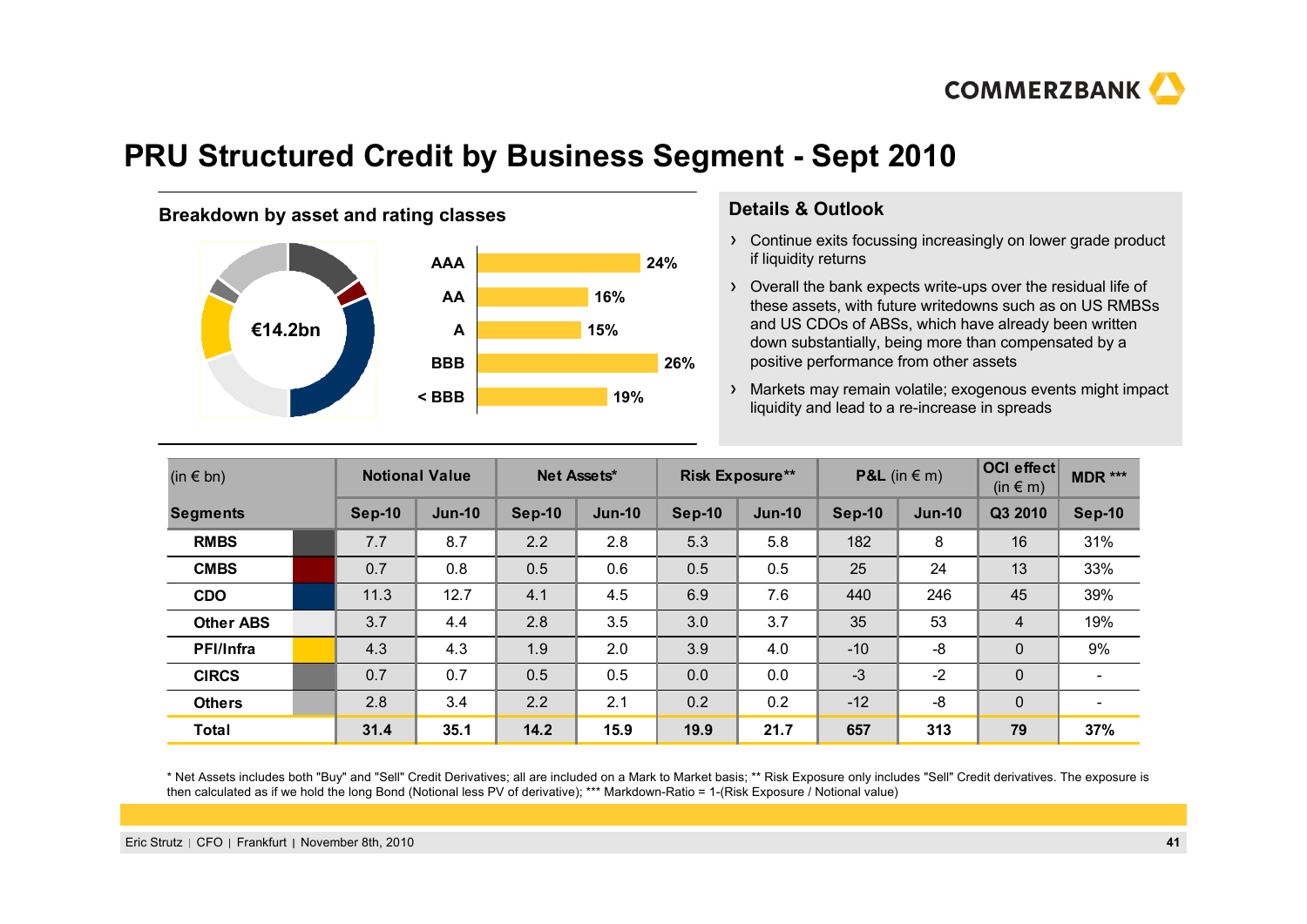

# **CDA and Counterparty Risk from Monolines**



#### **Details**

- MtM of derivatives has to be adjusted to the creditworthiness of counterparties. This fair value is corrected through trading P&L via CDA.
- > CDA in Q3/2010 decreased slightly by €6m to €616m, mainly driven by non-monoline counterparties. Monoline CDA increased by €5m to €414m as result of higher market credit spreads for the protected assets. The CDA coverage ratio for Monoline protection remained stable at 46%

#### **Outlook**

- Full write-down of protection from critical monoline counterparties has already been realised prior to 2010
- > There are no significant charges from remaining monoline counterparties expected going forward. However, CDS spreads are likely to be volatile which might lead to changes in CDA accordingly.

**1)** CDAs referring to monoline and non-monoline counterparties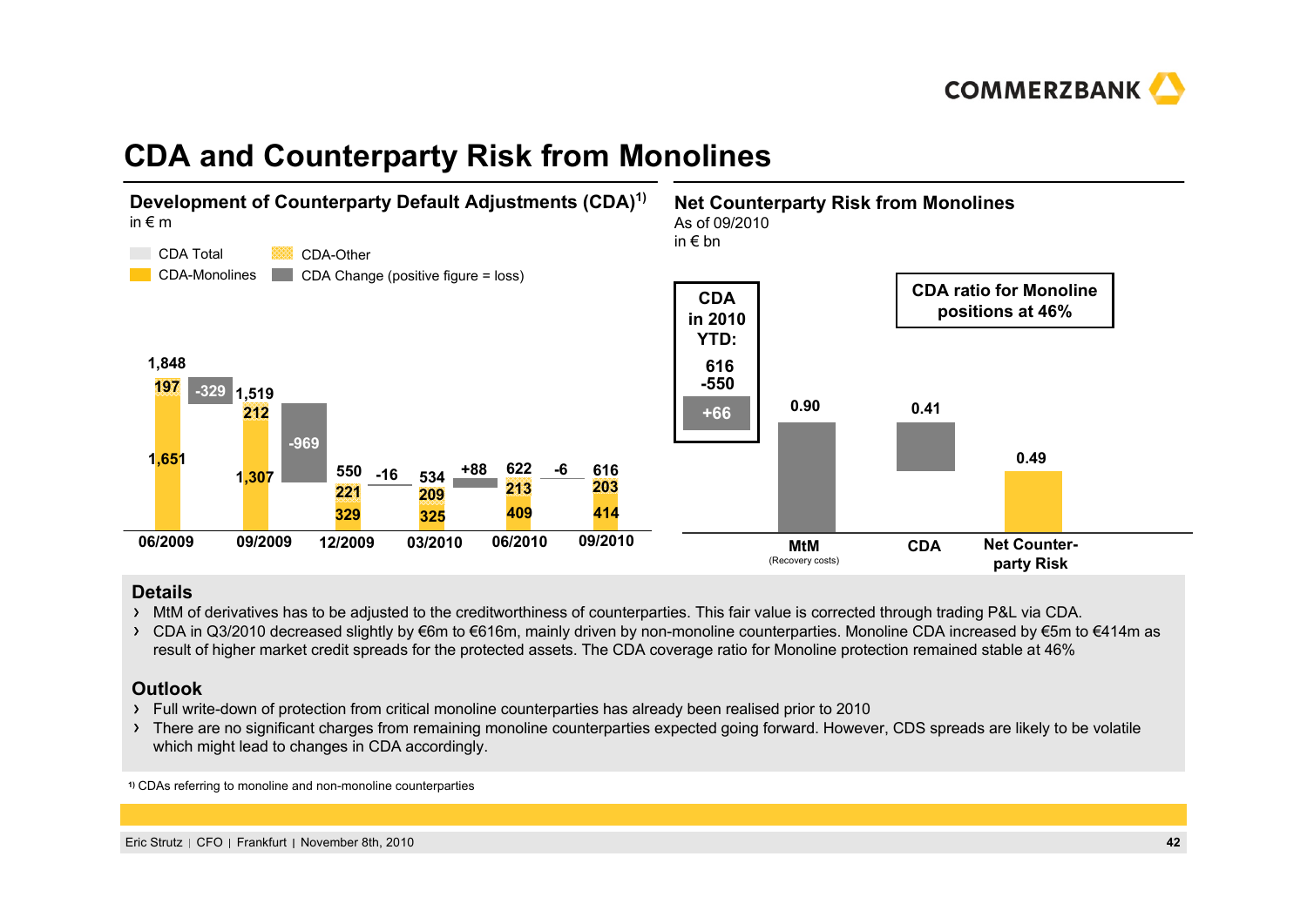

# **Leveraged Acquisition Finance (LAF)**



#### **Portfolio details\***

- $\rightarrow$  In Q1-Q3 2010 the portfolio was characterized by prepayments and amendments of existing transactions as well as by the funding of new transactions.
- The LAF market has gathered momentum; it confirms the expected process of normalization of this market-segment.
- Total LAF exposure slightly reduced to €3.8bn; minor provisions were established in the second and third quarter.
- $\rightarrow$  Main exposure (~ €3.5bn) managed by C&M, only €244m by MSB (with 99% of the exposure in Germany).

#### **Outlook:**

- Due to their high leverage most companies in the portfolio are more susceptible to the economic environment than other corporates across the Bank.
- Particularly lagging business cycle sectors may experience difficulties in the current stage in the economic cycle if their liquidity position becomes strained. We cannot rule out additional P&L impacts from rating downgrades and/or defaults even if the economic rebound stabilizes.
- New business still requires conservative structures and limited underwriting risks.

\* excluding default portfolio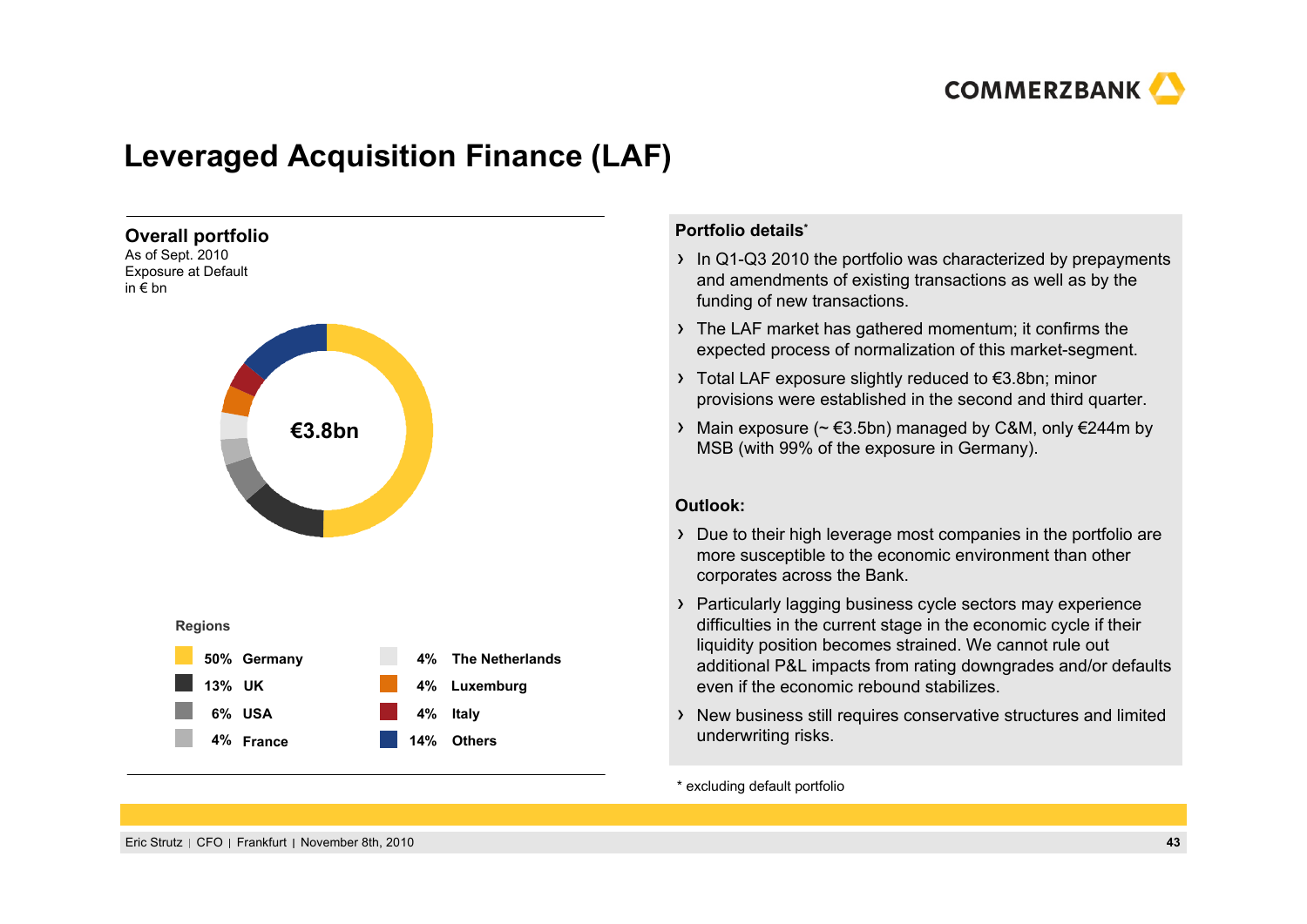

## **Appendix 3: Risk figures**

Eric Strutz | CFO | Frankfurt | November 8th, 2010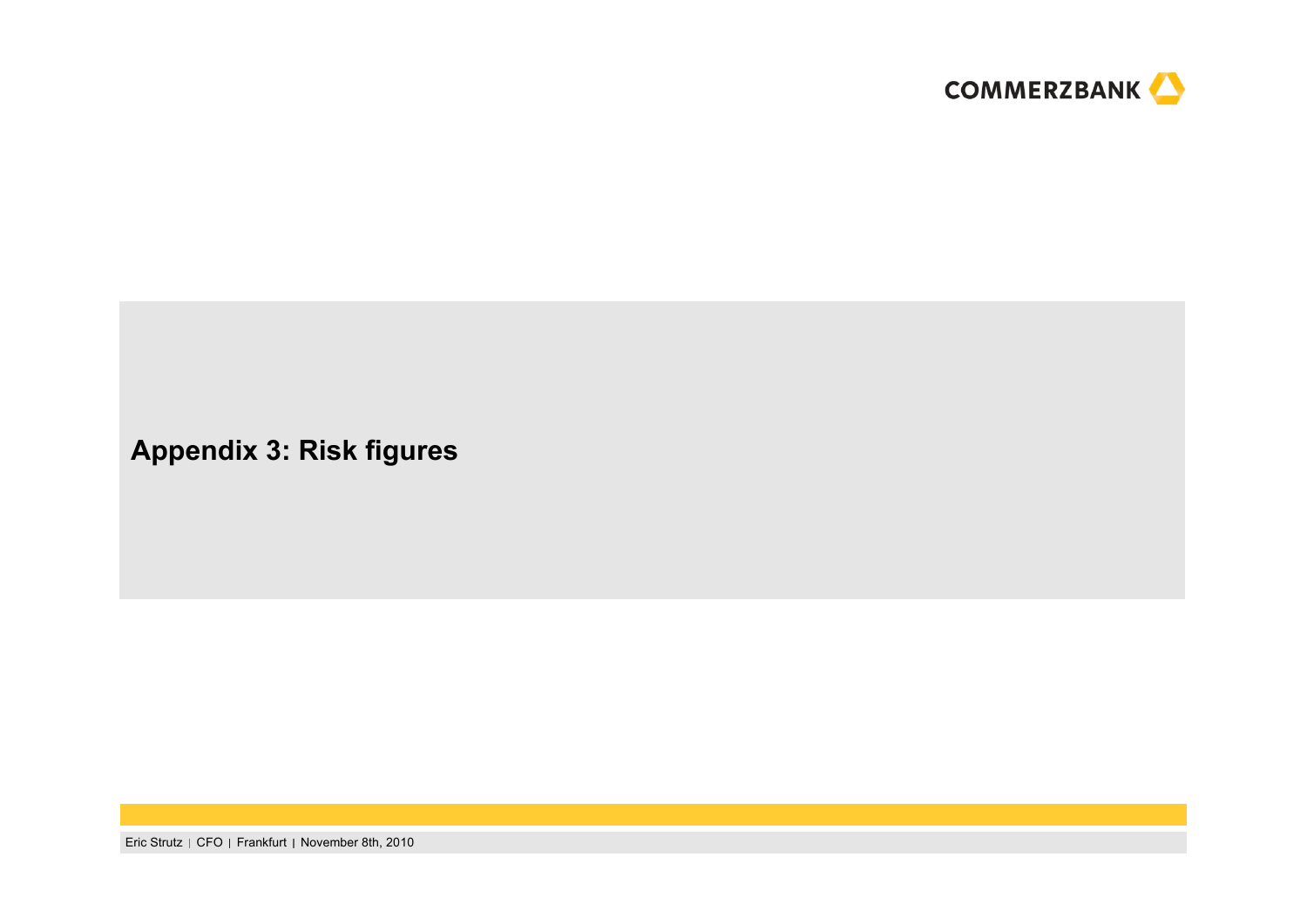

## **Default Portfolio**



**Default portfolio and coverage ratios by segment**

<sup>1</sup> incl. Others and Consolidation

Eric Strutz CFO Frankfurt November 8th, 2010 **45**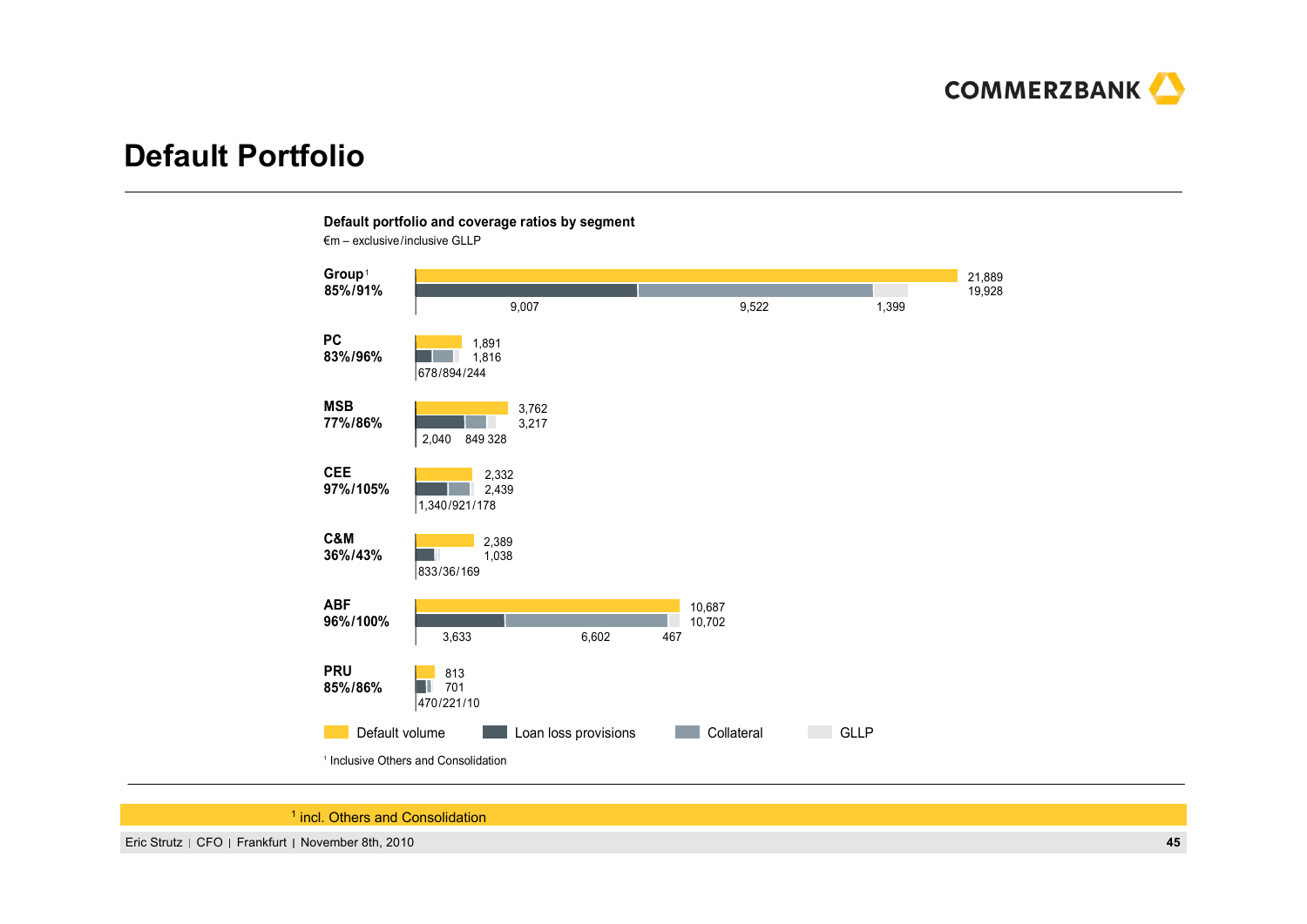

#### **Loan to Value figures in the CRE business**



corporate loans; additional collateral not taken into account

Values in parantheses: December 2009

1) LtVs based on market values; excl. margin lines and corporate loans; additional collateral not taken into account; all figures relate to business secured by mortgages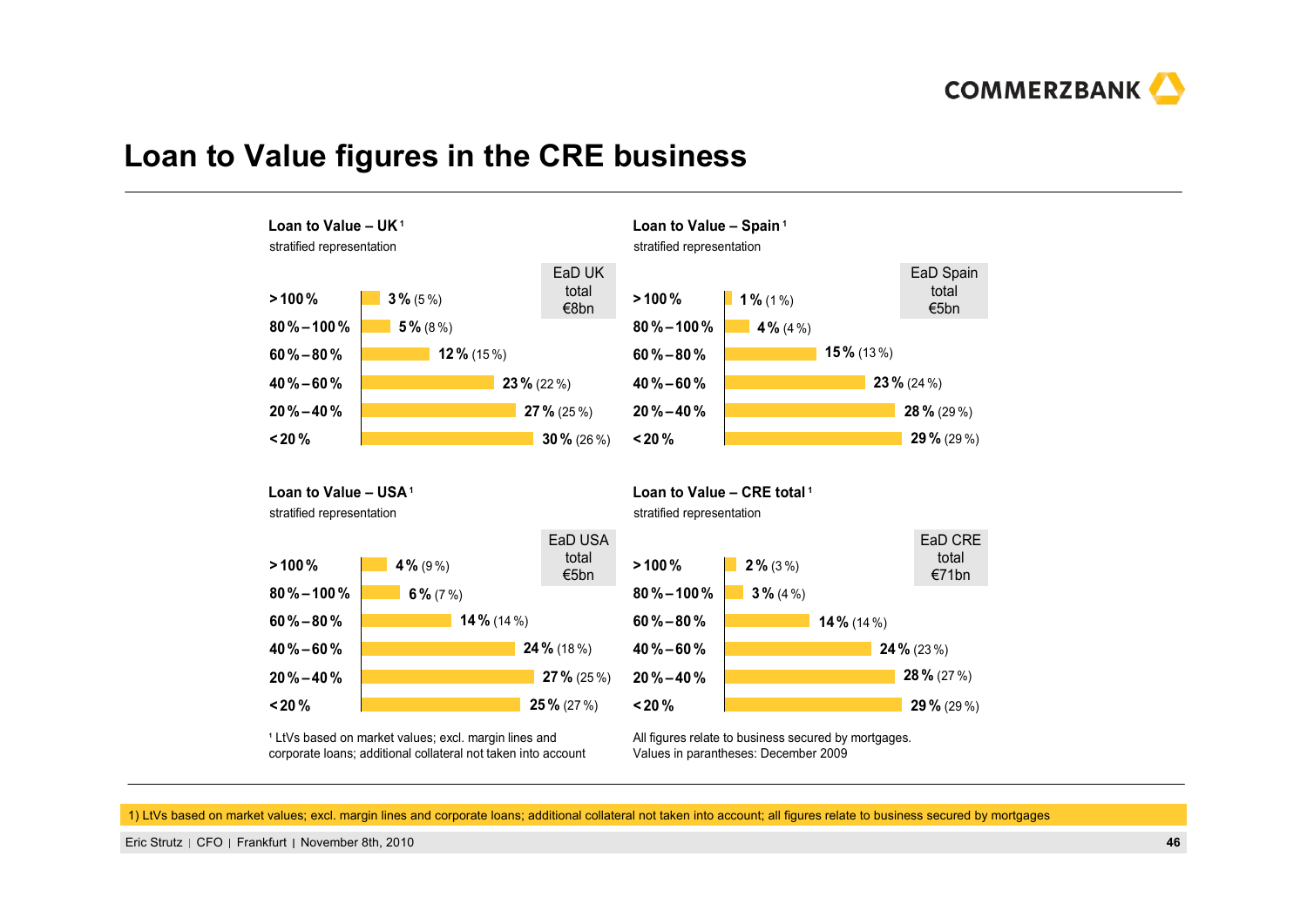

# **Risk provisions**

#### **Specific provisions for loan losses ≥ € 10 <sup>m</sup>**

| Other cases<br><€10m    |                                                   | ≥€10m<br>$\leq$ 20m                     |                                                |                                                   | ≥£20m<br>$<\epsilon$ 50m                |                                                   | ≥€50m                                   |                                                | Individual<br>cases<br>$≥€10m$ total           |                                         |
|-------------------------|---------------------------------------------------|-----------------------------------------|------------------------------------------------|---------------------------------------------------|-----------------------------------------|---------------------------------------------------|-----------------------------------------|------------------------------------------------|------------------------------------------------|-----------------------------------------|
| Year                    | <b>Net</b><br><b>LLP</b><br>total<br>$\epsilon$ m | <b>Net</b><br><b>LLP</b><br>total<br>€m | <b>Number</b><br><b>of</b><br>commit-<br>ments | <b>Net</b><br><b>LLP</b><br>total<br>$\epsilon$ m | <b>Number</b><br>0f<br>commit-<br>ments | <b>Net</b><br><b>LLP</b><br>total<br>$\epsilon$ m | <b>Number</b><br>οf<br>commit-<br>ments | <b>Net</b><br><b>LLP</b><br>total<br>$\n  6 m$ | <b>Number</b><br><b>of</b><br>commit-<br>ments | <b>Net LLP</b><br>total<br>$\epsilon$ m |
| 2009<br>$Q1-Q3$<br>2010 | 2,107<br>788                                      | 652<br>331                              | 48<br>29                                       | 495<br>644                                        | 22<br>25                                | 960<br>141                                        | 10<br>6                                 | 2,107<br>1,116                                 | 80<br>60                                       | 4,214<br>1,904                          |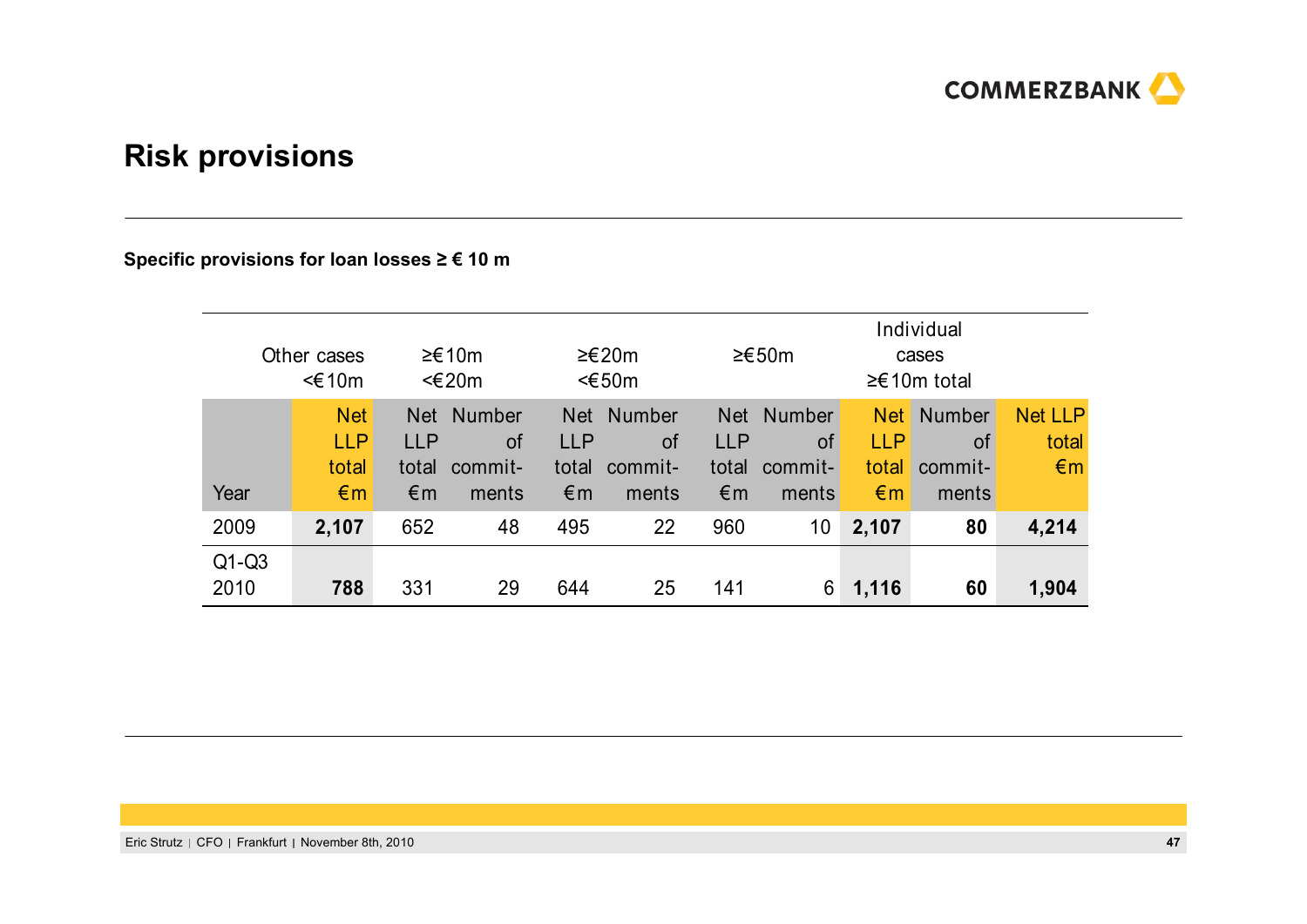

#### **For more information, please contact Commerzbank´s IR team:**

**Jürgen Ackermann (Head of Investor Relations)** P: +49 69 136 22338M: juergen.ackermann@commerzbank.com

**Michael H. Klein** (Head of Equity IR) P: +49 69 136 24522M: michael.klein@commerzbank.com

**Sandra Büschken**P: +49 69 136 23617M: sandra.bueschken@commerzbank.com

**Ute Heiserer-Jäckel**P: +49 69 136 41874M: ute.heiserer-jaeckel@commerzbank.com

**Simone Nuxoll**P: +49 69 136 45660M: simone.nuxoll@commerzbank.com

**Stefan Philippi** P: +49 69 136 45231M: stefan.philippi@commerzbank.com

#### **Equity IR Financial Reporting / Fixed Income Strategic Research**

**Klaus-Dieter Schallmayer** (Head of FR/FI) P: +49-69 263 57628M: klaus-dieter.schallmayer @commerzbank.com

**Wennemar von Bodelschwingh** P: +49 69 136 43611M: wennemar.vonbodelschwingh @commerzbank.com

**Michael Desprez** P: +49 69 263 54357M: michael.desprez@commerzbank.com

**Dirk Bartsch** (Head of Strategic Research) P: +49 69 136 2 2799 M: dirk.bartsch@commerzbank.com

**ir@commerzbank.com www.ir.commerzbank.com**

**Markus Bär**P: +49 69 136 43886 M: markus.baer@commerzbank.com

**Ulf Plesmann**P: +49 69 136 43888 M: ulf.plesmann@commerzbank.com